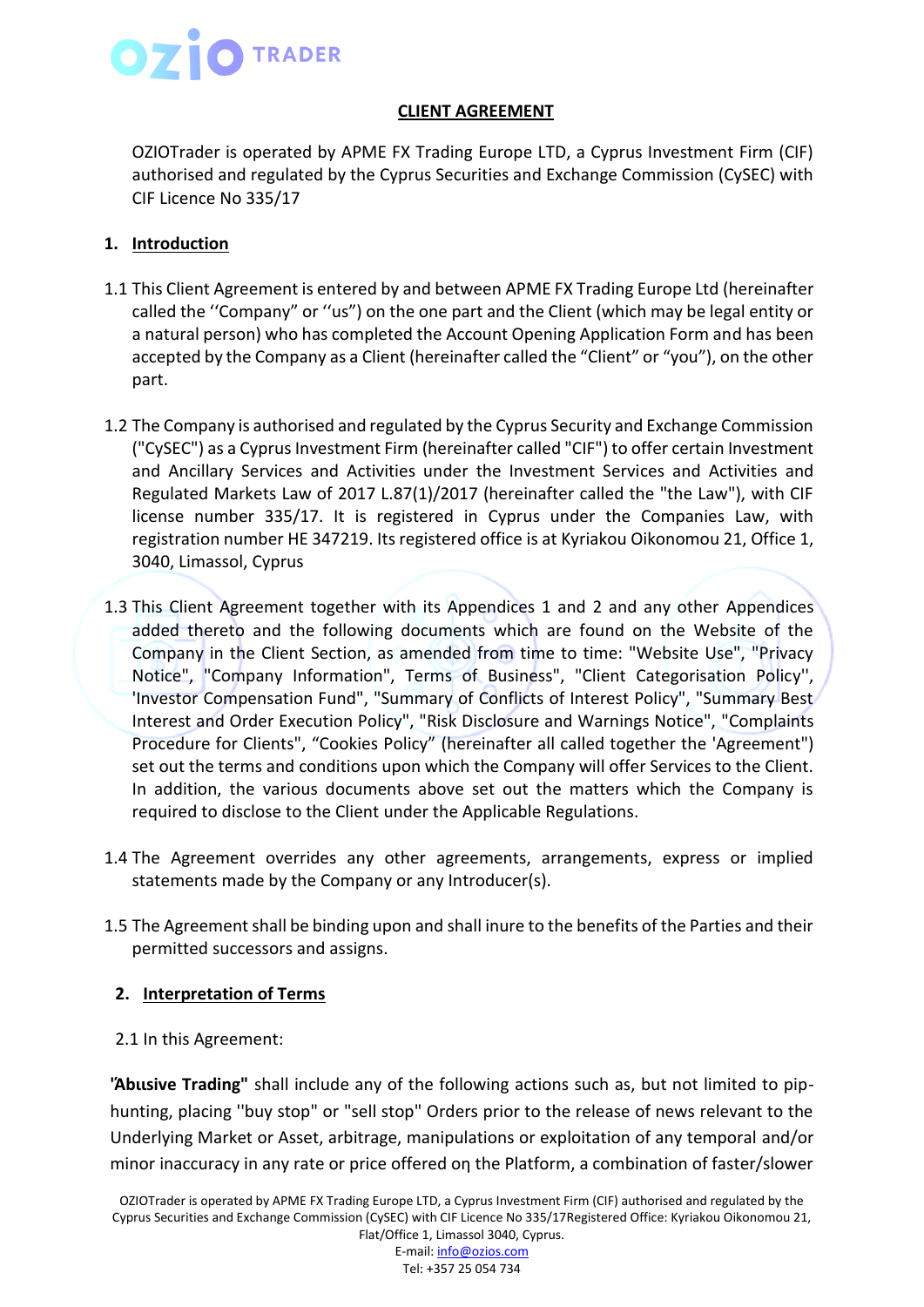feeds, abuse of the cancelation of trades feature available οn the Platform (Abuse of the Cancelation feature will be considered as an abuse if the Client canceled positions accede 20% of the number of executed trades from its last 25 positions) or use (without the prior and written consent of the Company) of any robots, spiders or other automated data entry system with the Platform, use of any software which applies artificial intelligence analysis to the Company's systems and/or Platform(s) and/or Client Account.

**'Άccοunt Opening Application Fοrm"** shall mean the application form/questionnaire completed by the Client in order to apply for the Company's Services under this Agreement and a Client Account, via which form/ questionnaire the Company will obtain amongst other things information fοr the Client's identification and due diligence, his categorization and appropriateness οor suitability (as applicable) in accordance with the Applicable Regulations.

**'Άffiliate"** shall mean ίη relation to the Company, any entity which directly 0r indirectly contr0ls 0r is controlled by the Company, or any entity directly or indirectly under common control with the Company; and "control" means the power to direct or the presence of ground to manage the affairs of the Company or entity.

**'Άgreement"** shall mean this "Client Agreement" together with its Appendices 1 and 2 and any other Appendices added thereto and the following documents which are found οn the Website of the Company in the Client Section: "Website Use", "Privacy Policy", "Company Inf0rmation",Terms of Business, Client Categorisation Policy, Investor Compensation Fund, Summary of Conflicts of Interest Policy, Summary Best Interest and Order Execution Policy, Risk Disclosure and Warnings Notice, Complaints Procedure for Clients, Cookies Policy, as amended from time to time.

**'Άpplicable Regιιlations"** shall mean (a) CySEC Rules or any other rules of a relevant regulatory authority having powers ονer the Company; (b) the Rules of the relevant Market; and (c) all other applicable laws, rules and regulations of Cyprus or of the European Union.

**'Άsk"** shall mean the higher price in a Quote at which the price the Client may buy.

**'Άιιthorised Representative"** shall mean the peeron of paragraph 27,4. of this Client Agreement.

**'Άutomatic Orders**" shall mean all Orders automatically by following/copying the trading activity of a Signal Provider.

**"Balance"** shall mean the total financial result in the Client Account after the last Completed Transaction and depositing/withdrawal operation at any period of time.

**"Base Currency**" shall mean the first cunency in the Currency Pair against which the Client buys or sells the Quote Cunency.

**"Bid"** shall mean the lower price in a Quote at which the Client may sell.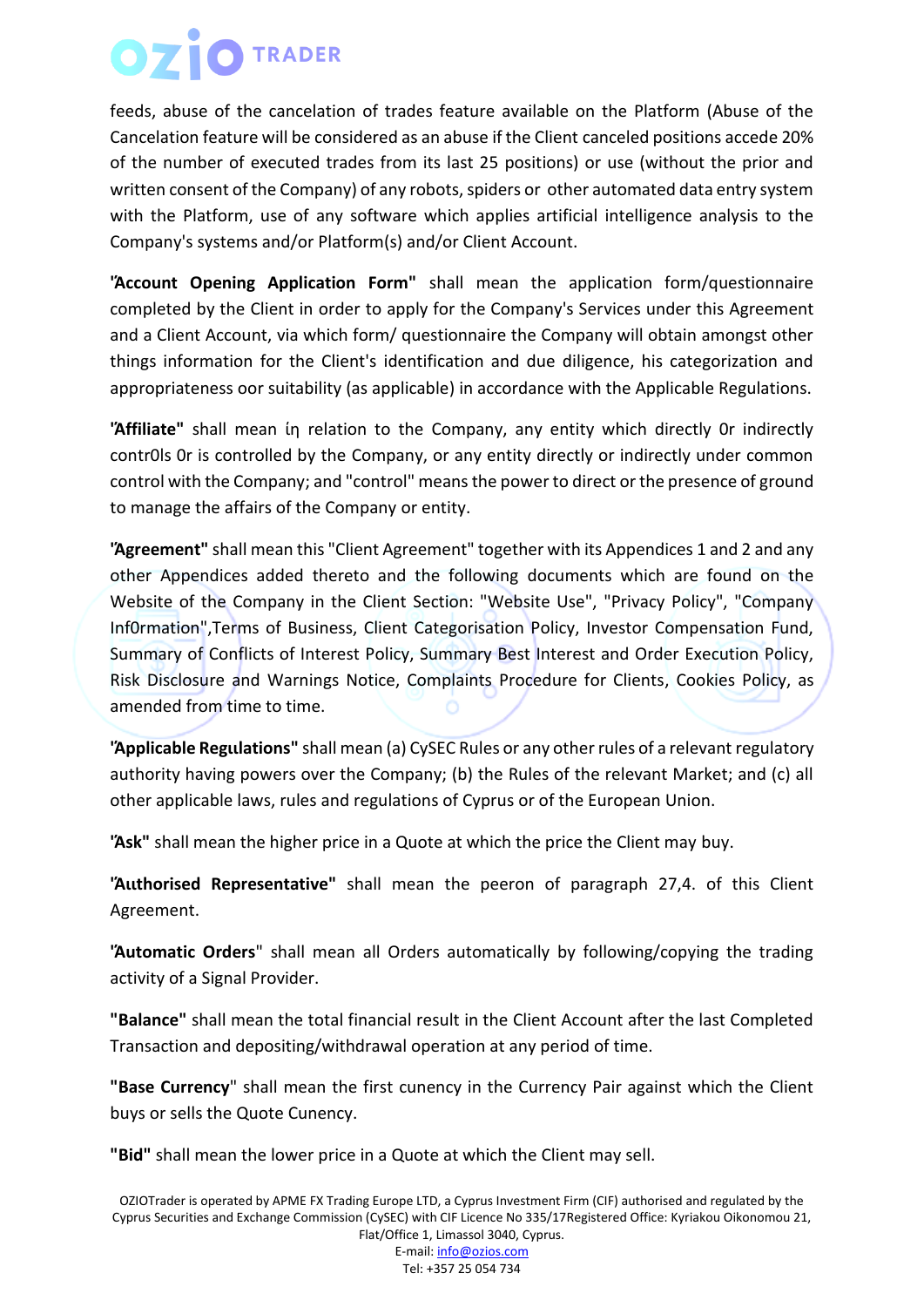**"Bιιsiness Day"** shall mean any day, other than a Saturday or a Sunday, 0r the 25th of December, 0r the 1st of January or any other Cyprus or International holidays to be announced on the Company's Website.

**"Client Accoιιnt"** shall mean the unique personalised account of the Client consisting of all Completed Transactions, Open Positions and Orders ίη the Platform, the Balance of the Client money and deposit/withdrawal transactions of the Client money.

**"Closed Position"** shall mean the opposite of an Open Position.

**"Completed Transaction"** in a CFD shall mean two counter deals of the same size ( opening a position and closing a position): buy then sell and vice versa.

**"Contract for Differences"** ("CFD") shall mean a contract, which is a contract f0r differences by reference to variations in the price of an UnderIying Asset. Α CFD is a Financial Instrument.

**"Contract Specifications"** shall mean the prinicipal trading terms in CFD (for example Spread, Swaps, Lot Size, Initial Margin, Necessary Margin, Hedged Margin, the minimum level fro placing Stop Loss, Take Profit and Limit Orders, financing charges, charges etc.) for each type of CFD as determined by the Company from time to time. There are found on the Platform and/or the Website.

**"Currency of the Client Account"** shall mean the currency that the Client Account is denominated in, which may be Eure and US Dollar or any other currency as offered by the Company from time to time.

**"Cιιrrency Ρair"** shall mean the object or Underlying Asset of a CFD based οn the change in the value of one cunency against the other. Α Cunency Pair consists of two currencies (the Quote Currency and the Base Currency) and shows how much of the Quote currency is needed to purchase one unit of the Base Currency.

**"CySEC"** shall mean the Cyprus Securities and Exchange Commission, which is the Company's supervisory authority.

**"CySEC Rules"** shall mean the Rules, Directives, Regulations, Guidance notes, opinions or recommendations of CySEC.

**"Difference"** shall mean the difference in price upon the opening of a Transaction and the closing of such Transaction.

**'Έqιιίty"** shall mean the Balance plus or minus any Floating Profit or Loss that derives from an Open Position and shall be calculated as: Equity = Balance + Floating Profit - Floating Loss.

**'Έssential Details"** shall mean the required details in order for the Company to be able to place the Order for example but not limited to the type of Financial Instrunent, the type of 0rder, the Direction (Buy or Sell), the volume, type of Underlying Asset, if the Client places a Pending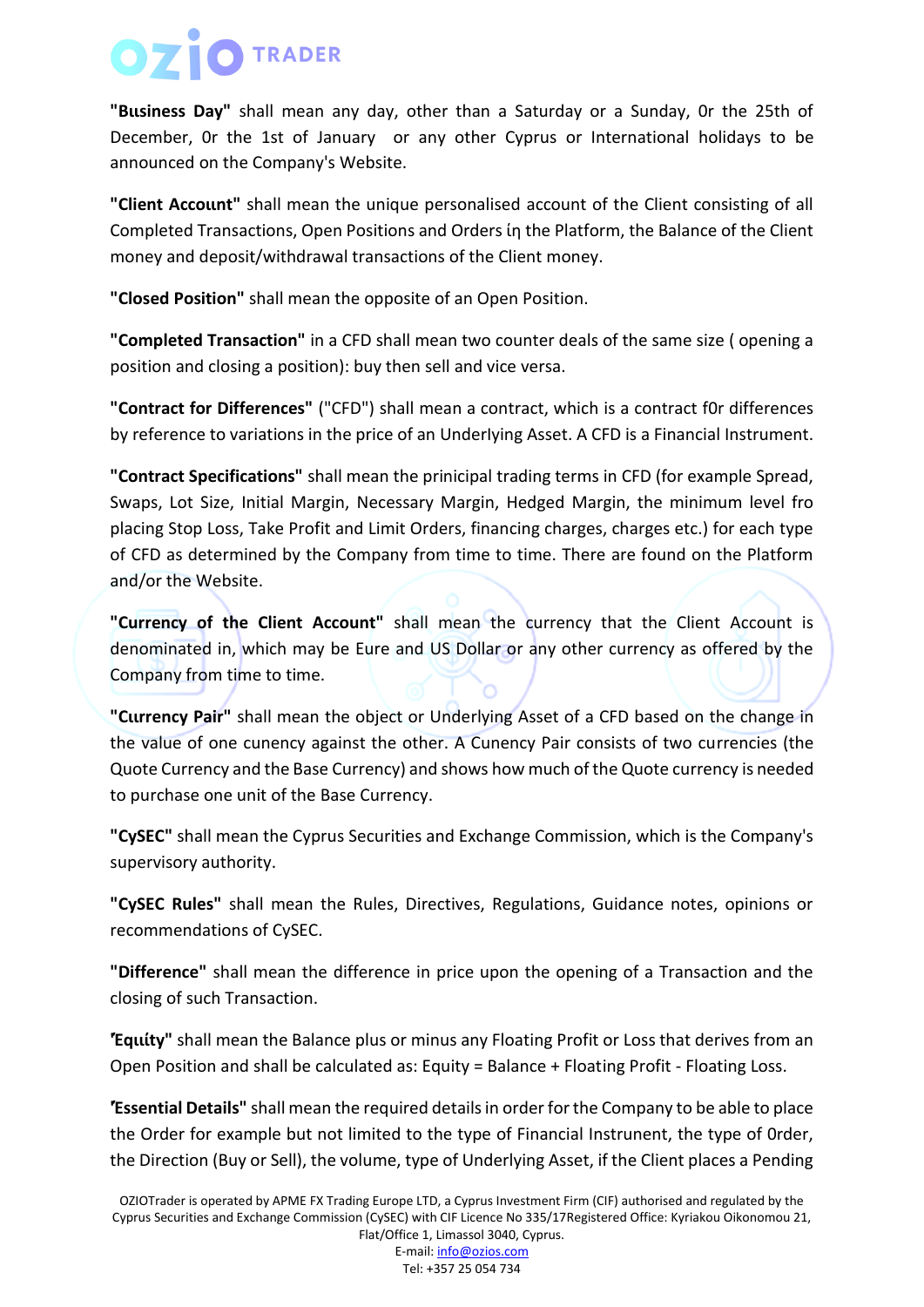Order (limit or stop) the Client will indicate the intended price in which the order will go in the market and any Stop Loss and or Take Profit etc.

**'Έvent of Defaιιlt"** shall have the meaning given ίη paragraph 10.1. of this Client Agreement.

**'Έxpert Advisor"** shall mean a mechanical online trading system designed to automate trading activities οn the Platform. It can be programmed to alert the Client of a trading oppotunity and can also trade his Client Account automatically managing all aspects of trading operations from sending Orders directly to the Platform to automatically adjusting stop loss, trailing stops and take profit levels.

**"Financial Instrιment"** shall mean the Financial lnstruments under the Company's CIF license which can be found ίη the document "Company Information". It is understood that the Company does not necessarily offer all the Financial Instruments which appear on its CIF license but only those marketed on its Website, from time to time.

**"Floating Profit/Loss"** in a CFD shall mean current proofit/loss on Open Positions calculated at the current Quotes (added any commissions or fees if applicable).

**"Force Majeure Event"** shall have the meaning as set out in paragraph 20.1. of the Client Agreement.

"**Free Margin"** shall mean the amount of funds available in the Client Account, which may be used to open a position or maintain an Open Position. Free Margin shall be calculated as: Equity less (minus) Necessary Margin [Free margin = Equity- Necessary Margin].

**'Ήedged Margin"** for CFD trading shall mena the necessary amount of money required by the Company so as to open and maintain Matched Positions.

"**Initial Margin**" for CFD trading shall mean the necessary amount of money required by the Company so as to open a position.

"**Introducer**" shall have the meaning as set put in paragraph 27.1. of this Client Agreement.

"**Investment Services**" shall mean the Investment Services under the Company's CIF license which can be found in the document "Company Information".

"**Leverage**" for CFD trading shall mean a ratio in respect of Transaction Size and Initial Margin. 1:100 ratio means that in order to open a position, the Initial Margin is one hundred times less than the Transactions Size.

"**Long Position**" for CFD trading shall mean a buy position that appreciates in value if Underlying Market prices increase. For example, in respect of Currency Pairs: buying the Base Currency against the Quote Currency.

"**Lot**" shall mean a unit measuring the Transaction amount specified for each Underlying Asset of a CFD.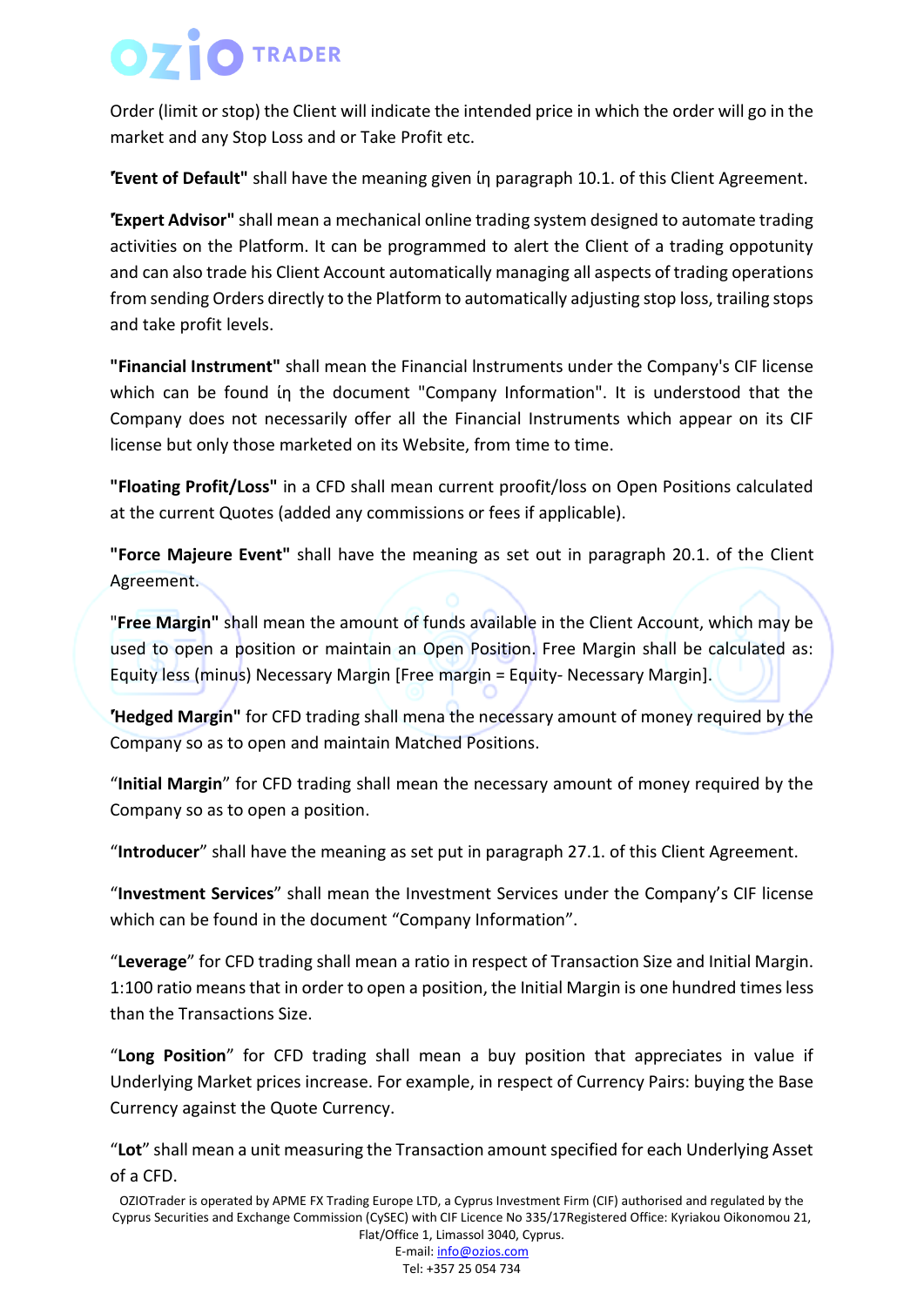"**Lot Size**" shall mean the number Underlying Assets in one Lot of a CFD.

"**Maintenance Margin**" shall mean the necessary guarantee funds so as to maintain an Open Position.

"**Management Fee**" shall mean a fee for holding open position in Physical Stocks. This fee will be charged at the end of each business day and each Wednesday the fee will be tripled.

"**Margin**" shall mean the necessary guarantee funds so as to open or maintain Open Positions in a CFD Transaction.

"**Margin Call**" shall mean the situation when the Company informs the Client to deposit additional funds when the Client does not have enough Margin to open or maintain Open Positions.

"**Маrgin Level**" for CFD trading shall mean the percentage of Equity to Necessary Margin ratio. It is calculated as: Margin Level = (Equity / Necessary Margin) x 100%.

"**Margin Trading**" for CFD trading shall mean Leverage trading when the Client may make Transactions having less funds on the Client Account in comparison with the Transaction Size.

"**Matched Positions**" for CFD trading shall mean Long and Short Positions of the same Transaction Size opened on the Client Account for the same CFD.

"**Necessary Margin**" for CFD trading shall mean the necessary margin required by the Company so as to maintain Open Positions.

"**Normal Market Size**" for CFD trading shall mean the maximum number of units of the Underlying Asset that are transmitted by the Company for execution.

"**Open Position**" shall mean any Long Position or a Short Position which is not a Completed Transaction.

"**Order**" shall mean an instruction from the Client to trade in Financial Instruments.

"**Parties**" shall mean the parties to this Agreement –i.e. the Company and the Client.

"**Platform**" shall mean the electronic mechanism operated and maintained by the Company, consisting of a trading platform, computer devices, software, databases, telecommunication hardware, programs and technical facilities, which facilitates trading activity of the Client in Financial Instruments via the Client Account.

"**Professional Client**" shall mean a "Professional Client" for the purposes of CySEC Rules, as specified in the Client Categorisation Policy.

"**Prohibited Action**" shall mean the actions as set out in Terms of Business.

"**Order Level**" for CFD trading shall mean the price indicated in the Order.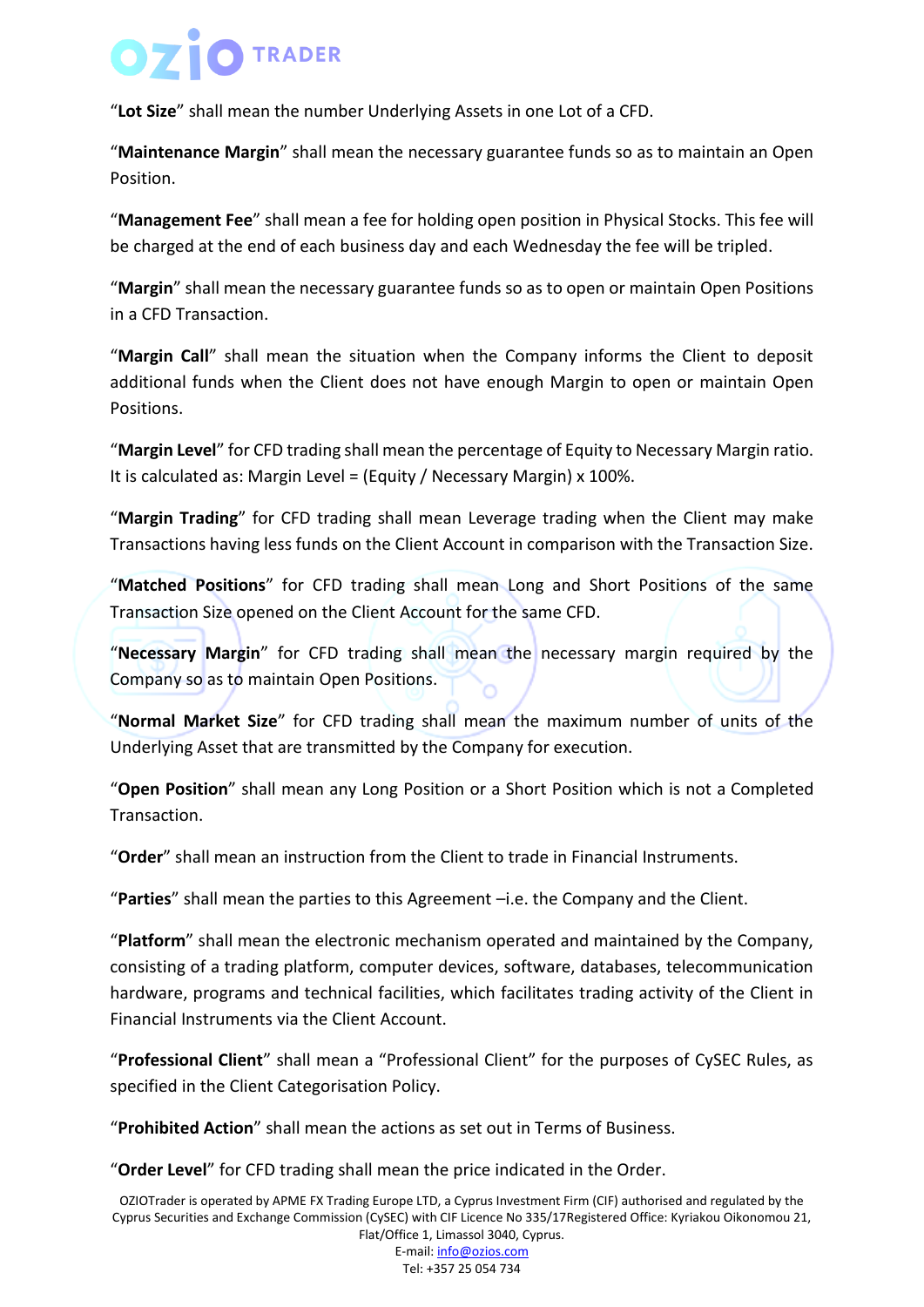## TRADER

"**Quote**" shall mean the information of the current price for a specific Underlying Asset, in the form of the Bid and Ask prices.

"**Quote Currency**" shall mean the second currency in the Currency Pair which can be bought or sold by the Client for the Base Currency.

"**Quotes Base**" in relation to CFD trading shall mean Quotes Flow information stored on the Server.

"**Quotes Flow**" shall mean the stream of Quotes in the Platform for each CFD.

"**Retail Client**" shall mean a "Retail Client" for the purposes of the CySEC Rules, as specified in the Client Categorisation Policy.

"**Robot**" shall mean an automated trading software that trades automatically the CFDs.

"**Services**" shall mean the services to be offered by the Company to the Client under this Agreement, as set out in paragraph 6.1. of this Client Agreement.

"**Short Position**" for CFD trading shall mean a sell position that appreciates in value if Underlying Market prices fall. For example, in respect of Currency Pairs: selling the Base Currency against the Quote Currency. Short Position is the opposite of a Long Position.

"**Physical Shares**" shall mean equity investments that represent ownership in a company that are traded on the major stock exchanges.

"**Signal Provider**" shall mean a person who has agreed to provide the Company with information about his trading, which may be followed by other Clients via the Automatic Orders.

"**Slippage**" shall mean the difference between the expected price of a Transaction in a CFD and the price the Transaction is actually executed at. Slippage often occurs during periods of higher volatility (for example due to due to news events) making an Order at a specific price impossible to execute, when market Orders are used, and also when large Orders are executed when there may not be enough interest at the desired price level to maintain the expected price of trade.

"**Social Trading**" shall mean trading in CFDs via the use of the Automatic Orders, whereby the Client is following/copying the trading activity of a Signal Provider, as opposed to manually placing Orders himself.

"**Spread**" for CFD trading shall mean the difference between Ask and Bid of an Underlying Asset in a CFD at that same moment.

"**Swap or Rollover**" for CFD trading shall mean the interest added or deducted for holding a position open overnight.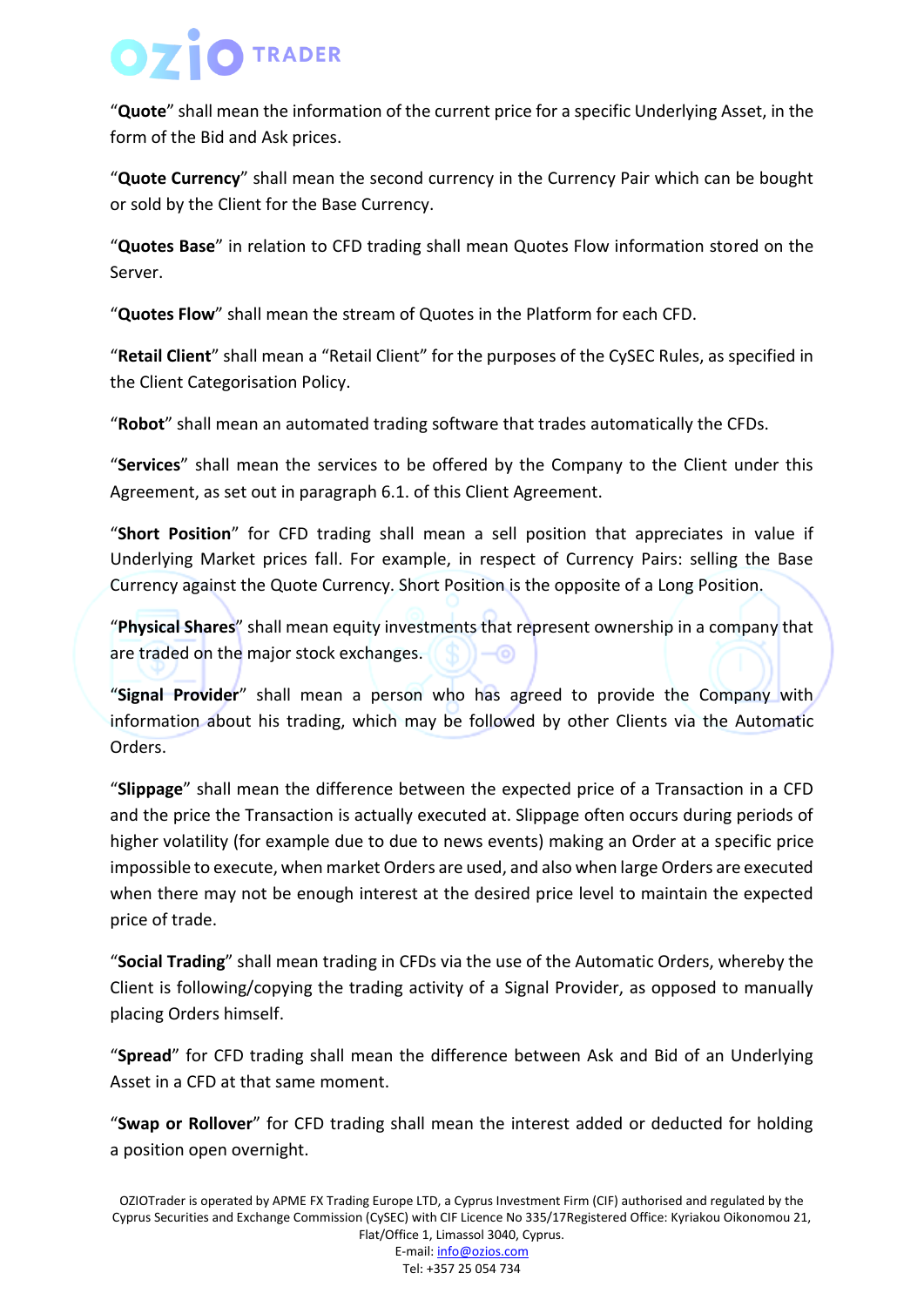"**Terms**" and/or Terms of Business" mean Terms of Business governing all the actions that relate to the execution of the Client's trades.

"**Trailing Stop**" in CFD trading shall mean a stop-loss Order set at a percentage level below the market price - for a long position. The trailing stop price is adjusted as the price fluctuates. A sell trailing stop order sets the stop price at a fixed amount below the market price with an attached "trailing" amount. As the market price rises, the stop price rises by the trail amount, but if the pair price falls, the stop loss price doesn't change, and a market order is submitted when the stop price is hit.

"**Transaction**" shall mean any CFD or Physical Share transaction arranged for execution on behalf of the Client under this Agreement.

"**Transaction Size**" for CFD trading shall mean Lot Size multiplied by number of Lots.

"**Underlying Asset**" shall mean the object or underlying asset in a CFD which may be Currency Pairs, Futures, Metals, Equity Indices, Stocks and Commodities. It is understood that the list is subject to change and Clients must refer each time on the Platform.

"**Underlying Market**" shall mean the relevant market where the Underlying Asset of a CFD is traded.

"**Website**" shall mean the Company's website at or www.oziotrader.com and any other website as the Company may maintain as its brands.

"**Written Notice**" shall have the meaning set out in paragraphs 17.3. and 17.4. of the Client Agreement.

- 2.2. Words importing the singular shall import the plural and vice versa. Words importing the masculine shall import the feminine and vice versa. Words denoting persons include corporations, partnerships, other unincorporated bodies and all other legal entities and vice versa.
- 2.3. Paragraph headings are for ease of reference only and shall not affect interpretation of this Agreement.
- 2.4. Capitalized terms used herein that are not defined herein shall have the meaning set out in the CySEC Rules.
- 2.5. Any reference to any act or regulation or Law shall be that act or regulation or Law as amended, modified, supplemented, consolidated, re-enacted or replaced from time to time, all guidance noted, directives, statutory instruments, regulations or orders made pursuant to such and any statutory provision of which that statutory provision is a reenactment, replacement or modification.

### **3. Application and Commencement**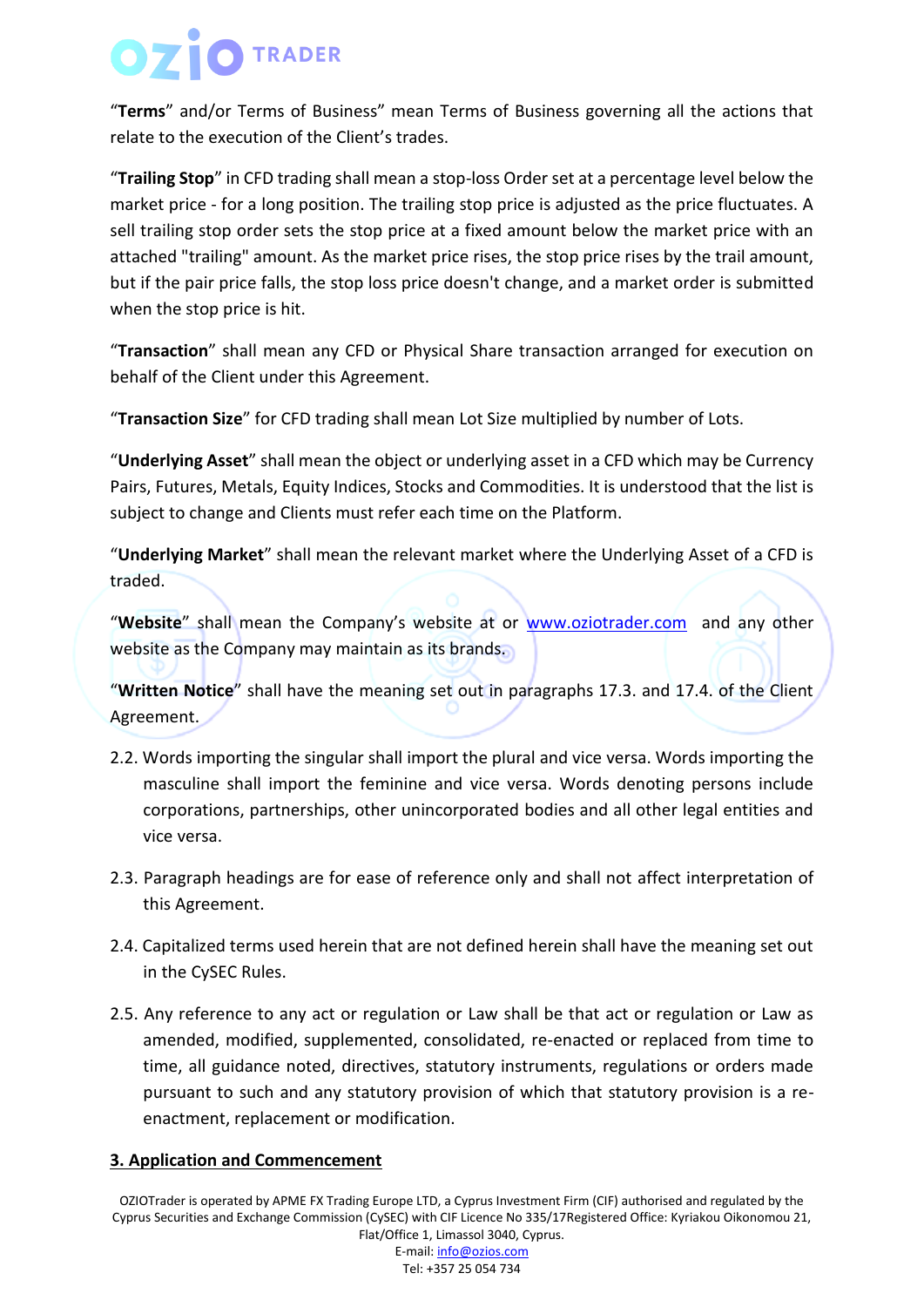- 3.1. After the Client fills in and submits the Account Opening Application Form together with all the required identification documentation required by the Company for its own internal checks, the Company will send him a notice informing him whether he has been accepted as a Client of the Company. It is understood that the Company is not to be required (and may be unable under Applicable Regulations) to accept a person as its Client until all documentation it requires has been received by the Company, properly and fully completed by such person and all internal Company checks (including without limitation anti-money laundering checks, appropriateness or suitability tests, as the case may be) have been duly satisfied. It is further understood that the Company reserves the right to impose additional due diligence requirements to accept Clients residing in certain countries. The Company has a discretionary right not to accept any natural person or legal person as a Client.
- 3.2. The Agreement shall take effect and commence upon the receipt by the Client of (i) a notice sent by the Company informing the Client that he has been accepted as the Company's Client or that a Client Account has been opened for him, and/or (ii) any other affirmation and/or action that lead to opening of a Client Account.

### **4. Client Categorisation**

- 4.1. According to Applicable Regulations, the Company has to categorize its Clients in one of the following categories: Retail Client, Professional Client or Eligible Counterparty. This categorization shall depend on the information provided by the Client in his Account Opening Application Form and according to the method of categorisation as this method is explained under the Client Categorisation Policy. By accepting this Agreement, the Client accepts application of such method. The Company will inform the Client of his categorization according to Applicable Regulations. The Client has the right to request different categorization. Categorization as a Retail Client offers greater protection. Retail Clients are entitled to more detailed information under Applicable Regulations. The Company cannot enter into title transfer financial collateral arrangements with Retail Clients. Renumeration practices which could provide an incentive to the Company's staff to recommend a particular financial instrument to a Retail Client when the Company could offer a different financial instrument which would better meet that Client's needs are also prohibited. In the case of Professional Clients and Eligible Counterparties, the Company may agree to provide more limited information as provided by Applicable Regulations.
- 4.2. The Client accepts that when categorising the Client and dealing with him, the Company will rely on the accuracy, completeness and correctness of the information provided by the Client in his Account Opening Application Form and the Client has the responsibility to immediately notify the Company in writing if such information changes at any time thereafter.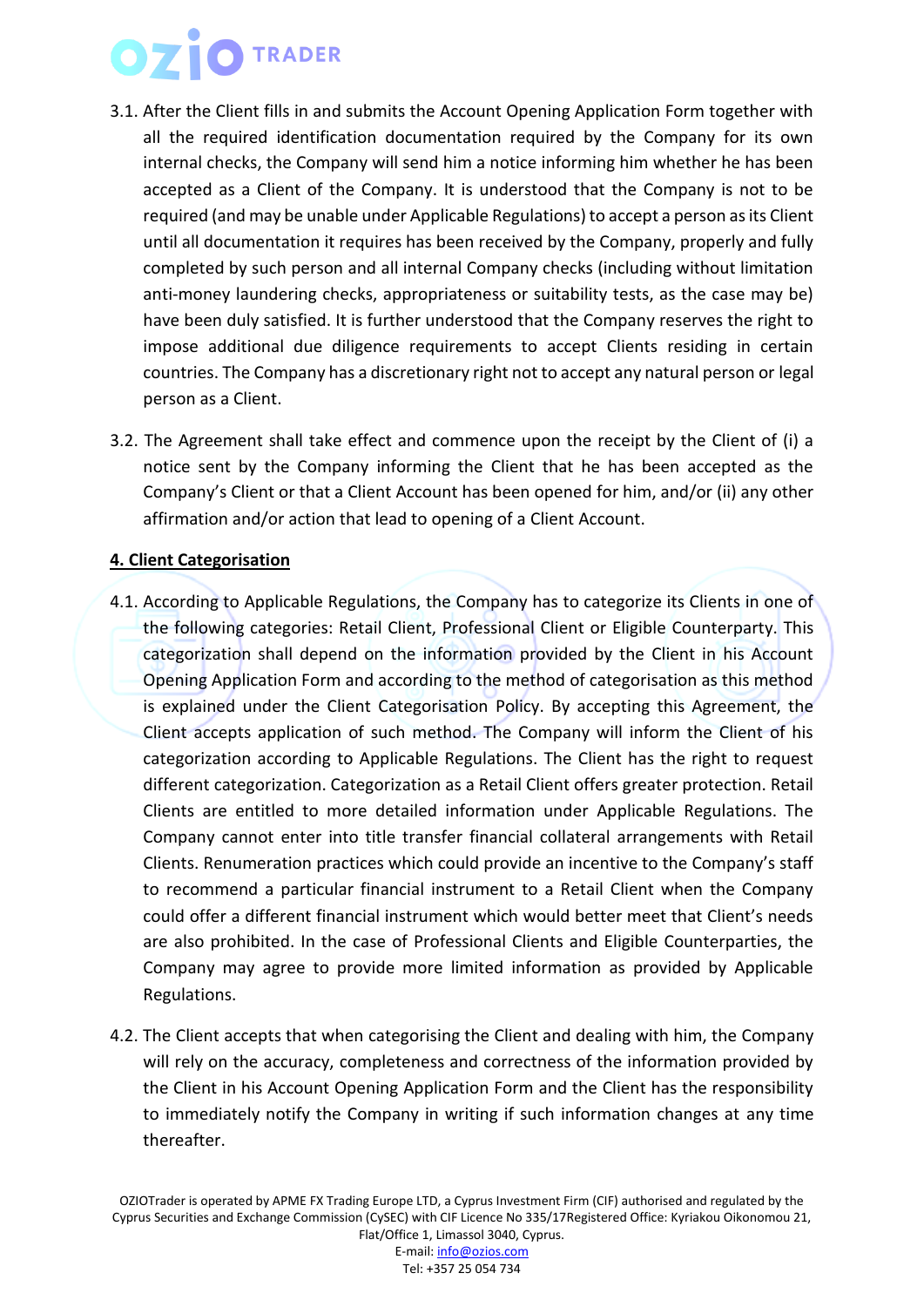4.3. It is understood that the Company has the right to review the Client's categorisation and change his categorisation if this is deemed necessary (subject to Applicable Regulations).

### **5. Assessment**

- 5.1. In providing the Services of Reception and Transmission and Execution of Client Orders, the Company is obliged under Applicable Regulations to seek information from a Client or potential Client regarding his knowledge, experience in the investment field relevant to the specific type of service or Financial Instrument offered or demanded, ability to bear losses and risk tolerance, so as to enable the Company to assess whether the service or Financial Instrument is appropriate for the Client. Where the Client or potential Client elects not to provide the information regarding his knowledge, experience, ability to bear losses and risk tolerance or where he provides insufficient information regarding his knowledge, experience, ability to bear losses and risk tolerance, the Company will not be able to determine whether the service or Financial Instrument is appropriate for him. The Company is entitled, at its sole discretion, to request additional information regarding the Client and/or to request an update of the data notified by the Client, whenever it deems necessary. The Company shall assume that information about his knowledge, experience, ability to bear losses and risk tolerance provided from the Client to the Company is accurate and complete and the Company shall have no responsibility to the Client if such information is incomplete or misleading or changes or becomes inaccurate and the Company will be deemed to have performed its obligations under Applicable Regulations, unless the Client has informed the Company of such changes.
- 5.2. In providing the Investment Services of Investment Advice and/or Portfolio Management, the Company is obliged under Applicable Regulations to seek information from a Client or potential Client (for example via the Client Account Application Form) regarding the Client's knowledge, experience in the investment field relevant to the specific type of Financial Instrument or service, as well as his financial situation including his ability to bear losses and his investment objectives including his risk tolerance, so as to be able, based on this information, to recommend to the Client the investment services and the Financial Instruments that are suitable for him/her (suitability test) and, in particular, that are in accordance with his risk tolerance and ability to bear losses. If the Company will provide the Investment Services of Investment Advice by recommending a package of bundled services or products, it will ensure that the overall bundled package is suitable for the Client and to enable the Company to act in the Client's best interest. The Company is entitled, at its sole discretion, to request additional information regarding the Client or/and to request an update of the data notified by the Client, whenever it deems this necessary. The Company shall assume that information provided from the Client to the Company is accurate and complete and the Company shall have no responsibility to the Client if such information is incomplete or misleading or changes or becomes inaccurate and the Company will be deemed to have performed its obligations under Applicable

OZIOTrader is operated by APME FX Trading Europe LTD, a Cyprus Investment Firm (CIF) authorised and regulated by the Cyprus Securities and Exchange Commission (CySEC) with CIF Licence No 335/17Registered Office: Kyriakou Oikonomou 21, Regulations, unless the Client has informed the Company of such changes. Where the

Flat/Office 1, Limassol 3040, Cyprus. E-mail: [info@ozios.com](mailto:info@ozios.com)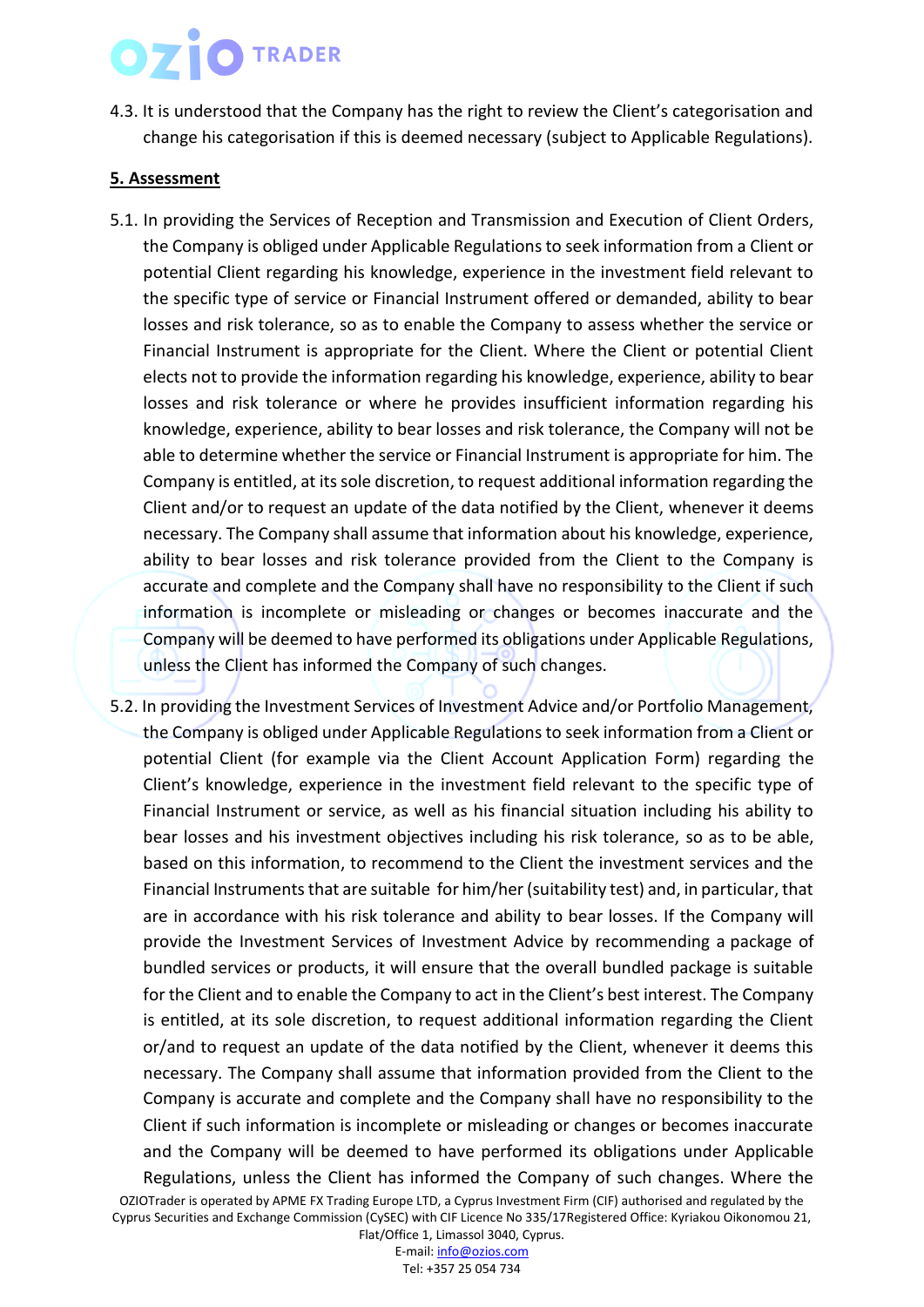Client will engage in Social Trading, the Company will take into consideration its assessment of the Client and only provide access to Signal Providers to Clients with preferences and objectives that match the main characteristics of the service.

### **6. Services**

- 6.1. This Agreement covers the provision of the following investment and ancillary Services from the Company to the Client:
	- a) Reception and transition of Orders of the Client in Financial Instruments offered by the
	- b) Company from time to time.
	- c) Execution of Orders in Financial Instruments offered by the Company from time to time.
	- d) Investment advice.
	- e) Portfolio management.
	- f) Cash/collateral management, according to paragraph 12 hereunder.
	- g) Foreign currency services provided they are associated with the provision of the reception and transmission service of paragraph 6.1. (a), (b), (c) and (d) hereunder.
- 6.2. The Company shall open one or more Client Account(s) for the Client and issue access data to allow him to gain access to the Platform and place Orders manually himself and/or engage in Social Trading.
- 6.3. It is understood that not all of the Services under paragraph 6.1. of this Agreement may be applicable for each Client.
- 6.4. It is understood that when trading in CFDs, there is no delivery or safekeeping of the Underlying Asset to which the CFD is referring to.
- 6.5. It is hereby agreed and understood that the Company reserves the right to reject a Client's request to trade in both CFDs and to allow such Client, at the Company's discretion, to trade only in either CFDs.

### **7. Advice and Commentary**

- 7.1. Unless specifically requested by the Client and agreed between the Parties in writing, the Company will not give the Client any form of Investment Advice. The Client alone will decide how to handle his Client Account, place Orders and take relevant decisions based on his own judgement.
- 7.2. The Company will not be under any duty to provide the Client with any legal, tax or other advice relating to any Transaction. The Client may wish to seek independent advice before entering into a Transaction.
- OZIOTrader is operated by APME FX Trading Europe LTD, a Cyprus Investment Firm (CIF) authorised and regulated by the Cyprus Securities and Exchange Commission (CySEC) with CIF Licence No 335/17Registered Office: Kyriakou Oikonomou 21, 7.3. The Company may, from time to time and at its sole discretion, provide the Client with information, recommendations, news, market commentary or other information (hereinafter called "Information") which shall not be considered as part of its Services to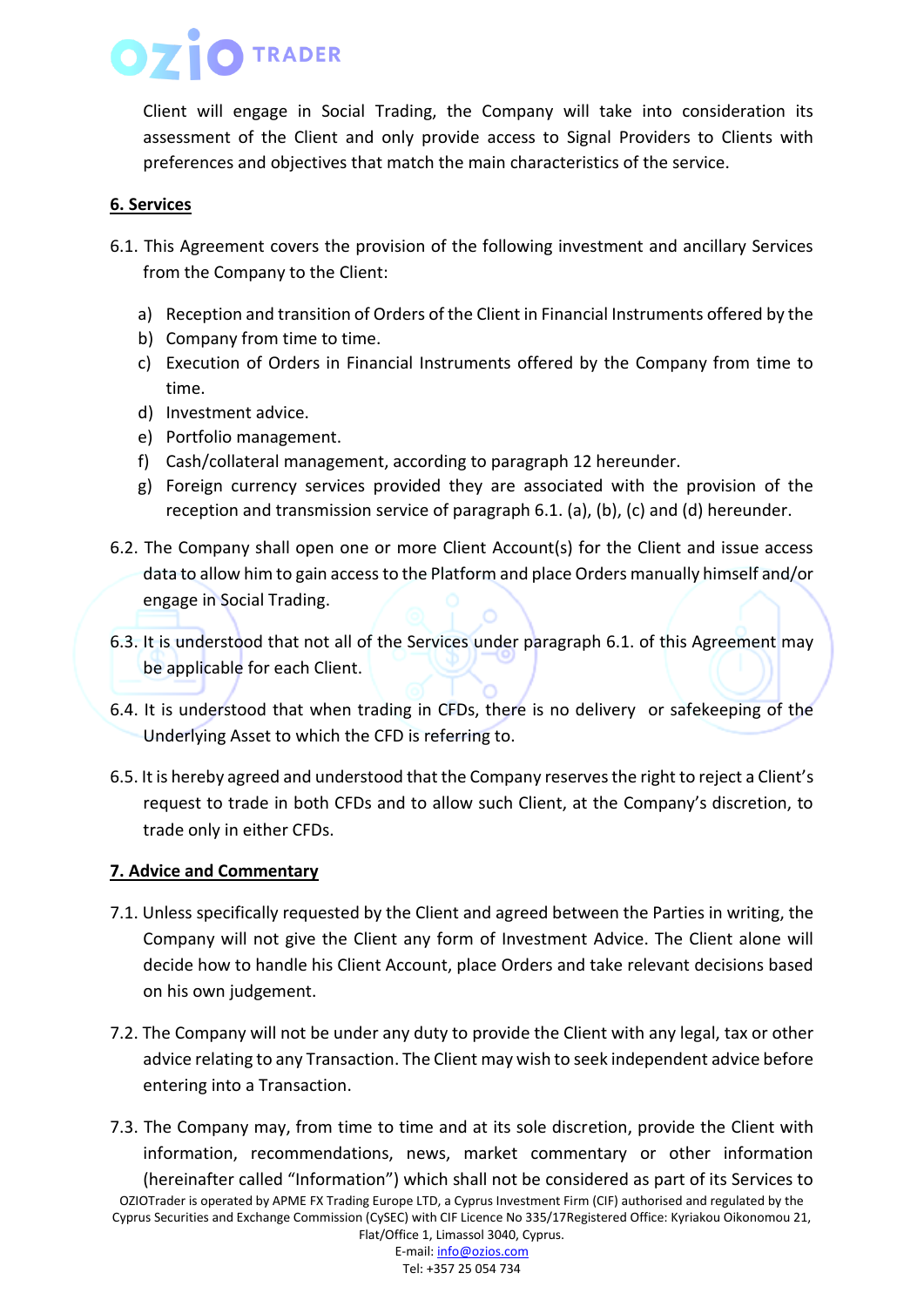the Client. The Information may also be posted to its Website and/or provided to in the form of a newsletter to all its subscribers. Where it does so:

- a) The Company will not be responsible for such Information.
- b) The Company gives no representation, warranty or guarantee as to the accuracy, correctness or completeness of such Information or as to the tax or legal consequences of any related Transaction.
- c) This Information is provided solely to enable the Client to make his own investment decisions and does not amount to investment advice or unsolicited financial promotions to the Client.
- d) If the Information contains a restriction on the person or category of persons for whom that Information is intended or to whom it is distributed, the Client agrees that he will not pass it on to any such person or category of persons.
- e) The Client accepts that prior to dispatch, the Company may have acted upon it itself to made use of the information on which it is based. The Company does not make representations as to the time of receipt by the Client and cannot guarantee that he will receive such Information at the same time as other Clients.
- 7.4. It is understood that market commentary, news, or other Information provided or made available by the Company to the Client are subject to change and may be withdrawn at any time without notice.

### **8. Platform**

- 8.1. The Client is solely responsible for providing and maintaining the compatible equipment necessary to access and use the Platform(s), which includes at least a personal computer or mobile phone or tablet (depending on the Platform used), internet access by any means and telephone or other access line. Access to the internet is an essential feature and the Client shall be solely responsible for any fees necessary in order to connect to the internet.
- 8.2. The Client represents and warrants that he has installed and implemented appropriate means of protection relating to the security and integrity of his computer or mobile phone or tablet and that he has taken appropriate actions to protect his system from computer viruses or other similar harmful or inappropriate materials, devices, information or data that may potentially harm the Website, the Platform(s) or other systems of the Company. The Client further undertakes to protect the Company from any wrongful transmissions of computer virus or other similarly harmful or inappropriate material or device to the Platform(s) from his personal computer or mobile phone or tablet.
- 8.3. The Company will not be liable to the Client should his computer system or mobile phone or tablet fail, damage, destroy and/or format his records and data. Furthermore, if the Client incurs delays and any other form of data integrity problems that are a result of his hardware configuration or mismanagement, the Company shall not be liable.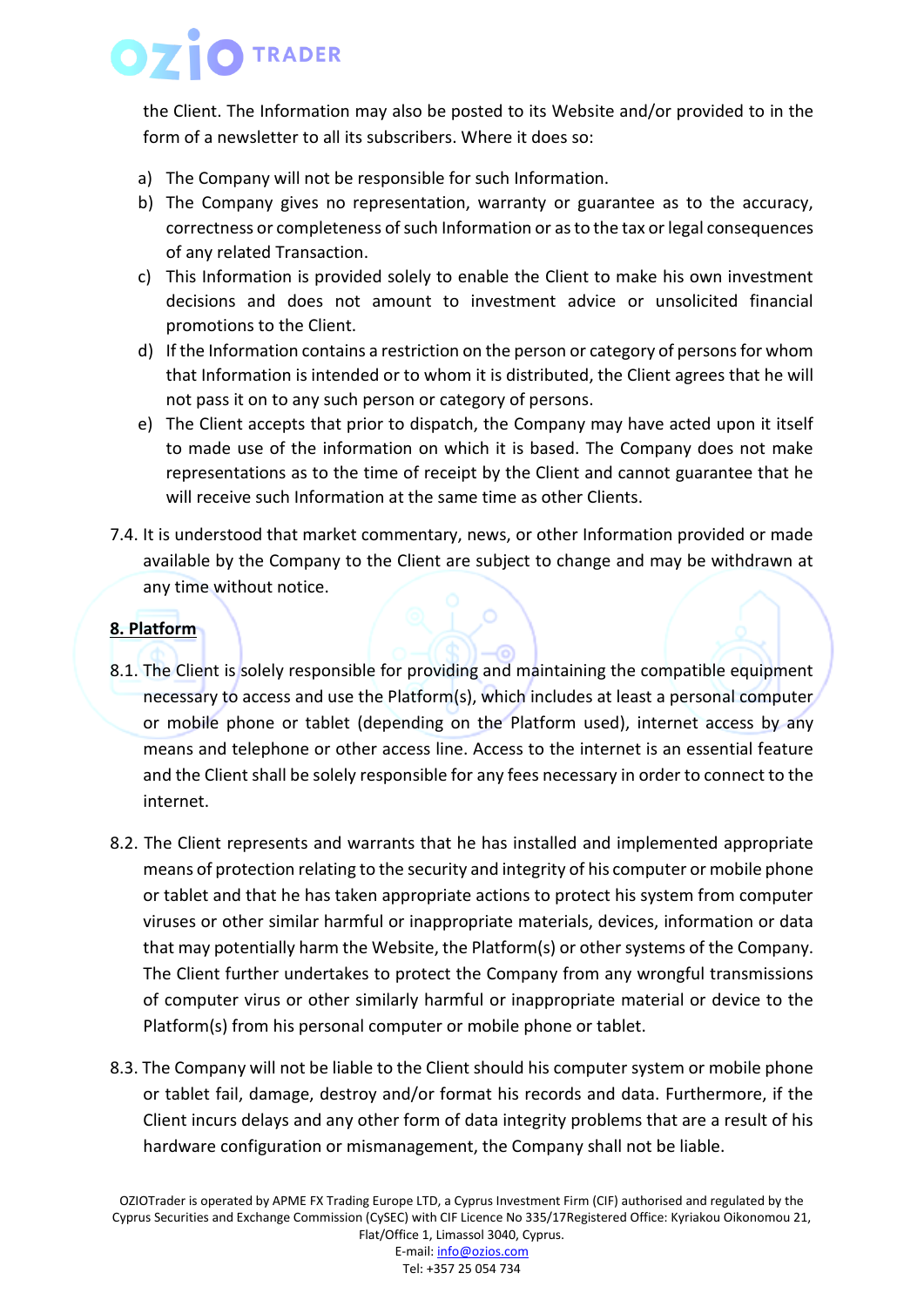- 8.4. The Company will not be liable for any such disruptions or delays or problem in any communication experienced by the Client when using the Platform(s).
- 8.5. Orders with the Company are placed on the Platform(s), with the use of access data through the Client's compatible personal computer connected to the internet. It is agreed and understood that the Company will be entitled to rely and act on any Order given by using the Access Data on the Platform(s) without any further enquiry to the Client and any such Orders will be binding upon the Client.

### **9. Execution of Client's Orders**

- 9.1. Execution of the Client Orders will be performed in line with Terms of Business and the Summary Best Interest and Order Execution Policy, which are available on the Website and may be updated from time to time.
- 9.2 In the case where the Client is a legal person it is obliged to obtain a legal entity identifier from an appropriate authority duly licensed to provide legal entity identifiers. In the case of a legal person, the Client will not (where provided by Applicable Regulations) be able to execute any Transactions with the Company if it does not possess a legal entity identifier.

### **10. Events of Default**

- 10.1. Each of the following constitutes an "Event of Default":
	- a) The failure of the Client to perform any obligation due to the Company.
	- b) If an application is made in respect of the Client pursuant to the Cyprus Bankruptcy Act or any equivalent act in another Jurisdiction (if the Client is an individual), if a partnership, in respect of one or more of the partners, or if a company, a receiver, trustee, administrative receiver or similar officer is appointed, or if the Client makes an arrangement or composition with the Client's creditors or any procedure which is similar or analogous to any of the above is commenced in respect of the Client.
	- c) The Client is unable to pay the Client's debts when they fall due.
	- d) Where any representation or warranty made by the Client in paragraph 22 is or becomes untrue.
	- e) An action set out in paragraph 10.2 of this Agreement is required by a competent regulatory authority or body or court.
	- f) The Client involves the Company in any type of fraud or illegality or breach of Applicable Regulations or the Company is placed at risk of being involved in any type of fraud or illegality or breach of Applicable Regulations if it continues offering Services to the Client, even when this is not due to the Client's wrongdoing.
	- g) In cases of material violation by the Client of the requirements established by legislation of the Republic of Cyprus or other countries having jurisdiction over the Client or his trading activities,.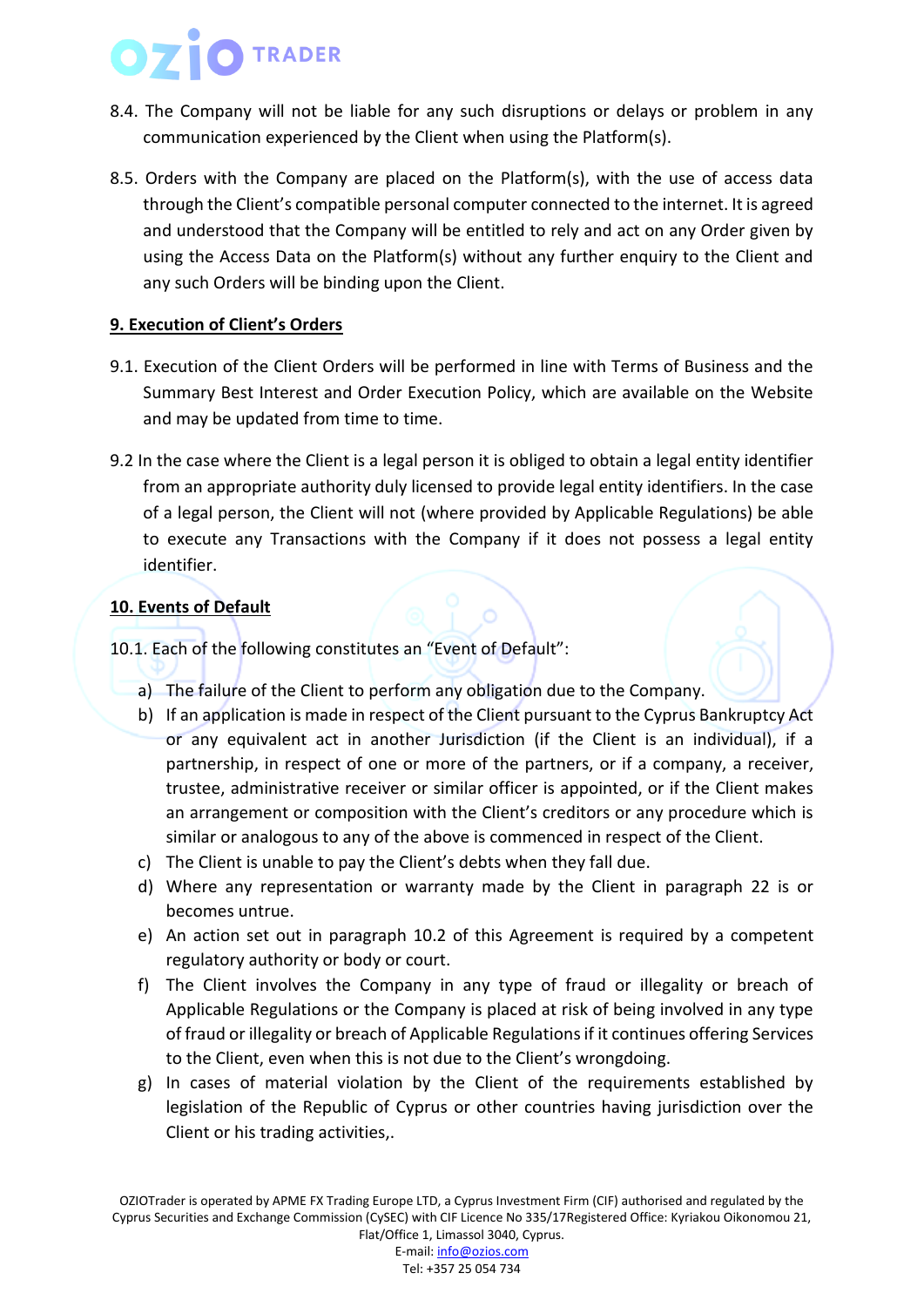

- h) If the Company suspects that the Client is engaged into money laundering activities or terrorist financing or card fraud or other criminal activities.
- i) The Company reasonably suspects that the Client performed a Prohibited Action as set out in the Terms of Business.
- j) The Company reasonably suspects that the Client performed Abusive Trading.
- k) The Company reasonably suspects that the Client opened the Client Account fraudulently.
- l) The Company reasonably suspects that the Client performed forgery or used a stolen card to fund his Client Account.
- 10.2. If an Event of Default occurs the Company may, at its absolute discretion, at any time and without prior Written Notice, take one or more of the following actions:
	- a) Terminate this Agreement immediately without prior notice to the Client.
	- b) Cancel any Open Positions.
	- c) Temporarily or permanently bar access to the Platform(s) or suspend or prohibit any functions of the Platform(s) or suspend the Cancelation feature of the Platform.
	- d) Reject or Decline or refuse to transmit or execute any Order of the Client.
	- e) Restrict the Client's trading activity.
	- f) In the case of fraud, reverse the funds back to real owner or according to the instructions of the law enforcement authorities of the relevant country.
	- g) Cancel of profits gained through Abusive Trading or the application of artificial intelligence as well as robot in the Client Account or through the performance of a Prohibited Action as set out in Terms of Business.
	- h) Take legal action for any losses suffered by the Company.

### **11. Trade Confirmations and Reporting**

- 11.1. The Company shall provide the Client with adequate reporting on his Orders. For this reason, the Company will provide the Client with an online access to his Client Account via the Platform(s) used by the Client, which will provide him with sufficient information in order to comply with CySEC Rules and Applicable Regulations in regard to client reporting requirements.
- 11.2 The Company will promptly provide the Client, in a durable medium, with the essential information concerning the execution of his Order.
- 11.3 The Company will send a notice to the client in a durable medium as provided by Applicable Regulations confirming execution of the Order as soon as possible and no later than the first business day following execution or, where the confirmation is received by the Company from a third party, no later than the first business day following receipt of the confirmation from the third party. Such notification will include the information provided in Applicable Regulations other than the following information which is common to all Orders:
	- a) [Company identification]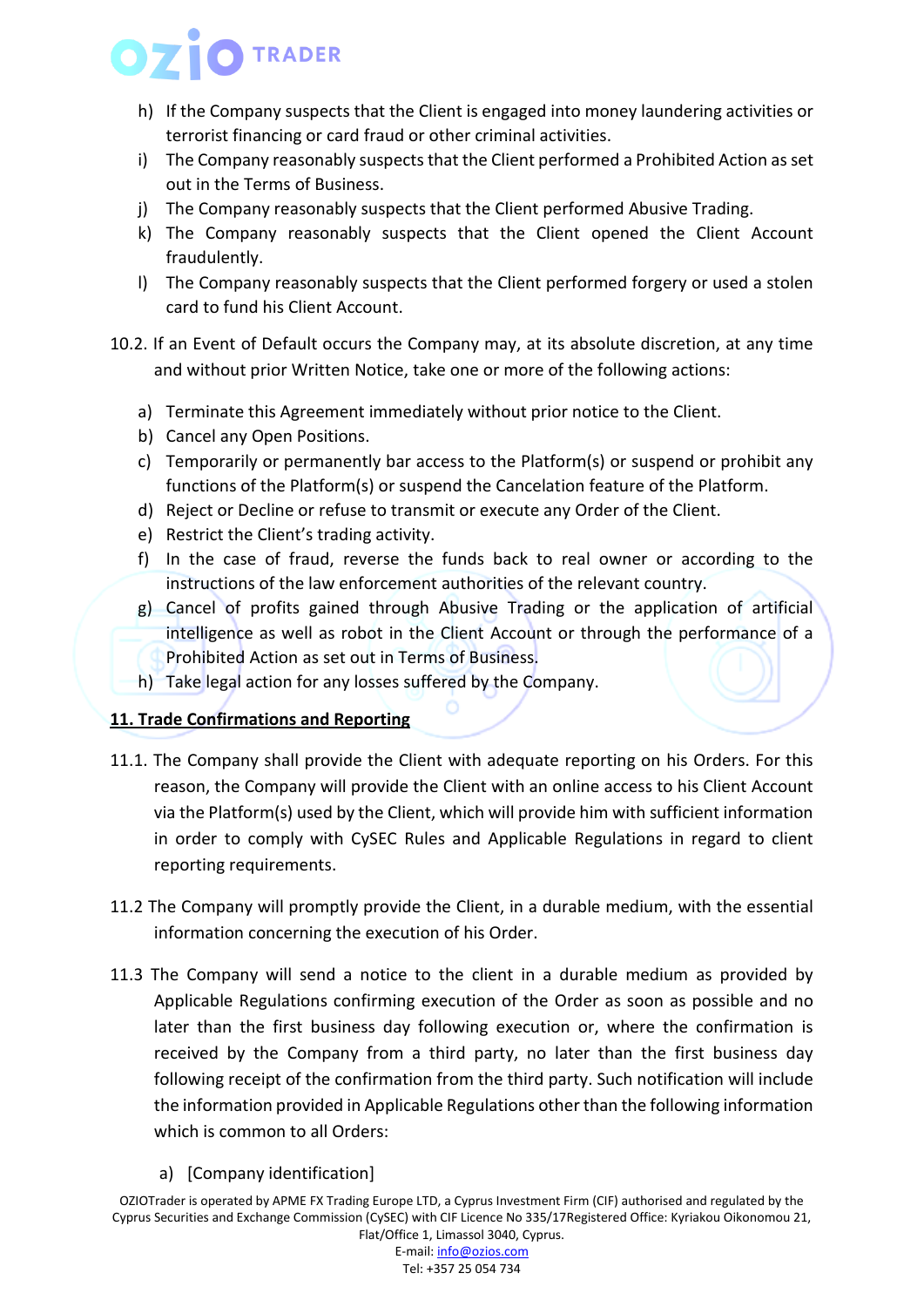

- b) [Trading Date]
- c) [Type of the Order]
- d) [Instrument Identification]
- e) [Nature of the order, e.g. buy/sell]
- f) [the quantity, the unit price and the total consideration]
- g) [the total sum of commissions and expenses]
- 11.4 Furthermore, the Company shall supply the Client, on request, with information about the status of his Order.
- 11.5. If the Client has a reason to believe that a report / trade confirmation is wrong or if the Client does not receive a report / trade confirmation when he should, the Client shall contact the Company within ten (10) Business Days from the date report / trade confirmation of the Order was sent or ought to have been sent. If the Client expresses no objections during this period, the content is considered as approved by him and shall be deemed conclusive.
- 11.6 The Company will, depending on the Transaction and on whether it should be reported under Applicable Regulations, report the Transactions to the competent authority as provided by Applicable Regulations as quickly as possible and no later than the close of the following Business Day.
- 11.7 The Company will publish annually the information required in regard to Execution Venues as required by Applicable Regulations in a machine-readable electronic format, available for downloading by the Client.

### **12. Client Money Handling Rules**

- 12.1. The Company will promptly place any Client money it receives into one or more segregated account(s) (denoted as 'clients' accounts') with reliable financial institutions (within or outside Cyprus or the EEA) such as a credit institution or a bank in a third country. It is understood that the Company may keep merchant accounts in its name with payment services providers used to settle payment transactions of its Clients. However, for the avoidance of doubt, it is noted that such merchant accounts are not used for safekeeping of Client money but only to effect settlements of payment transactions.
- 12.2. According to Applicable Regulations, the Company shall exercise due skill, care and diligence in the selection and appointment and periodic review of the financial institutions (of paragraph 12.1 of this Client Agreement) and the arrangements for holding of Client money. The Company takes into account the expertise and market reputation of such institutions with the view of ensuring the protection of Client's rights, diversification, as well as any legal or regulatory requirements or market practices related to holding of Client money that could adversely affect the Client's rights.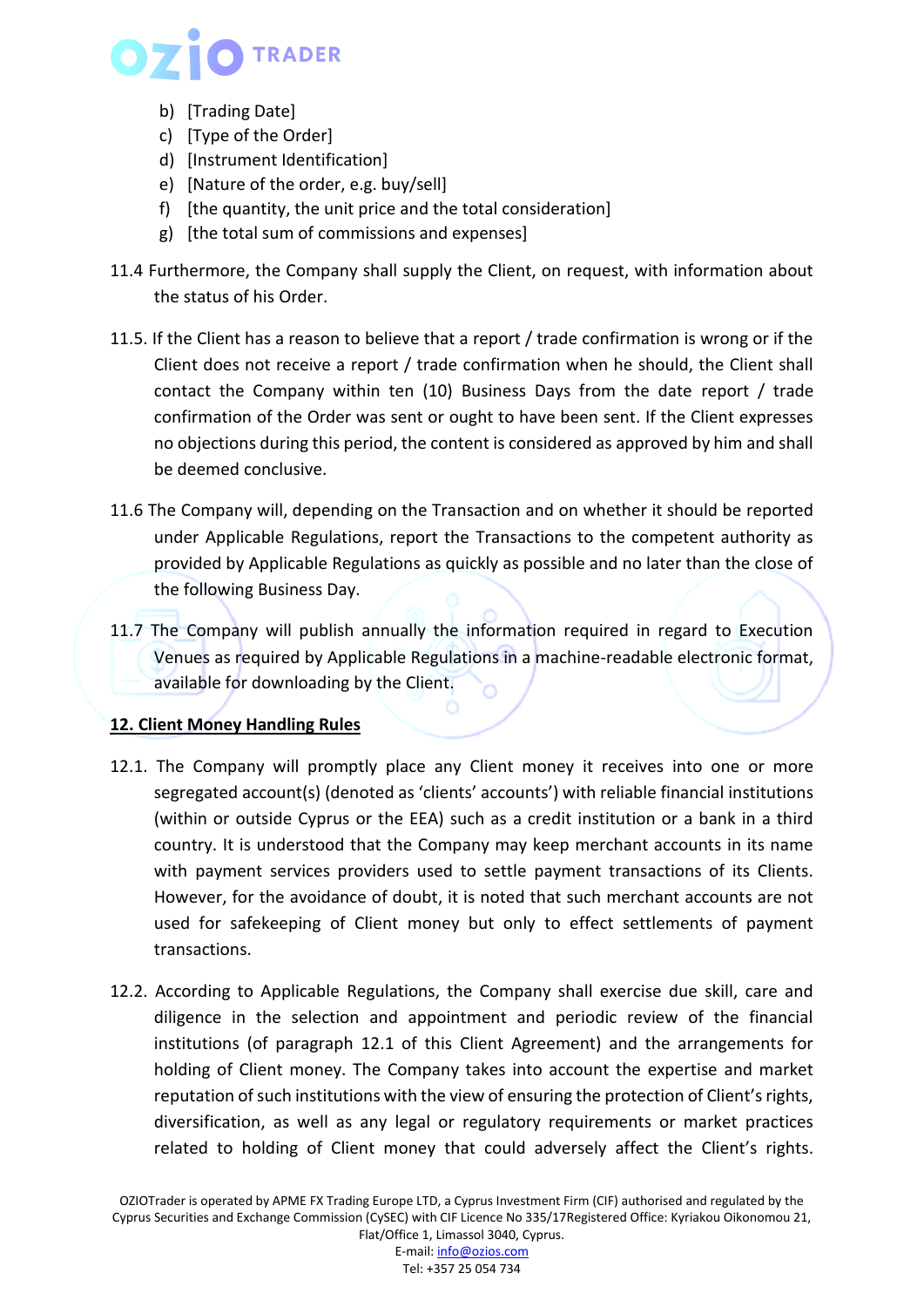Diversification requirements will not apply to client money placed with a third party merely for the purpose of executing a Transaction for the Client.

- 12.3. According to Applicable Regulations, for the purposes of safeguarding of Client money, the Company:
	- a) shall keep such records and accounts as are necessary to distinguish Clients' assets from its own and of other Clients'; such records shall be accurate and correspond to the Client money;
	- b) shall conduct, on a regular basis, reconciliations between its internal accounts and records and those of any third parties by whom those assets are held;
	- c) shall at all times keep Client money segregated from the Company's own money;
	- d) shall not use Client money in the course of its own business;
	- e) shall take the necessary steps to ensure that Client money deposited with a financial institution (according to paragraph 12.1 of this Client Agreement) are held in an account(s) identified separately from any accounts used to hold funds of the Company;
	- f) shall introduce adequate organizational arrangements to minimize the risks of the loss or diminution of Client' money, as a result of misuse, fraud, poor administration, inadequate record keeping or negligence.
- 12.4. The Company has duty to and shall exercise due skill, care and diligence in the selection of the financial institution according to paragraph 12.2. of this Client Agreement. The Company takes into account the expertise and market reputation of such institutions with the view of ensuring the protection of Client's rights, as well as any legal or regulatory requirements or market practices related to holding of Client money that could adversely affect Client's right. However, it is understood that there are circumstances beyond the control of the Company and hence the Company does not accept any liability or responsibility for any resulting losses to the Client as a result of the insolvency or any other analogous proceedings or failure of the financial institution where Client money will be held.
- 12.5. The financial institution (of paragraph 12.1. of this Client Agreement) where Client money will be held may be within or outside Cyprus or the EEA. It is understood that the legal and regulatory regime applying to any such financial institution outside Cyprus or the EEA will be different from that of Cyprus. Hence, in the event of the insolvency or any other equivalent failure or preceding of that person, the Client's money may be treated differently from the treatment which would apply if the money was held in a segregated account in Cyprus.
- 12.6. The financial institution to which the Company will pass Client money (as per paragraph 12.1. of this Client Agreement) may hold it in an omnibus account. Hence, in the event of the insolvency or any other analogous proceedings in relation to that financial institution, the Company may only have an unsecured claim against the financial

OZIOTrader is operated by APME FX Trading Europe LTD, a Cyprus Investment Firm (CIF) authorised and regulated by the Cyprus Securities and Exchange Commission (CySEC) with CIF Licence No 335/17Registered Office: Kyriakou Oikonomou 21, Flat/Office 1, Limassol 3040, Cyprus.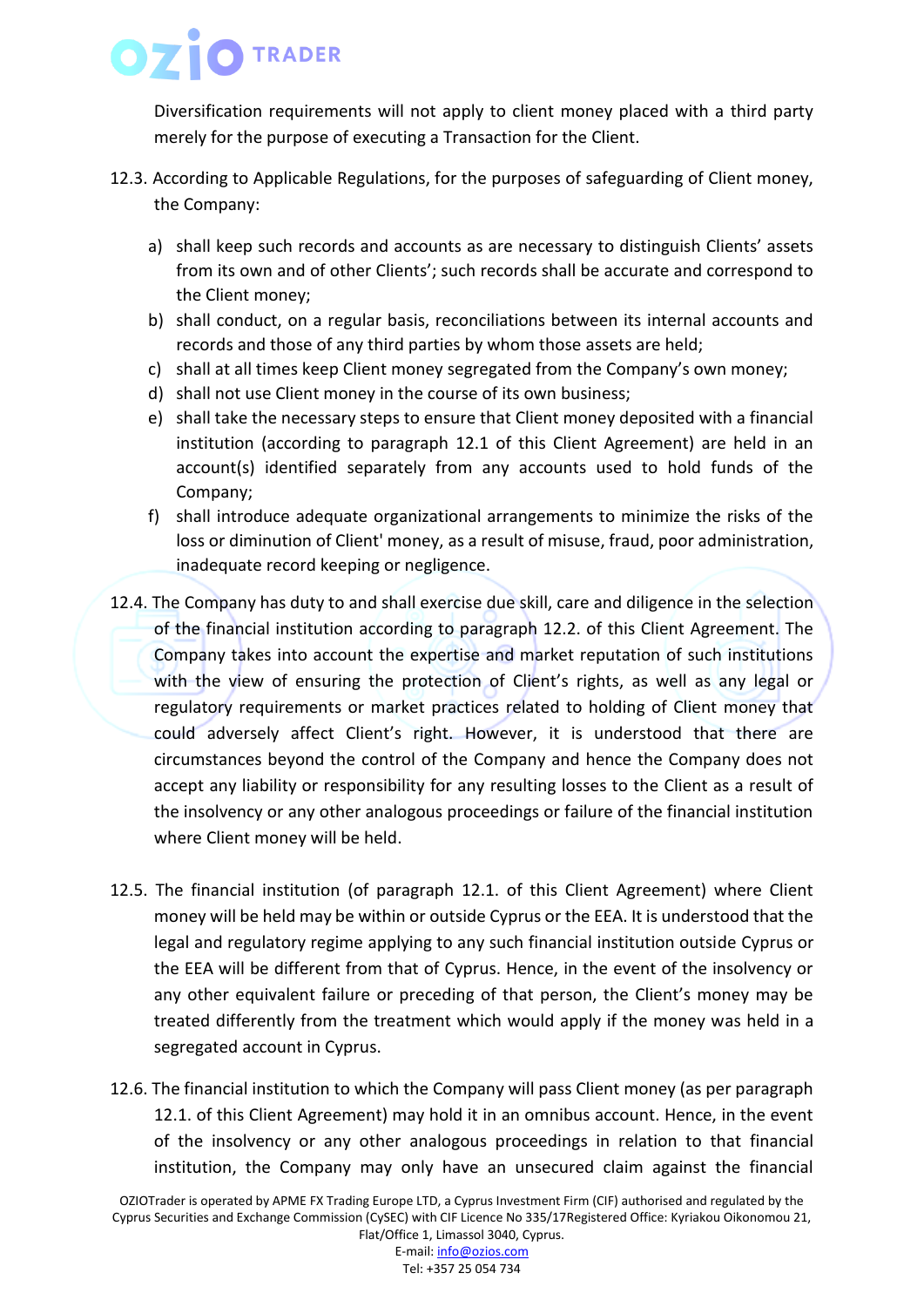institution on behalf of the Client, and the Client will be exposed to the risk that the money received by the Company from the financial institution is insufficient to satisfy the claims of the Client.

- 12.7. The Company may hold Client money and the money of other clients in the same account (omnibus account).
- 12.8. The Company shall not account to the Client for profits or interest earned on Client money (other than profit gained through trading in his Client Account(s) under this Agreement) and the Client waives all right to interest.
- 12.9. The Company may deposit Client money in overnight deposits and will be allowed to keep any interest.
- 12.10. The Company is a member of the Investors Compensation Fund ("ICF"). So, depending on his categorisation, the Client may be entitled to compensation from the ICF in the event that the Company is unable to meet its obligations. More details are found in the Company's document "Investors Compensation Fund", that can be found on the Website.
- 12.11. It is agreed that the Company shall have the right to transfer the Client money to successors or assignees or transferees or buyers, with ten (10) Business Days prior Written Notice to the Client for the purposes of paragraph 27.2. of the Agreement.
- 12.12 The Company shall not conclude title transfer financial collateral arrangements with any Client who is a Retail Client for the purpose of securing or covering present or future, actual or contingent or prospective obligations of such Client.
- 12.13 The Company shall not grant security interests, liens or rights of set-off over Client money enabling a third party to dispose of the Client's money in order to recover debts that do not relate to the Client or provision of services to the Client, unless this is required by Applicable Law in a third country jurisdiction in which the Client money may be held. If the Company will enter into such an agreement, it will amend this Client Agreement accordingly to reflect this.
- 12.14 The Company provides to the Client access to an online system on which the Client can obtain information in relation to the Client money that the Company holds on behalf of the Client, as provided by Applicable Regulations.

### **13. Deposits and Withdrawals**

13.1. The Client may deposit funds into the Client Account at any time during the course of this Agreement. Deposits will be made via the methods and in the currencies accepted by the Company as amended from time to time. The detailed information about deposit options is shown on the Website.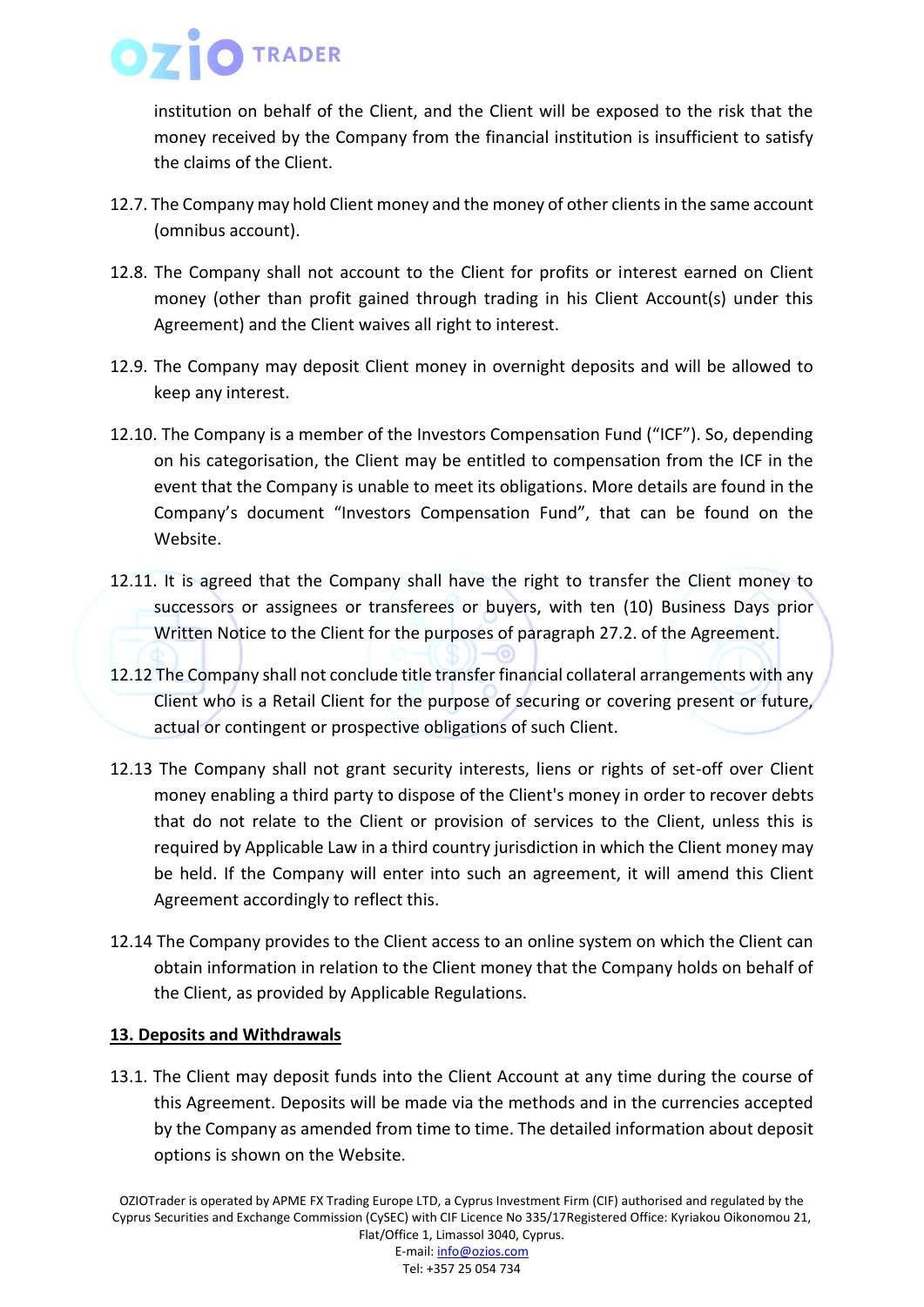- 13.2. The Company shall have the right to request the Client at any time any documentation to confirm the source of funds deposited into the Client Account. The Company shall have the right to reject a deposit of the Client if the Company is not duly satisfied as to the legality of the source of funds.
- 13.3. If the Client makes a deposit, the Company shall credit the relevant Client Account with the relevant amount actually received by the Company within one (1) Business Day following the amount is cleared in the bank account of the Company.
- 13.4. If the funds sent by the Client are not deposited in the Client Account when they were supposed to, the Client shall notify the Company and request from the Company to make a banking investigation of the transfer. The Client agrees that any charges of the investigation shall be paid by the Client and deducted from his Client Account or paid directly to the bank performing the investigation. The Client understands and agrees that in order to perform the investigation the Client shall have to provide the Company with the requested documents and certificates.
- 13.5. Upon satisfying the terms and conditions set out in the Agreement, the Company shall execute withdrawals of Client funds from the Client Account upon the Company receiving a duly filled and signed withdrawal form ("Withdrawal Form") in the method accepted by the Company from time to time.
- 13.6. The Company shall process the payment of the requested withdrawing amount as soon as possible but no later than the next Business Day following the submission of the Withdrawal Form, provided and only if the following requirements are met:
	- a) the withdrawal instruction is submitted in a Withdrawal Form, i.e. a form prescribed and accepted by the Company and which includes all required information, including all mandatory fields in the Withdrawal Form are filled in;
	- b) the instruction is to make a transfer to the originating account (whether that is a bank account, a payment system account etc.) from which the money was originally deposited in the Client Account provided that such bank account belongs to the Client;
	- c) the Client has signed the Withdrawal Form and the signature of the Client on the Withdrawal Form corresponds almost exactly to the signature of the Client on his/her official ID document, passport or any other officially verified document accepted by the Company;
	- d) at the moment of payment, the Client has sufficient funds in the Client Account and processing of such request will not result in a Client receiving a Margin Call.
	- e) there is no Force Majeure event which prohibiting the Company from effecting the withdrawal.

In case any of the above-mentioned conditions have not been met, the Company shall at its sole discretion take any necessary actions to ensure that (i) the identity of the Client is appropriately verified, (ii) the transfer is effected to the account that belongs to the Client, (iii)

OZIOTrader is operated by APME FX Trading Europe LTD, a Cyprus Investment Firm (CIF) authorised and regulated by the Cyprus Securities and Exchange Commission (CySEC) with CIF Licence No 335/17Registered Office: Kyriakou Oikonomou 21, Flat/Office 1, Limassol 3040, Cyprus.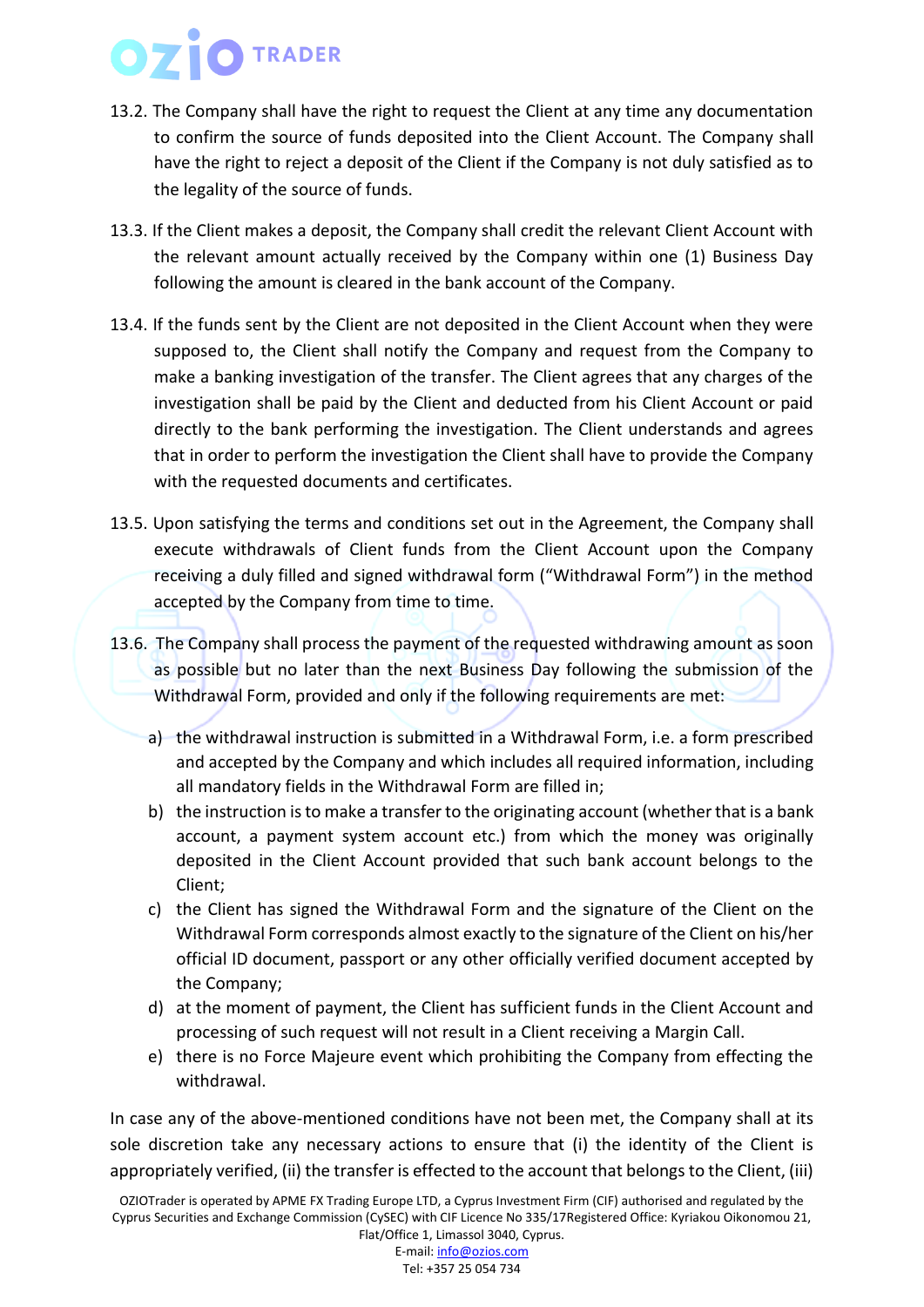the Client has sufficient funds in his Client Account in order to maintain all Open Positions. All such necessary actions shall be processed in a reasonable time, which may exceed the time period set out in paragraph.

- 13.7. It is agreed and understood that the Company will not accept third party or anonymous payments in the Client Account and will not allow to make withdrawals to any other third party or anonymous account.
- 13.8. The Company reserves the right to reasonably decline a withdrawal request of the Client asking for a specific transfer method and the Company has the right to suggest an alternative. The Company reserves the right to reasonably decline a withdrawal request of the Client, in case where the necessary information is not provided by the Client. The Company reserves the right to request evidence from the Client that an account is in Client's name before effecting such request. In case where Client deposits funds using a credit card, the Comapny reserves the right to remit funds back to the credit card used for the deposit.
- 13.9. All payment and transfer charges of third parties will be borne by the Client and the Company shall debit the relevant Client Account for these charges. The Company is unable to be aware of the actual costs related to the Client's withdrawal transaction, as this may differ between institutions.
- 13.10. The Client may send the request for internal transfer of funds to another Client Account held by him with the Company. Internal transfers shall be subject to the Company's policy from time to time.
- 13.11. Mistakes made by the Company during transfer of funds shall be refunded to the Client. It is understood that should the Client provide wrong instructions for a transfer the Company may be unable to correct the mistake and the Client may have to bear the loss.

### **14. Chargeback Policy**

- 14.1. The Company reserves the right to charge up to "200 USD research fee" if a chargeback is placed with the Client's credit card company (either intentionally or unintentionally) for any deposit made to the Client Account. This fee will be used to cover all investigative expenses to prove that the deposit was made the Client upon receiving the chargeback from the Company's merchant provider.
- 14.2. All fraud including credit card fraud will not be accepted by the Company and as such will be fully investigated and pursued under the law to its fullest extent. Any losses resulting on the Company will be fully pursued in a civil lawsuit to claim back any losses incurred covering all business, legal fees, research costs, human resource and loss of income.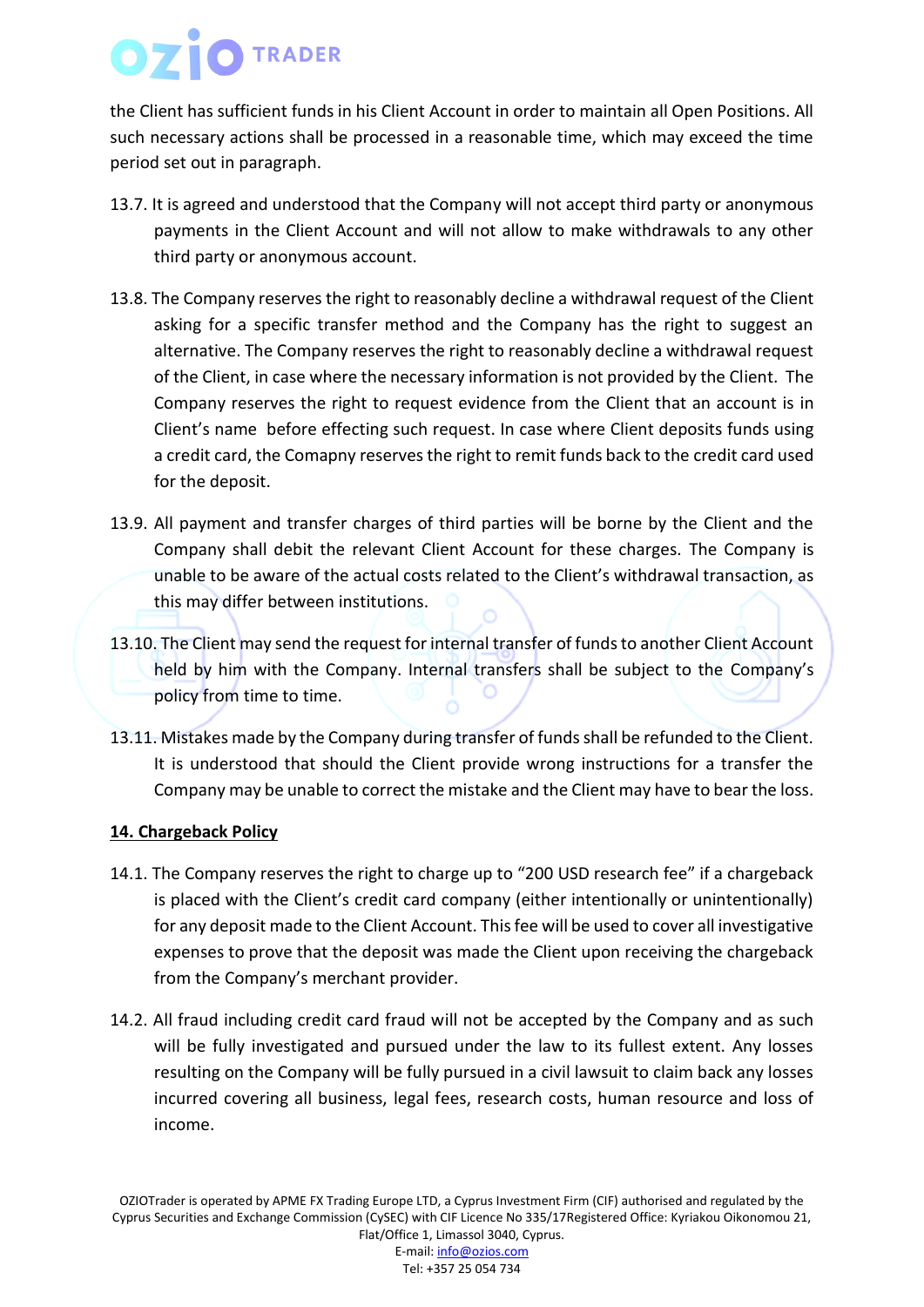- 14.3. The Company has systems installed to monitor fraudulent activities and any transactions that are detected are immediately cancelled along with any Orders associated with the transaction.
- 14.4. Any chargebacks made to the Company will be regarded as fraudulent if no attempt is made by the Client to help solve any issues related to a deposit. All unnecessary chargebacks result in costs for the Company and therefore:
	- a) When suspicious activity relating to any deposit is detected by the Company, the respective deposit will be placed as 'Pending' and fraud detection checks will be performed during this time. Access to the Client Account will also be temporarily prohibited in order to reduce the Client's exposure to risk.
	- b) All reviews are generally completed within one (1) Business Day; however, it may take longer for those deposits posing a potentially higher risk as more extensive fraud detection checks will be performed by the Company's compliance department. As a backup precaution, the Company may also make direct contact with the Client. The deposit will be immediately cancelled and the funds will be refunded to the credit card in the case that the deposit is determined to be high-risk. In addition, it is at the Company's sole discretion to close any (and all) of the Client Accounts in such cases. Any active Orders will be cancelled immediately if associated with the same fraudulent credit card and/or Client Account.
	- c) Any chargeback case that is made against the Company and is not successful will result in the sum being reimbursed to the Company along with charges for research and processing totaling 400 USD (the '200 USD research fee' as mentioned above and an additional '200 USD administrative processing fee'). Through this Agreement, the Client hereby gives his permission for any charges to be made to his credit card; if these charges are in anyway disputed, the Company reserves the right to take any legal action necessary in order to recover any losses associated with these claims.
	- d) Any charges that are made against the Company and result as inconclusive will be passed to a third party agency for collection and the appropriate credit bureaus will be informed of the Client's actions; in some countries this may lead to the Client's credit rating being affected for a number of years. Once the case reaches this stage, no settlement of the Client's debt will be accepted, the Company will only accept full payment. The Client's local police department will also be informed and all necessary action will be taken as allowed by law.
	- e) In addition, the Company will exercise its right to block the Client's access to the Platform and close the Client Account with the Company. Consequently, any profits or revenues may be seized and the Company reserves the right to inform any third party. The Company is continually developing its tools to monitor any fraudulent activity and any cases from such activity will be decided on case by case basis and any decision made shall be final and non-negotiable.
	- f) The Company reserves the right to deduct the disputed amount until any investigation is completed.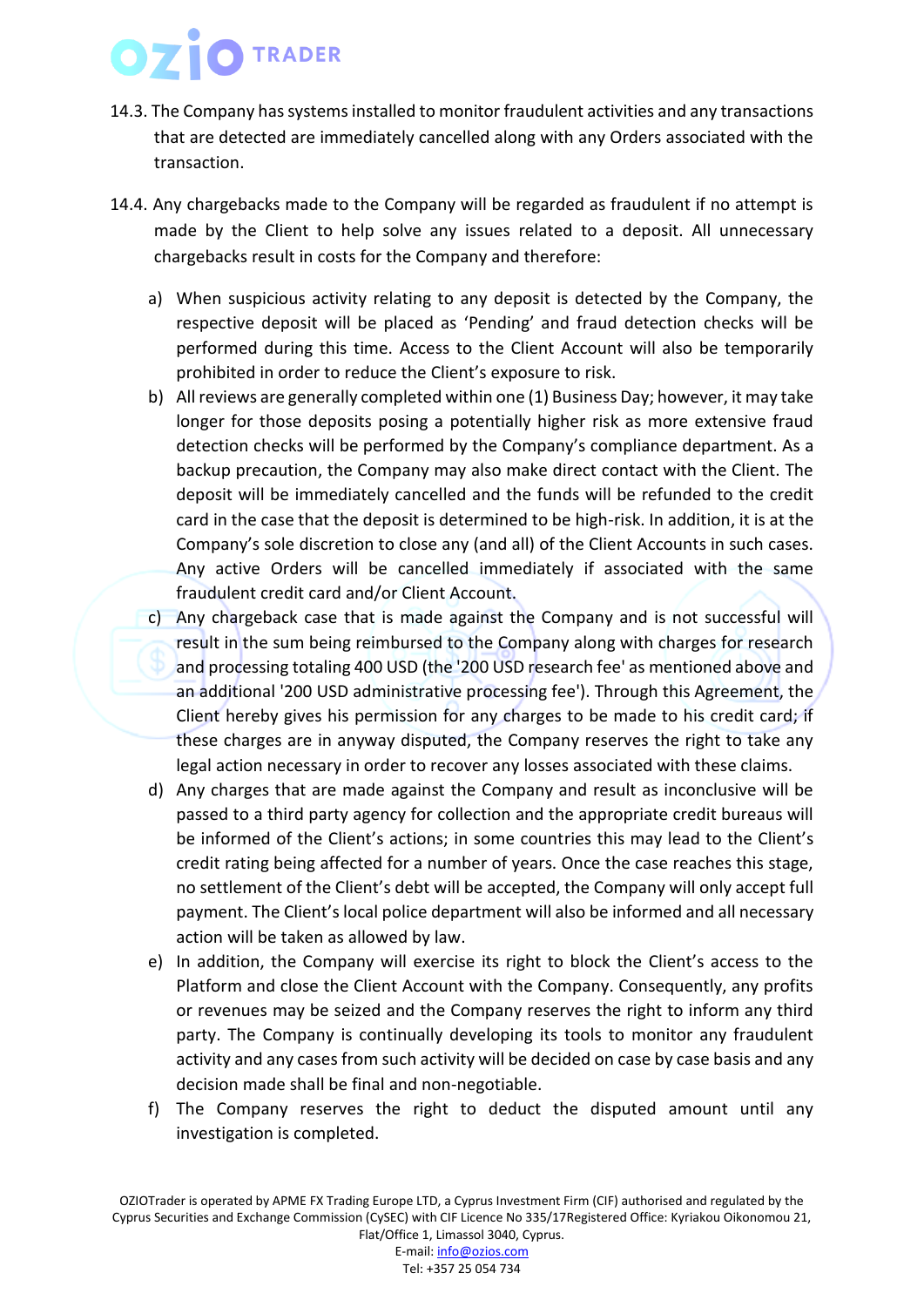14.5. Fraud is taken very seriously by the Company, all IP addresses are monitored and logged and any fraudulent chargebacks will be investigated fully under the law.

### **15. Fees, Taxes and Inducements**

- 15.1. The Company reserves the right to change its fee at any time with prior notice of three (3) Business Days. The up-to-date Fee structure of the Company can be located here: [www.oziotrader.com](http://www.oziotrader.com/) in the Section Trading. The Client should refer to the aforementioned link regularly for any updates.
- 15.2. It is agreed and understood that the Client shall be solely responsible for all filings, tax returns and reports which should be made to any relevant authority, whether governmental or otherwise, and for payment of all taxes (including but not limited to any transfer or value added taxes), arising out of or in connection with his trading activity with the Company hereunder.
- 15.3. The Client undertakes to pay all stamp expenses relating to this Agreement and any documentation which may be required for the carrying out of the transactions under this Agreement.
- 15.4. Should the Company pay or receive any fees, costs or inducements for the introduction of the Client or associated with trading in CFDs or Physical Shares, it shall notify the Client according to Applicable Regulations.
- 15.5. Before the Client places any Orders with the Company the Client should refer to the prices, charges and spreads and Maintenance Fee or Swaps and Management Fee published on the Website, which are binding on both Parties. From time to time, the Company, in its absolute discretion, may offer lower prices or spreads than the ones published on the Website at that time. The Client will be informed ex-ante and ex-post about the costs and associated charges and Maintenance Fee related to trading in CFDs and Physical Shares as provided by Applicable Regulations. The Client will also be informed of the applicable prices, charges, Maintenance Fee and spreads and any terms and conditions. This does not affect the commitment of the Company to offer the same level and quality of service to all Clients.

### **16. Language**

16.1. The Company's official language is the English language and the Client should always read and refer to the main Website for all information and disclosures about the Company and its activities including the Agreement. Translation or information provided in languages other than English is for informational purposes only and does not bind the Company or have any legal effect whatsoever, the Company having no responsibility or liability regarding the correctness of the information therein.

### **17. Communications and Written Notices**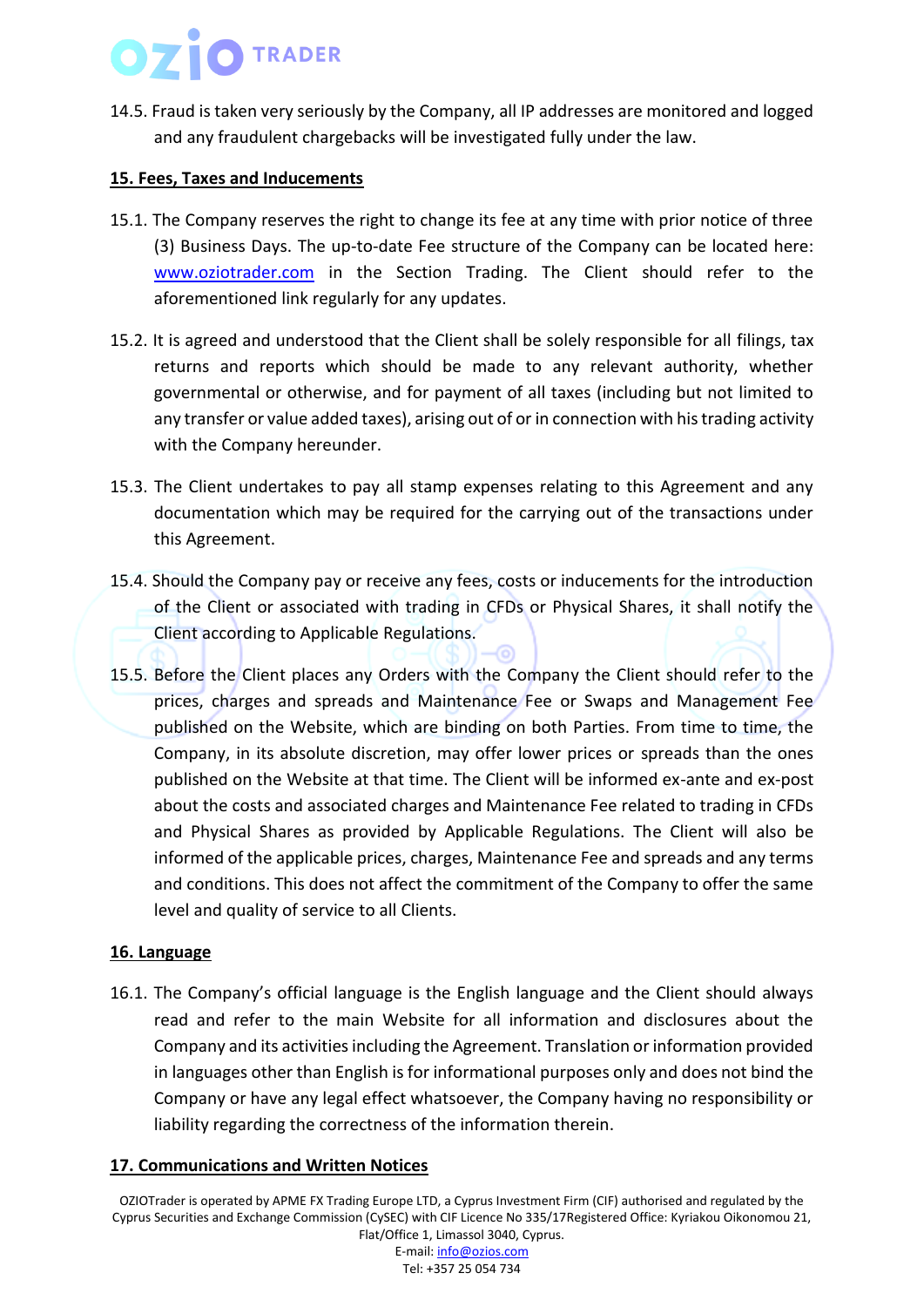17.1. Unless the contrary is specifically provided in this Agreement, any notice, request or other communication to be given to the Company by the Client under the Agreement (other than Orders) shall be sent to the Company's address below (or to any other address which the Company may from time to time specify to the Client for this purpose) by email, facsimile, post if posted in Cyprus, or airmail if posted outside Cyprus, or commercial courier service and shall be deemed delivered only when actually received by the Company at:

Address: Kyriakou Oikonomou 21, Office 1, 3040, Limassol, Cyprus

Email: [info@oziotrader.com](mailto:info@oziotrader.com)

- 17.2. In order to communicate with the Client, the Company may use any of the following methods: email, Platform's internal mail, facsimile transmission, telephone, post, commercial courier service, air mail or the Company's Website.
- 17.3. The following methods of communication are considered as Written Notice from the Company to the Client: email, Platform's internal mail, facsimile transmission, post, commercial courier service, air mail or the Company's Website.
- 17.4. The following methods of communication are considered as Written Notice from the Client to the Company: email, facsimile transmission, post, commercial courier service or air mail or commercial courier.
- 17.5. Any communications sent to the Client (documents, notices, confirmations, statements, reports etc.) are deemed received:
	- a) If sent by email, within one (1) hour after emailing it and provided the email has left from the Company's outlook.
	- b) If sent by the Platform's internal mail, immediately after sending it.
	- c) If sent by facsimile transmission, upon receipt by the sender of a transmission report from its facsimile machine confirming receipt of the message by recipient's facsimile machine.
	- d) If sent by telephone, once the telephone conversation has been finished.
	- e) If sent by post, three (3) Business Days after posting it.
	- f) If sent via commercial courier service, at the date of signing of the document on receipt of such notice.
	- g) If sent by air mail, eight (8) Business Days after the date of their dispatch.
	- h) If posted on the Company Webpage, within one (1) hour after it has been posted.
- 17.6. In order to communicate with the Client, the Company will use the contact details provided by the Client whilst opening the Client Account or as updated latter on. Hence, the Client has an obligation to notify the Company immediately of any change in the Client's contact details.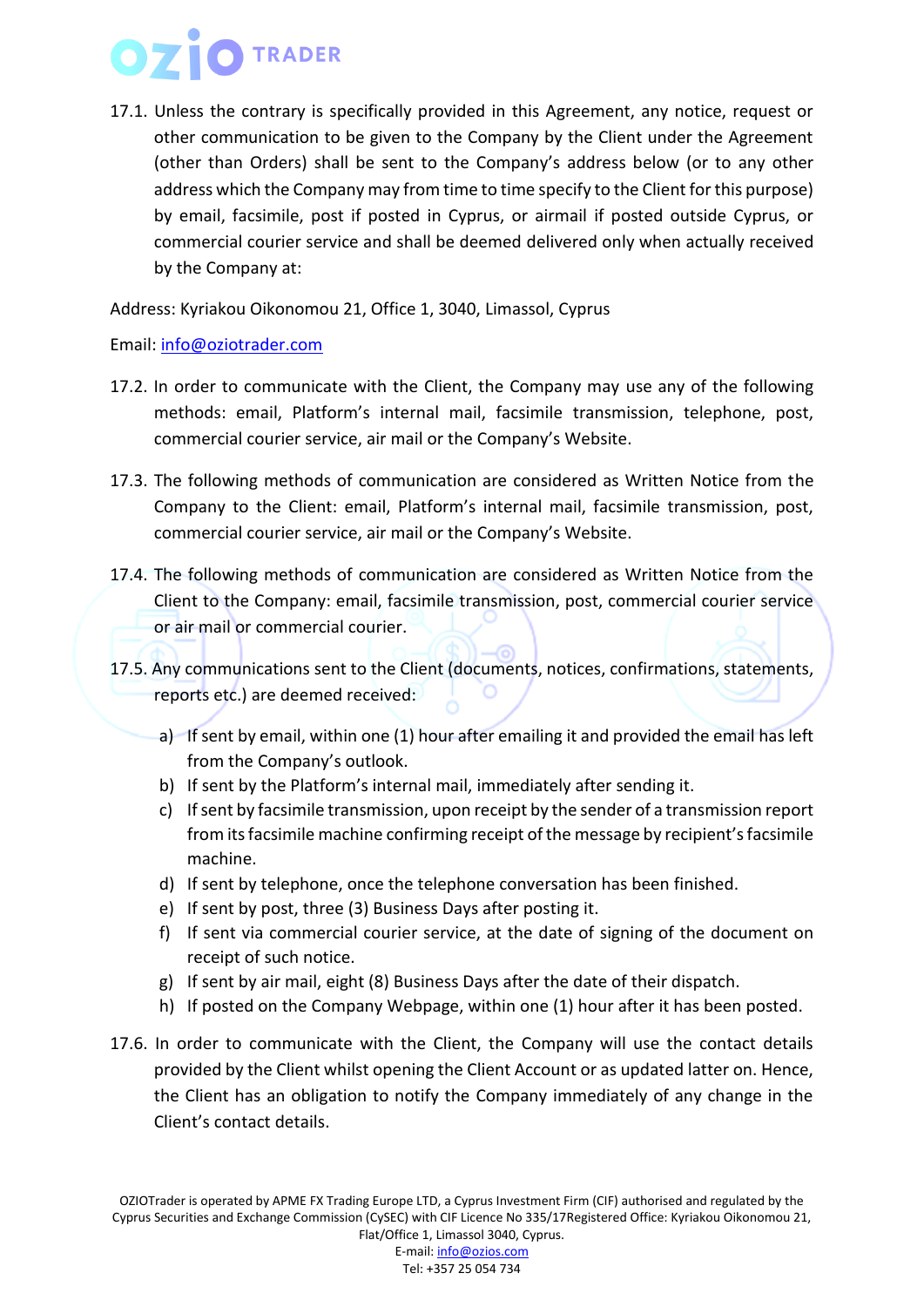- 17.7. Faxed documents received by the Company may be electronically scanned and reproduction of the scanned version shall constitute conclusive evidence of such faxed instructions.
- 17.8. The Client shall be able to call the Company within its normal working hours. The Company may contact the Client outside its normal working hours.
- 17.9. Orders shall only be placed on the Platform or via phone.

### **18. Confidentiality, Recording of Telephone Calls and Records**

- 18.1. The Company may collect client information also of confidential nature directly from the Client (in his completed Account Opening Application Form or otherwise) or from other persons including, for example, the credit reference agencies, fraud prevention agencies, banks, other financial institutions, third authentication service providers and the providers of public registers.
- 18.2. As part of the Company's client account opening procedures and ongoing obligations, needs to abide with the legislative framework currently in place with the Cyprus Securities and Exchange Commission ('CySEC'). Specifically, the Company shall comply with its legal obligations under the AML Law (Law 13(I)/2018), as amended, and the Prevention and Suppression of Money Laundering and Terrorist Financing Law of 2007- 2019 and the AML Directive (Consolidated Directive and Directive of 2020 of CySEC for the Prevention and Suppression of Money Laundering and Terrorist Financing) for the establishment on the Client's economic profile and prevention of money-laundering as well as abide with the relevant record keeping obligations under the European Commission Delegated Regulation (EU) 2017/565 ('Delegated Regulation') and Law 87(I)/2017 for establishing the suitability and appropriateness of each Client based on the services offered by each CIF (Suitability & Appropriateness Tests) and recordings of telephone conversations, client transactions, FATCA and CRS.
- 18.3. Telephone conversations and communications between the Client and the Company as well as well as internal communications which relate to the Client` affairs and/or Transactions and/or Orders are recorded and kept by the Company and such recordings and communication will be the sole property of the Company. The Client accepts such recordings or communication as conclusive evidence of the Orders or conversations so recorded. A copy of such recordings and communications as well as internal communications which relate to the Client` affairs and/or Transactions and/or Orders will be available on request by the Client for a period of five (5) years and where requested by CySEC for a period of up to seven (7) years.

### **19. Amendment of the Agreement**

### **Please refer to the Company's Terms of Business available on** the Company's Website.**.**

### **20. Force Majeure**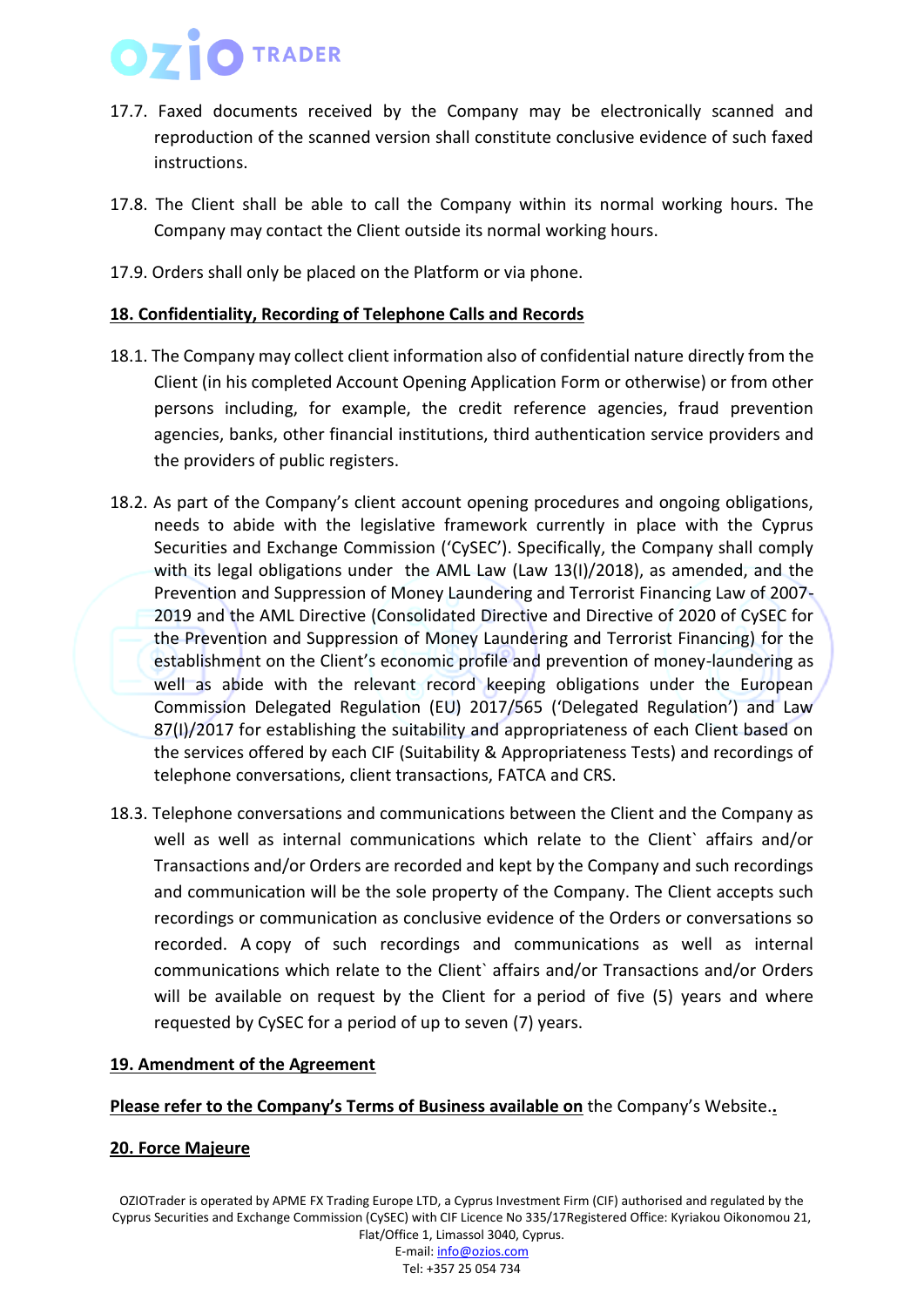- 20.1. A Force Majeure Event includes without limitation each of the following:
	- (a) Government actions, the outbreak of war or hostilities, the threat of war, acts of terrorism, national emergency, riot, civil disturbance, sabotage, requisition, or any other international calamity, economic or political crisis.
	- (b) Act of God, earthquake, tsunami, hurricane, typhoon, accident, storm, flood, fire, epidemic or other natural disaster.
	- (c) Labour disputes and lock-out.
	- (d) Suspension of trading on a market or the liquidation or closure of any market, or the fixing of minimum or maximum prices for trading on a market to which the Company relates its Quotes, or the imposition of limits or special or unusual terms on the trading in any such market or a regulatory ban on the activities of any party (unless the Company has caused that ban), decisions of state authorities, governing bodies of self-regulating organizations, decisions of governing bodies of organized trading platforms.
	- (e) A financial services moratorium having been declared by appropriate regulatory authorities or any other acts or regulations of any regulatory, governmental, supervisory, regulatory or supranational body or authority.
	- (f) Breakdown, failure or malfunction of any electronic, network and communication lines (not due to the bad faith or wilful default of the Company).
	- (g) Any event, act or circumstances not reasonably within the Company's control and the effect of that event(s) is such that the Company is not in a position to take any reasonable action to cure the default.
- 20.2. If the Company determines in its reasonable opinion that a Force Majeure Event exists (without prejudice to any other rights under the Agreement) the Company may without prior notice and at any time take any or all of the following steps:
	- a) Suspend or modify the application of any or all terms of the Agreement to the extent that the Force Majeure Event makes it impossible or impractical for the Company to comply with them.
	- b) Take or omit to take all such other actions as the Company deems to be reasonably appropriate in the circumstances with regard to the position of the Company, the Client and other clients.
	- c) Shut down the Platform(s) in case of malfunction for maintenance or to avoid damage.
	- d) Cancel any Client Orders.
	- e) Refuse to accept Orders from Clients.
	- f) Inactivate the Client Account.
	- g) Increase Margin requirements without notice.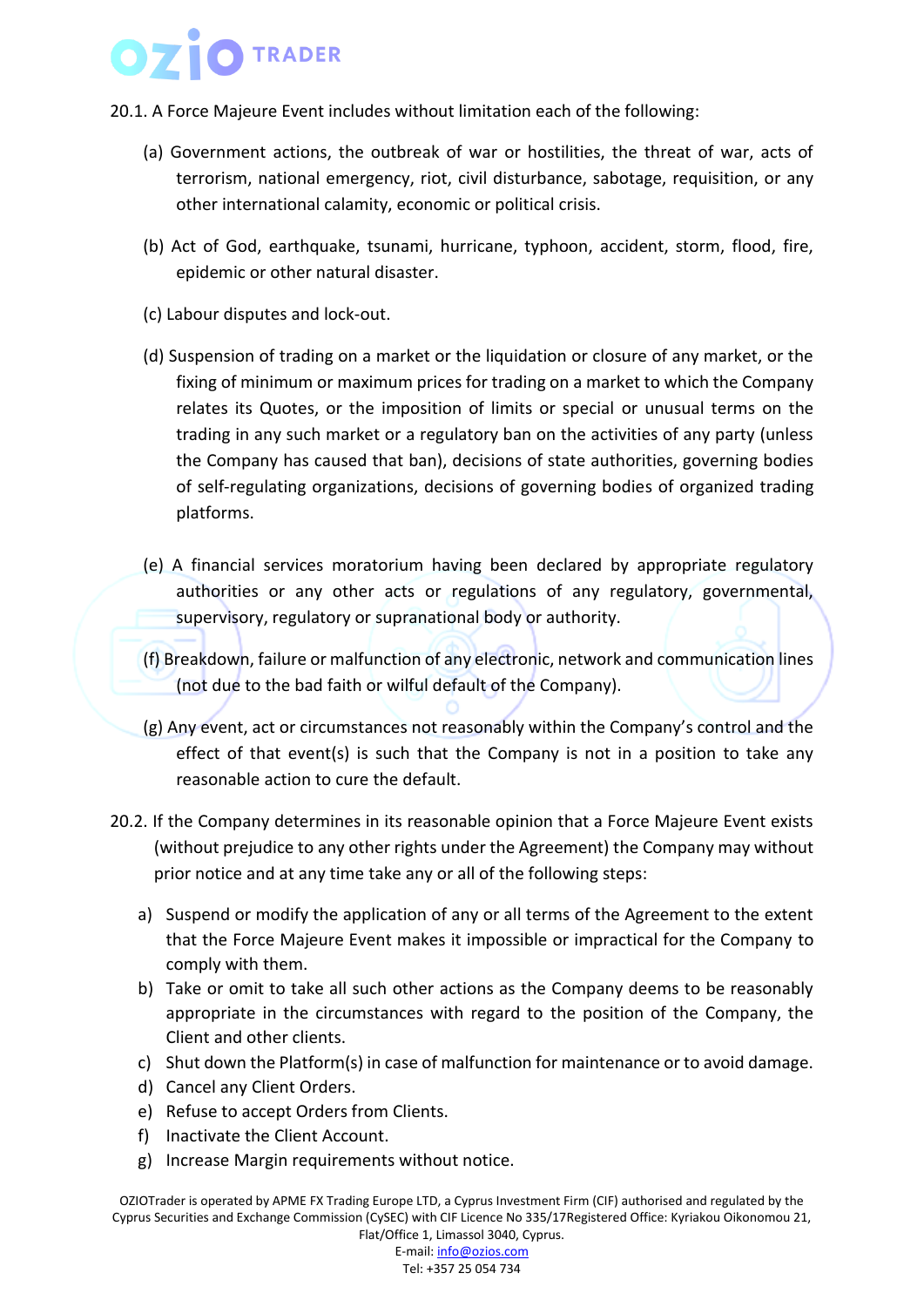- h) Close out any or all Open Positions at such prices as the Company considers in good faith to be appropriate.
- i) Increase Spreads.
- j) Decrease Leverage.
- k) Change Stop Out Level.
- 20.3. Except as expressly provided in this Agreement, the Company will not be liable or have any responsibility for any type of loss or damage arising out of any failure, interruption, or delay in performing its obligations under this Agreement where such failure, interruption or delay is due to a Force Majeure event.

### **21. Limitations of Liability and Indemnity**

- 21.1. In the event the Company provides the Information as specified in paragraph 7.3. of this Client Agreement, the Company shall not, in the absence of its fraud, wilful default or gross negligence, be liable for any losses, costs, expenses or damages suffered by the Client arising from any inaccuracy or mistake in any such information given.
- 21.2. The Company will not be held liable for any loss or damage or expense or loss incurred by the Client in relation to, or directly or indirectly arising from but not limited to certain situation/circumstances specified in the Terms of Business.
- 21.3. The Company shall in no circumstances be liable to the Client for any consequential, special, incidental or indirect losses, damages, loss of profits, loss of opportunity (including in relation to subsequent market movements), costs or expenses the Client may suffer in relation to the Agreement, the provision of the Services or the use of the Platform(s).
- 21.4. The Company's cumulative liability to the Client shall not exceed the fees paid to the Company under this Agreement in relation to the particular Client for the Provision of the Services and use of the Platform(s).

### **22. Representations and Warranties**

- 22.1. The Client represents and warrants to the Company the following:
	- a) The Client is at least 18 years old, or the age of legal consent for engaging in financial investment activities under the laws of any jurisdiction that applies to him.
	- b) The Client is of sound mind and capable of taking decisions for his own actions.
	- c) There are no restrictions on the markets or financial instruments in which any Transactions will be sent for execution, depending on the Client's nationality or religion.
	- d) All actions performed under the Agreement will not violate any law or rule applicable to the Client or to the jurisdiction in which the Client is resident, or any agreement by which the Client is bound or by which any of the Client's assets or funds are affected.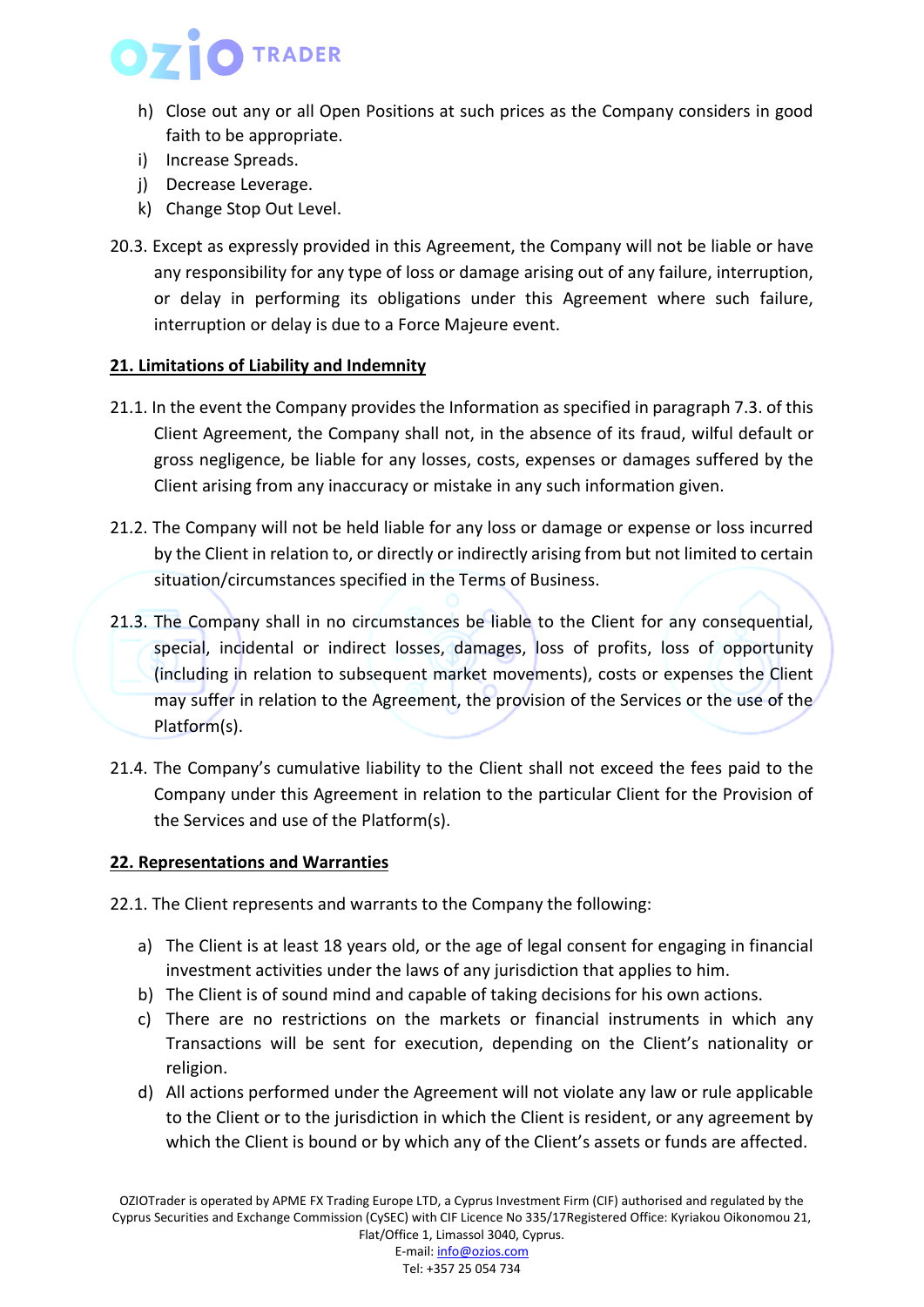- e) The Client will not use the IP or the Platform or Website in contravention to this Agreement, or for unauthorized or unlawful purposes and that he will use the IP, Platform and Website only for the benefit of his Client Account and not on behalf of any other person.
- f) The Client is duly authorized to enter into the Agreement, to give Orders and to perform its obligations hereunder.
- g) The Client is the individual who has completed the Account Opening Application Form or, if the Client is a company, the person who has completed Account Opening Application Form on the Client's behalf is duly authorized to do so.
- h) The Client is acting as a principal and not as agent or representative or trustee or custodian on behalf of someone else. The Client may act on behalf of someone else only if the Company specifically consents to this in writing and provided all the documents required by the Company for this purpose are received.
- i) The information provided by the Client to the Company in the Account Opening Application Form and at any time thereafter is true, accurate and complete and the documents handed over by the Client are valid and authentic.
- j) The Client has read and fully understood the terms of the Agreement including the information in the Appendixes.
- k) The Client funds used for trading are not in any direct or indirect way the proceeds of any illegal activity or used or intended to be used for terrorist financing.
- l) The Client is not a Politically Exposed Person and does not have any relationship (for example relative or business associate) with a person who holds or held in the last twelve (12) months a prominent public position. If the above statement is untrue and in the event that the Client has not disclosed this already in the Account Opening Application Form, he will inform the Company as soon as possible will notify the Company if at any stage during the course of this Agreement he becomes a Politically Exposed Person.
- m) The Client is not from the USA and North Korea, as the Company does not accept Clients from these countries.
- n) He has read and understands the Risks Disclosure and Warnings Notice.
- o) The Client consents to the provision of the information of the Agreement by means of a Website or email.
- p) The Client confirms that he has regular access to the internet and consents to the Company providing him with information, including, without limitation, information about amendments of the Agreement, the Company's various policies, trading reports, and information about the nature and risks of investments by posting such information on the Website or sending via email. Should the Client wish, he may request for these to be sent by post.

### **23. Complaints and Disputes**

23.1. If the Client wishes to rep0rt a complaint, he may do so by following the Company's Complaints Procedure for Clients which is available on the Company's website. The Company will try to resolve it without undue delay and according to the Company's Complaints Procedure.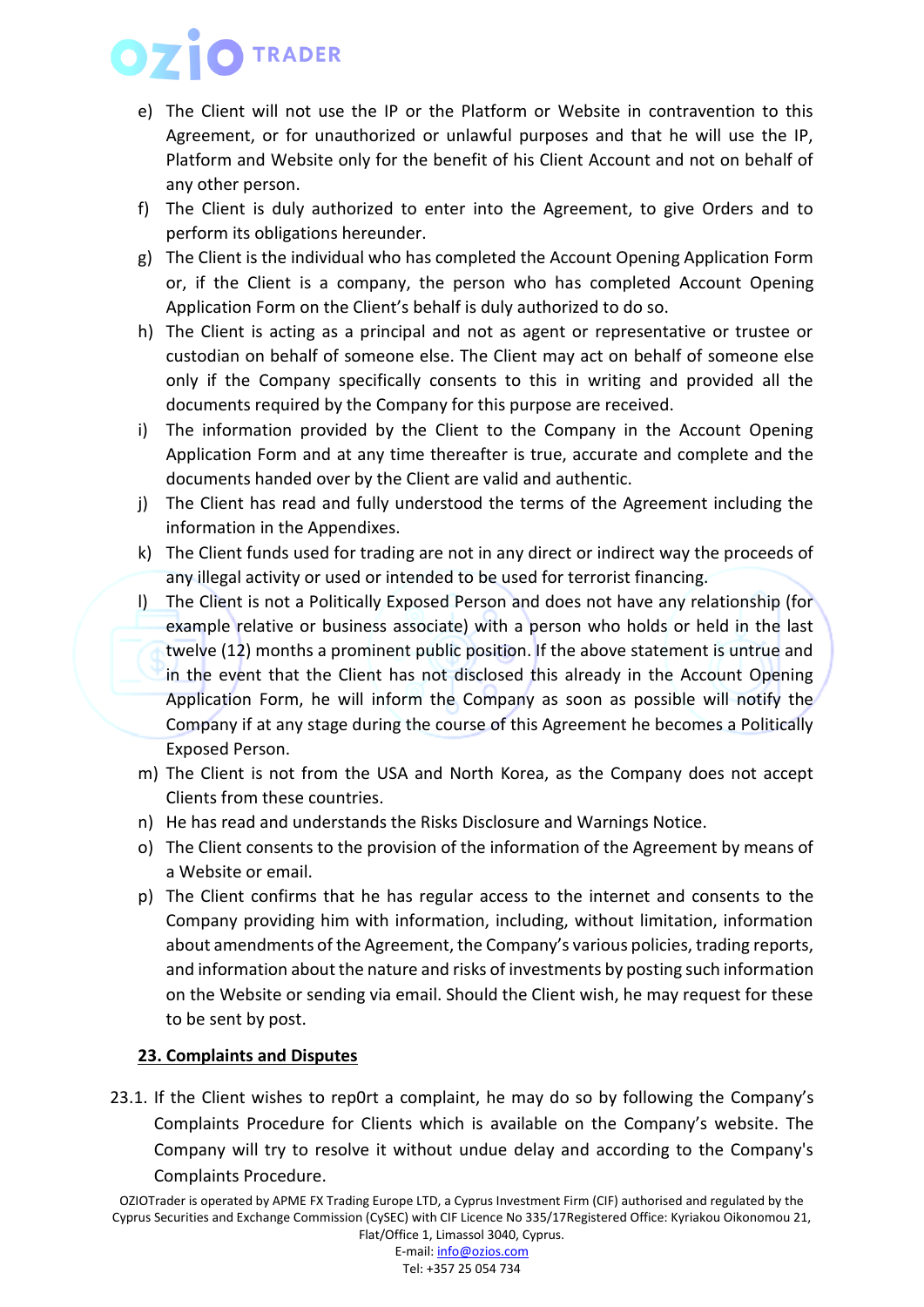# TRADER

- 23.2. If a situation arises which is not expressly covered by this Agreement, the Parties agree to try to resolve the matter on the basis of good faith and fairness and by taking such action as is consistent with market practice.
- 23.3. It is noted that the Client may have the 1ight to make a complaint to the Financial Ombudsman of Cyprus as provided by Applicable Regulations.
- 23-4. The Client's 1ight to take legal action remains unaffected by the existence  $01<sup>1</sup>$  use of any complaint's procedures referred to above.

### **24. Applicable and Governing Law and Applicable Regulations**

- 24.1. If a settlement is not reached via the Company's Complaint's Procedure, all disputes and controversies arising out of or in connection with the Agreement shall be finally settled in court in Cyprus.
- 24.2. This Agreement is governed by the Laws of Cyprus.
- 24.3. All transactions on behalf of the Client shall be subject to Applicable Regulations and any other public authorities which govern the operation of the Cyprus Investment Firms, as they are amended or modified from time to time. The Company shall be entitled to take or omit to take any measures which it considers necessary to ensure compliance with the Applicable Regulations, the relevant market rules. Any such measures as may be taken shall be binding on the Client.

### **25. Severability**

25.1. Should any part of this Agreement be held by any Court of competent jurisdiction to be unenforceable or illegal or contravene any rule, regulation or by law of any Market or regulator, that part will be deemed to have been excluded from this Agreement from the beginning, and this Agreement will be interpreted and enforced as though the provision had never been included and the legality or enforceability of the remaining provisions of the Agreement or the legality, validity or enforceability of this provision in accordance with the law and/or regulation of any other jurisdiction, shall not be affected.

### **26. Non-Exercise of Rights**

26.1. Either Party's failure to seek redress for violations, or to insist upon strict performance, of any condition or provision of this Agreement, of its failure to exercise any or part of any of right or remedy to which that Party is entitled under this Agreement, shall not constitute an implied waiver thereof.

### **27. Assignment, Authorised Representative and Introducer**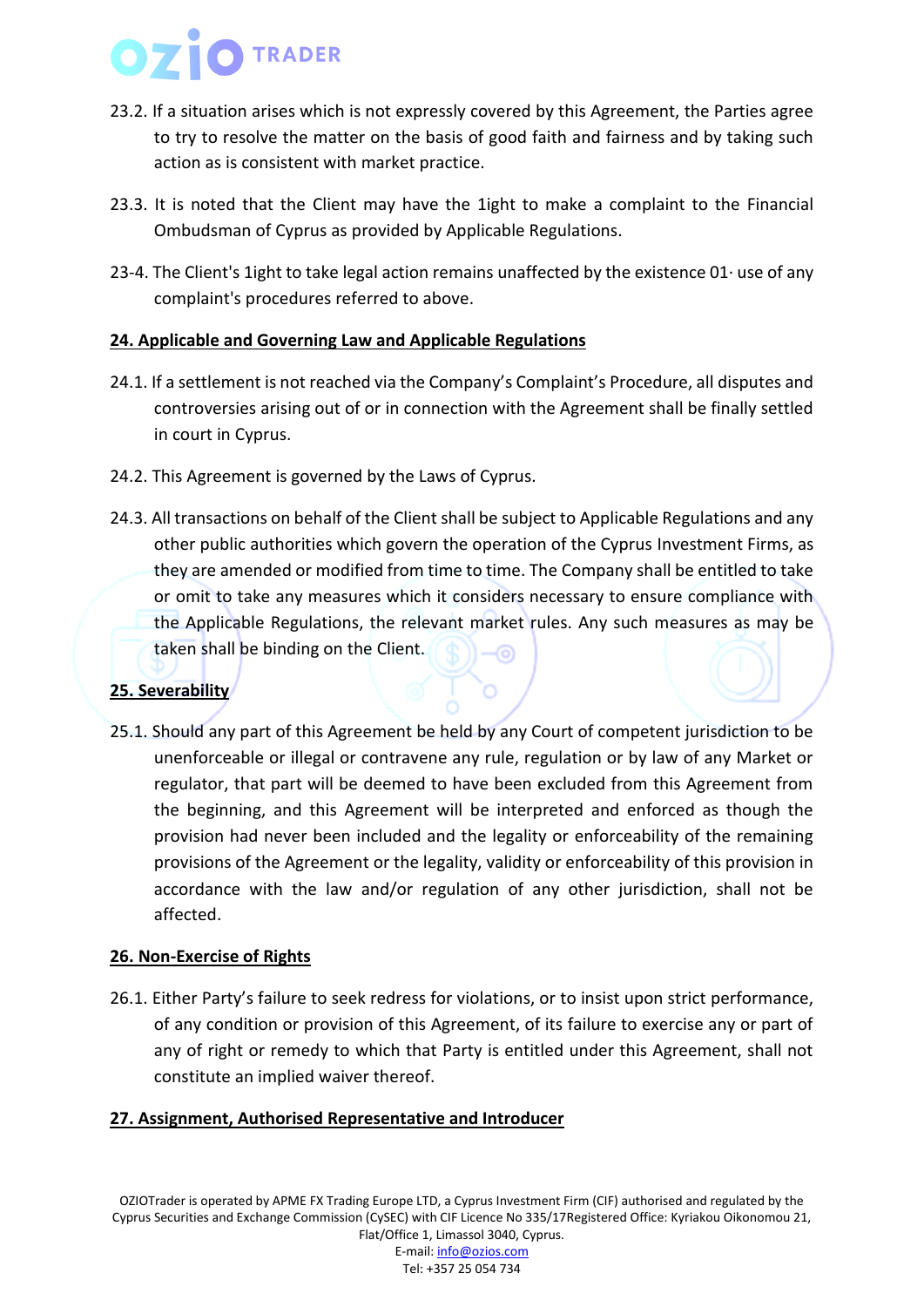- 27.1. The Company may at any time sell, transfer, assign or novate to a third party any or all of its rights, benefits or obligations under this Agreement or the performance of the entire Agreement subject to providing five (5) Business Days prior Written Notice to the Client. This may be done without limitation in the event of merger or acquisition of the Company with a third party, reorganisation of the Company, winding up of the Company or sale or transfer of all or part of the business or the assets of the Company to a third party.
- 27.2. It is agreed and understood that in the event of transfer, assignment or novation described in paragraph 27.1 above, the Company shall have the right to disclose and/or transfer all Client Information (including without limitation personal data, recording, correspondence, due diligence and client identification documents, files and records, the Client trading history) transfer the Client Account and the Client Money as required, subject to providing five (5) Business Days prior Written Notice to the Client.
- 27.3. The Client may not transfer, assign, charge, novate or otherwise transfer or purport to do so the Client's rights or obligations under the Agreement.
- 27.4. The Company may in certain cases accept an Authorized Representative on behalf of the Client to place Orders to the Company or to handle any other matters related to the Client Account or this Agreement, provided the Client notifies the Company in writing of the appointment of an Authorized Representative and this person is approved by the Company fulfilling all of the Company specifications for this.
- 27.5. Unless the Company receives a written notification from the Client for the termination of the authorisation of Authorized Representative, the Company, without prejudice to paragraph 27.6 herein below, has the right to continue accepting Orders and/ or other instructions relating to the Client Account by the Authorized Representative on the Client's behalf and the Client will recognize such Orders as valid and committing to him.
- 27.6. The written notification for the termination of the authorization of the Authorized Representative has to be received by the Company with at least five (5) Business Days' notice prior the termination of the authorization date.
- 27.7. The Company has the right (but NOT an obligation to the Client) to refuse to accept Orders and/ or other instructions relating to the Client Account from the Authorized Representative in any of the following cases:
	- (a) if the Company reasonably suspects that the Authorized Representative is not legally allowed or properly authorized to act as such;
	- (b) if an Event of Default occurred;
	- (c) in order for the Company to ensure compliance with the relevant market rules and or practices, Applicable Regulations or other applicable laws;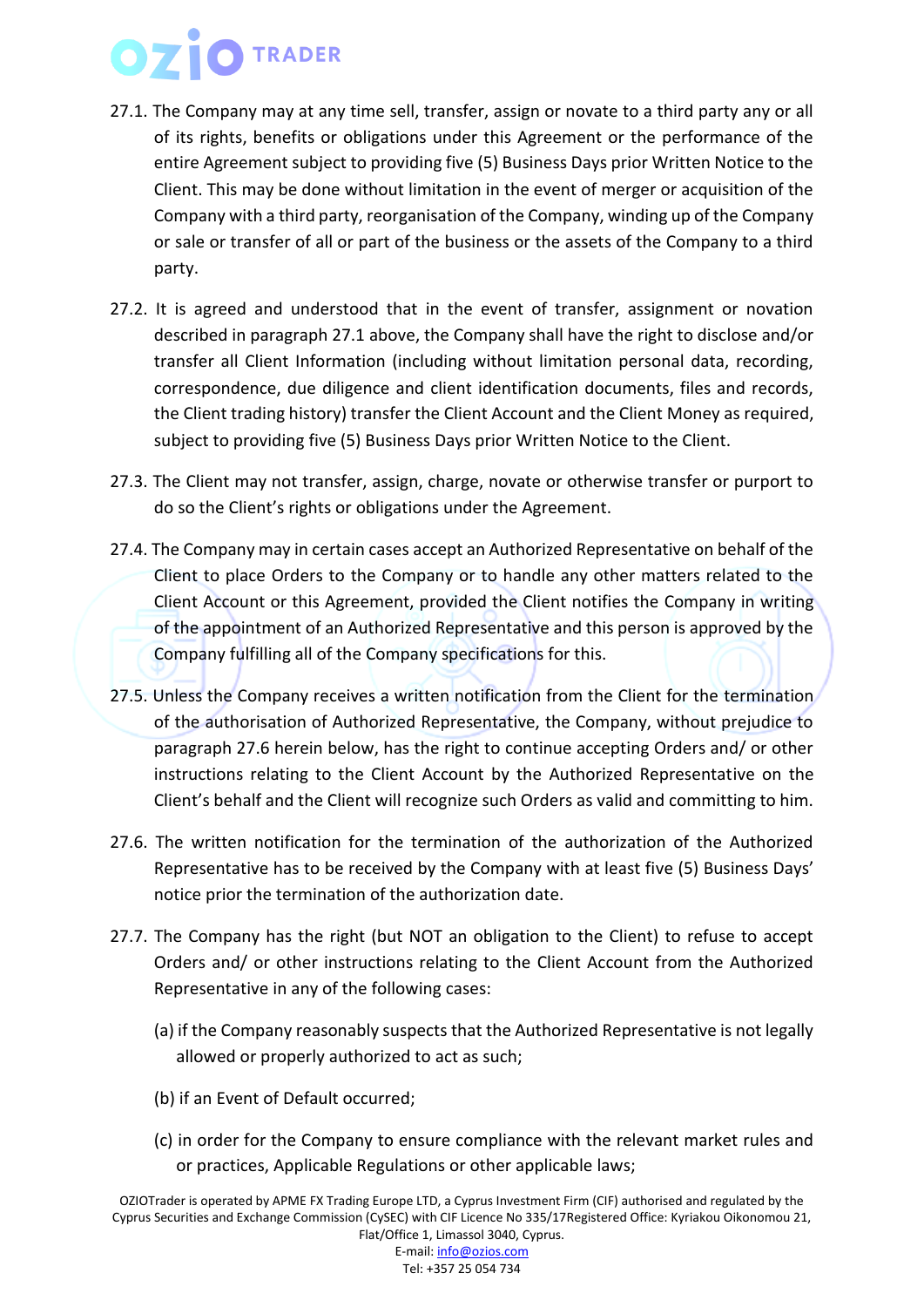

(d) in order to protect the interest of the Client.

- 27.8. In cases where the Client is introduced to the Company through a third person such as a business introducer or associate or affiliate ("Introducer"), the Client acknowledges that the Company is not responsible or accountable for the conduct and/or representations of the Introducer and the Company is not bound by any separate agreements entered into between the Client and the Introducer.
- 27.9. The Client acknowledges and confirms that his Agreement or relationship with the Introducer may result in additional costs, since the Company may be obliged to pay commission fees or charges to the Introducer. If such apply they will be disclosed to the Client as provided under Applicable Regulations.

#### **28. Termination and Results of Termination**

- 28.1. Without prejudice to Company's rights under this Agreement to terminate it immediately without prior notice to the Client, each Party may terminate this Agreement by giving at least five (5) Business Days Written Notice to the other Party.
- 28.2. Termination by any Party will not affect any obligation which has already been incurred by either Party or any legal rights or obligations which may already have arisen under the Agreement or any Transactions made hereunder.
- 28.3. Upon termination of this Agreement, all amounts payable by the Client to the Company will become immediately due and payable including (but without limitation) all outstanding costs and any other amounts payable to the Company, any charges and additional expenses incurred or to be incurred by the Company as a result of the termination of the Agreement.
- 28.4. The company does not grant its clients the right of withdraw, meaning that the company would not be obliged to refund its clients (upon incurred losses) in case were the client wishes to exercise this right on the specified period as provided under the Distance trading of financial services Law of 2004
- 28.5. The process of termination of this Agreement can be found in the Terms of Business.

#### **29. Information Disclosure**

29.1 By accepting the Agreement and Terms of Business the Client hereby authorizes the Company to disclose such information relating to the Client as may be required by any law, rule or regulatory authority, including any applicable market rules, without prior notice to the Client. Moreover, the Company is entitled to disclose necessary and required information about the Client to third parties in the Republic of Cyprus, or outside of it, to facilitate the transfer of funds from the Client's credit card.

#### **30. Miscellaneous**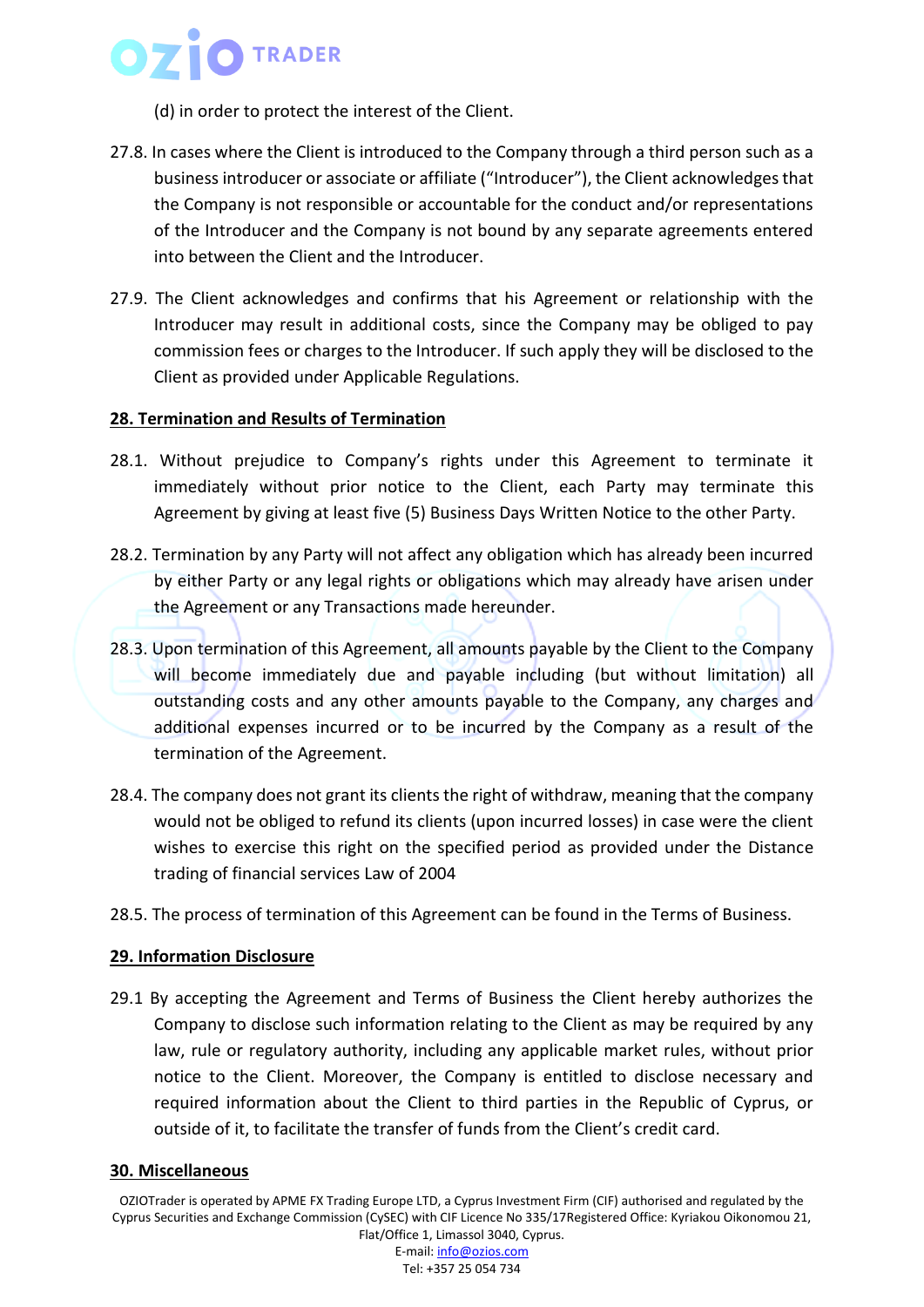- 30.1. All rights and remedies provided to the Company under the Agreement are cumulative and are not exclusive of any rights or remedies provided by law.
- 30.2. Where the Client comprises two or more persons, the liabilities and obligations under the Agreement shall be joint and several. Any warning or other notice given to one of the persons which form the Client shall be deemed to have been given to all the persons who form the Client. Any Order given by one of the persons who form the Client shall be deemed to have been given by all the persons who form the Client.
- 30.3. In the event of the death or mental incapacity of one of the persons who form the Client, all funds held by the Company or its nominee, will be for the benefit and at the order of the survivor(s) and all obligations and liabilities owed to the Company will be owed by such survivor(s).

### **31.Investment Advice**

- 31.1. Should the Client specifically request it, the Company will provide the Client, at his request, with the Investment Service of Investment Advice; this includes information and personal advice about investment possibilities suitable to his investment profile and his specific investment objectives, in order to enable the Client, after understanding the investment risks involved in the proposed or desired Financial Instrument or service, to take his own investment decisions. In such a case, the Company will inform the Client in good time as stated in the Applicable Regulations with regard to:
	- (a) the Company and its services;
	- (b) the financial instruments and proposed investment strategies;
	- (c) the execution venues and all costs and related charges;
	- (d) whether the advice that it will provide to the Client will be independent or nonindependent advice;
	- (e) whether the advice is based on a broad or on a more restricted analysis of different types of financial instruments and, in particular whether the range is limited to financial instruments issued or provided by entities having close links with the Company or any other legal or economic relationships, such as contractual relationships, so close as to pose a risk of impairing the independent basis of the advice provided;
	- (f) whether the Company will provide the Client with a periodic assessment of the suitability of the financial instruments recommended to that Client and if yes when and why that is likely to happen, the extent to which information will be subject to reassessment and how the Client will receive any updated recommendation(s);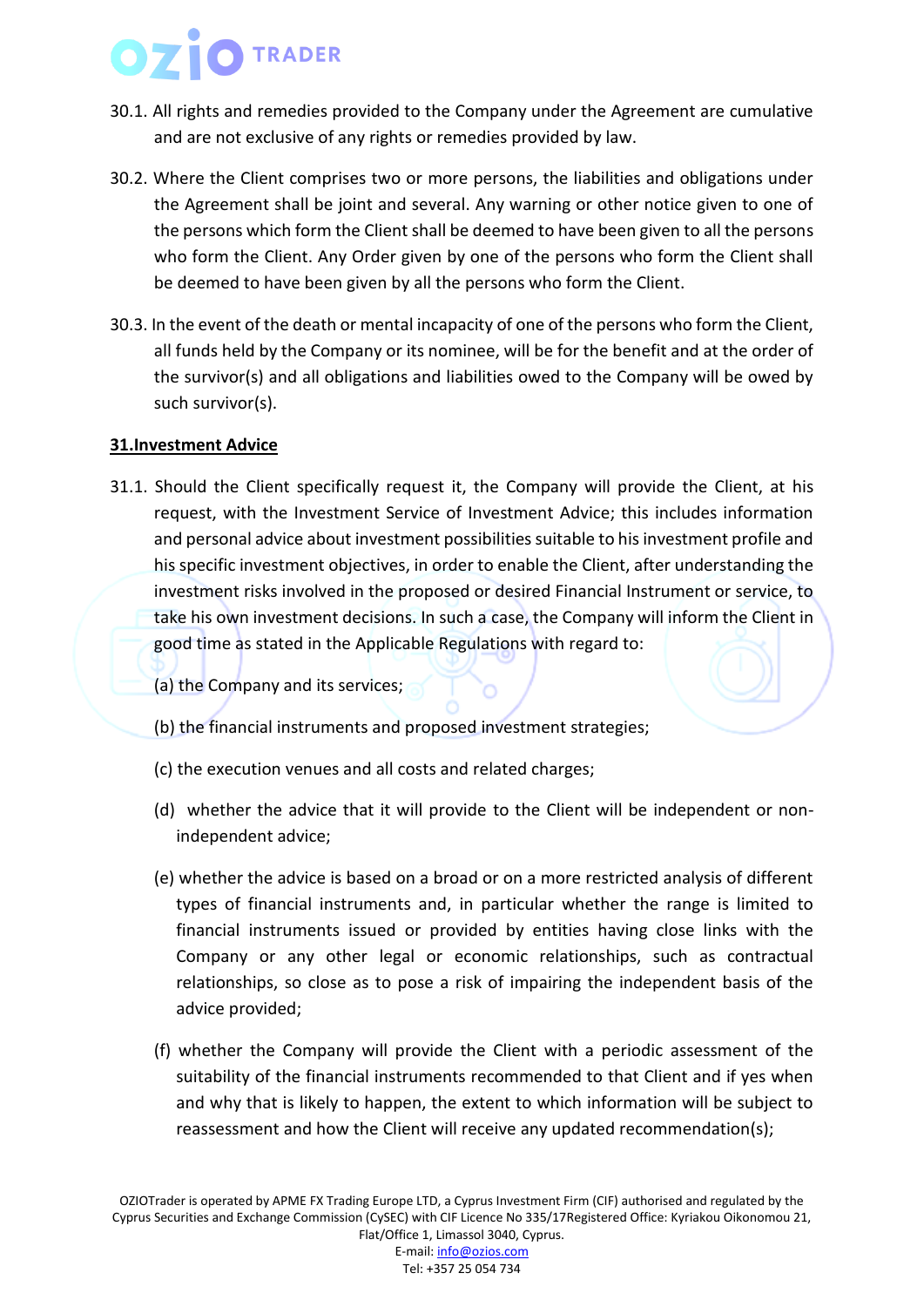

- (g) whether the financial instrument is intended for retail or professional Clients, taking into account the identified target market of end users;
- (h) all costs and associated charges relating to the service of Investment Advice;
- (i) the prohibitions on inducements in the case of independent advice and how it has met the conditions for providing advice on an independent basis (where applicable);
- (j) the factors taken into consideration when selecting financial instruments (such as risks, costs and complexity);

Where advice may be offered or provided to the same Client on both an independent and non-independent basis, the Company shall explain the scope of both services to allow the Client to understand the differences between them and not present itself as an independent investment adviser for the overall activity.

When providing investment advice, the Company shall, before the transaction is made, provide to the Client in a durable medium, a statement setting out the advice provided and of how the investment meets the Client's preferences, objectives and other characteristics of the Client as provided by Applicable Regulations.

31.2. The Company shall refuse to provide Investment Advice in any of the following cases:

(a) of potential conflict of interest; or

- (b) the Client fails to provide or provides insufficient information with regard to the information requested at the Company's discretion; or
- (c) whenever the Company decides that the Financial Instrument or service is not suitable for the Client; or
- (d) an Event of Default of the Client.
- 31.3. The Investment Advice shall be given by the Company to the Client either orally or in writing.
- 31.4. The provision of Investment Advice shall be instantaneous and shall be exhausted when it is given to the Client.
- 31.5. It is understood that the Company shall not have any duty to monitor the Client's investments or the course of the Financial Instruments that the Client chooses over a specific time period nor shall it have any duty to provide continuous update to the Client regarding any developments. However, should the Company decide to undertake monitoring of the performance of the Client's investment, this shall be done at the Company's discretion and shall not create a responsibility for continuous monitoring. The Company shall be pleased to advise the Client at any specific time the Parties agree.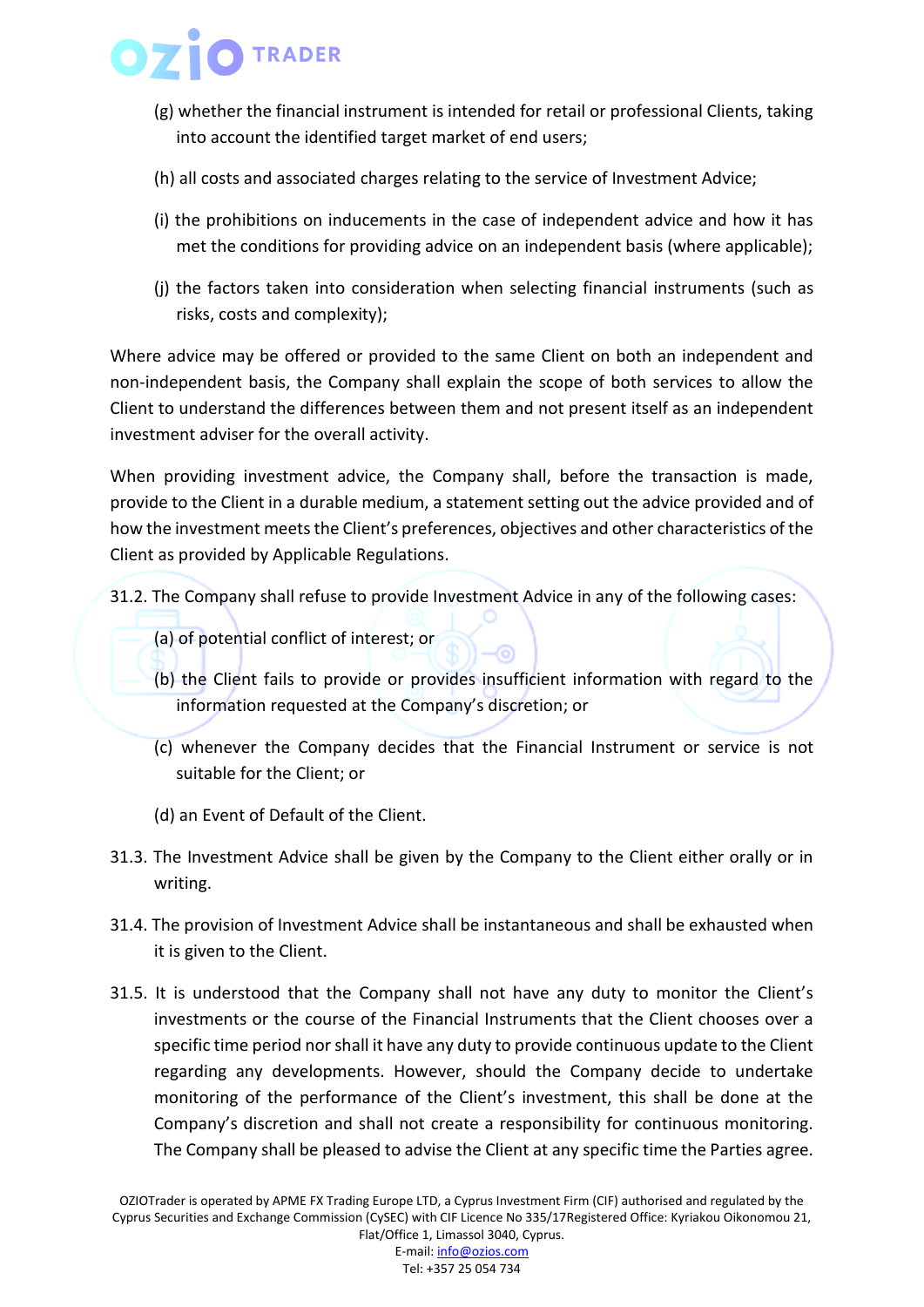- 31.6. Once the Investment Advice is provided, the final choice for effecting or not any transaction in Financial Instruments lies with the Client and he shall be solely responsible for any unexpected return of any investments.
- 31.7. The Company may, upon the Client request, provide administrative assistance to the Client to fill in the various forms and applications. The Client however will always sign all required dealing instructions and any required forms and documentations personally. In addition to administrative assistance, should the Client wish, the Company may offer him with the Investment Service of Reception and Transmission of Orders. It is also possible for the Company to refer a Client to a third party discretionary fund manager where the Client would sign and agree terms with the manger directly.
- 31.8. It is agreed and understood that any information or recommendations by the Company which are made available in any way to the Client within the framework of Investment Advice, are strictly personal, are addressed to the Client only, and their publication, reproduction or disclosure in any way by the Client to any third party is forbidden and the Company shall have no liability towards third parties for this reason.
- 31.9. The provision of Investment Advice shall be subject to fee to the Company. The fees shall appear in the Website or agree upon individually with the Client.
- 31.10. If the Company will be providing to the Client independent investment advice, the Company will not (to the extent prohibited by the Law) accept and retain fees, commissions or any monetary or non-monetary benefits paid or provided by any third party or a person acting on behalf of a third party in relation to the provision of the service to the Client.
- 31.11. If the Company will be providing to the Client independent investment advice, the Company will return to the Client any fees, commissions or any monetary benefits paid or provided by any third party or a person acting on behalf of a third party in relation to the services provided to the Client as soon as reasonably possible after receipt. All fees, commissions or monetary benefits received from third parties in relation to the provision of independent investment advice to you shall, in such a case be transferred in full to the Client.

### **32. Portfolio Management Service**

- 32.1. If the Client wishes so and subject to the Client's obligations being fulfilled and all internal Company tests (i.e. suitability test) being duly satisfied, the Company will offer to the Client access to use the Social Trading features of the Platform (as described in Appendix 2 hereunder), which involve the provision of the Service of Portfolio Management.
- OZIOTrader is operated by APME FX Trading Europe LTD, a Cyprus Investment Firm (CIF) authorised and regulated by the Cyprus Securities and Exchange Commission (CySEC) with CIF Licence No 335/17Registered Office: Kyriakou Oikonomou 21, 32.2. For the purposes of the provision of the Portfolio Management Service only, the Client hereby appoints the Company as a manager of his Portfolio ("Portfolio" - shall mean the portfolio of cash and Financial Instruments in the Client Account), which provides the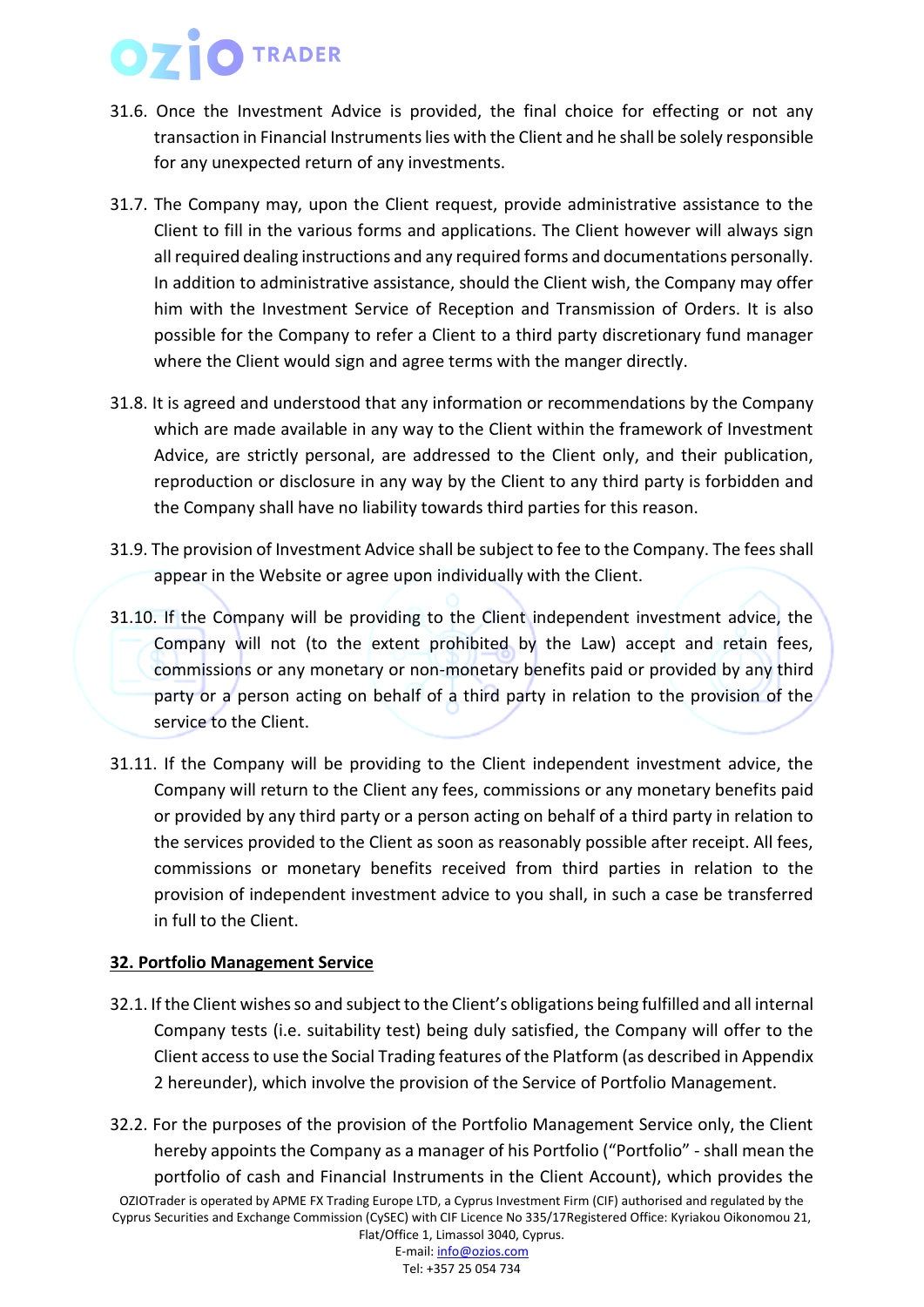Company's authority to automatically conclude any Transactions or Orders and perform operations with the Client's Portfolio on a discretionary basis without preliminary consultations or approvals each time with the Client.

- 32.3. In providing the Portfolio Management Service to the Client, the Company shall have the right (and without prior reference to the Client):
	- a) purchase (or otherwise acquire), sell (or otherwise dispose of), maintain, exchange or trade in Financial Instruments;
	- b) execute Orders with the Company's execution venues, including Orders outside regulated markets and multilateral trading facility as defined in the Law, for example enter into over the counter transactions ("OTC");
	- c) debit or credit the Client Account.
- 32.4. For the avoidance of any doubt, in offering the Service of Portfolio Management, Orders will be executed according to "Summary Best Interest and Order Execution Policy", which is available on the Company's Website and the Agreement, hence any reference to placement or execution of Orders in the Agreement (unless specifically differentiated or the meaning commands otherwise) shall also cover Orders placed or executed under the Service of Portfolio Management.
- 32.5. According to Applicable Regulations, the Company's periodic reporting to Clients for the provision of the Portfolio Management Service, shall contain a fair and balanced review of the activities undertaken and of the performance of the portfolio during the relevant period as well as the following information, as applicable:
	- a) the time period for which the information contained in the report relates to;
	- b) the name of the Company;
	- c) the full name, in case of a physical person or the trade name in case of a legal person or other designation of the Client Account;
	- d) a statement of the contents and the valuation of the Portfolio, including details of each Financial Instrument held, its market value, or fair value if market value is unavailable and the cash balance at the beginning and at the end of the reporting period, and the performance of the Portfolio during the reporting period;
	- e) the total amount of fees and charges incurred during the reporting period, itemizing at least total management fees and total costs associated with execution, and including, where relevant, a statement that a more detailed breakdown will be provided upon request;
	- f) a comparison of performance during the period covered by the statement with the investment performance benchmark if so agreed between the Company and the Client;
	- g) the total amount of dividends, interest and other payments received during the reporting period in relation to the Client's Portfolio consisting of all his investments;
	- h) information about other corporate actions giving rights in relation to Financial Instruments held in the Portfolio;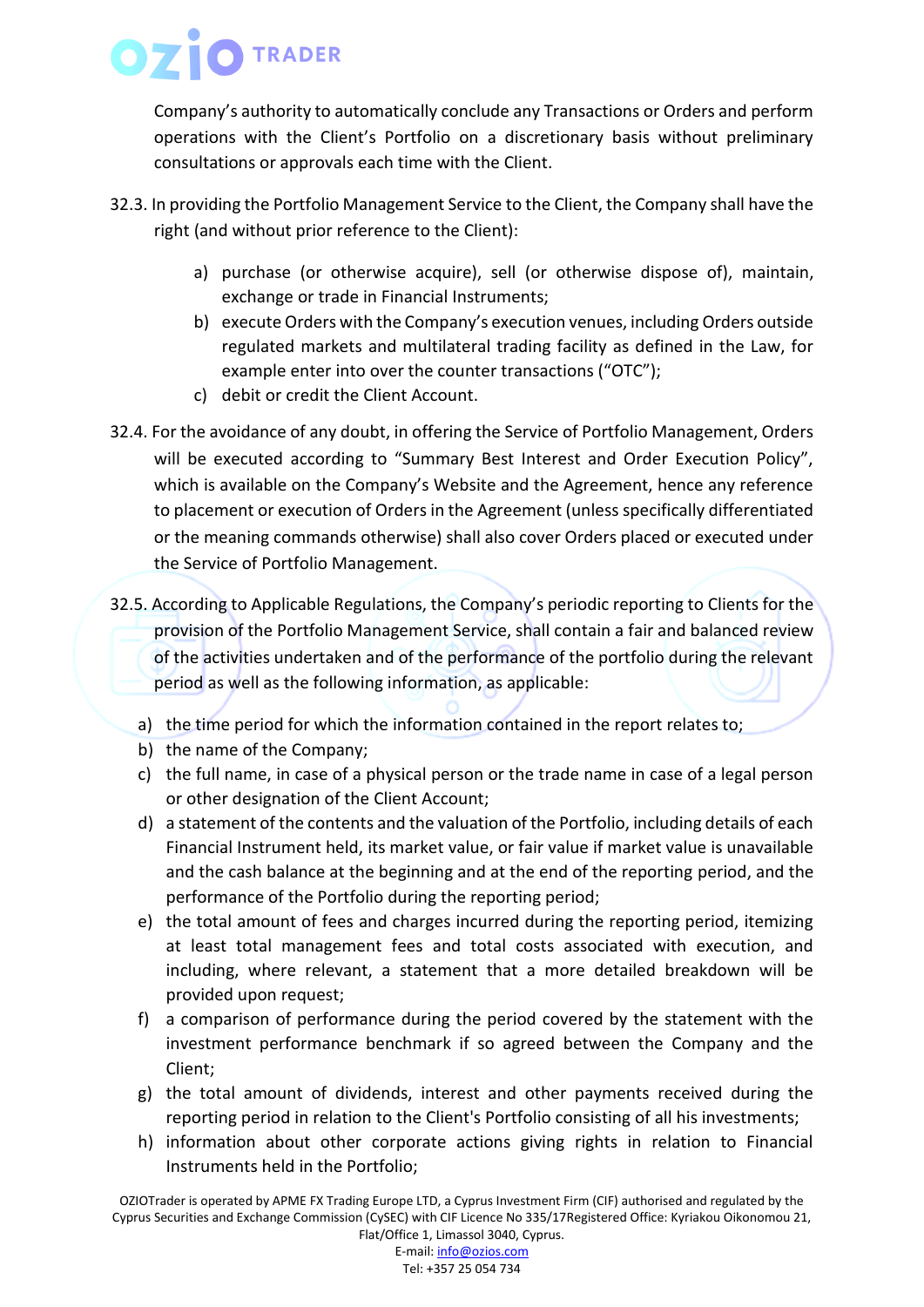- i) unless the Client elects to receive information about executed transactions on a transaction-by-transaction basis immediately after each executed Order in a durable medium, the following information for each Transaction executed during the period where relevant:
	- the trading day;
	- the trading time;
	- the type of the Order;
	- the venue identification:
	- the instrument identification;
	- the buy/sell indicator;
	- the nature of the Order if other than buy/sell;
	- the quantity;
	- the unit price:
	- the total consideration;
	- the total commissions and expenses.
- j) other information in accordance to Applicable Regulations.
- 32.6. The value of the Portfolio will be the Balance in the relevant Client Account. The initial value of the Client's Portfolio will be the one at the date the Company provides access to the Social Trading features. In the event of termination of the Agreement, the final value of the Portfolio will be the value of the portfolio on the date of termination.
- 32.7. The value of the Client's Portfolio may be calculated at the end of each Business Day and may be observed on the Platform at the end of the Business Day.
- 32.8. When providing to the Client the Portfolio Management Service, the Company will not (to the extent prohibited by the Law) accept and retain fees, commissions or any monetary or non-monetary benefits paid or provided by any third party or a person acting on behalf of a third party in relation to the provision of this service to clients.
- 32.9. The Company will provide the Client with an online access to the Platform(s) used by the Client, which will provide him with an information in order to comply with CySEC Rules and Applicable Regulations in regard to client reporting requirements. Where the Company deems that the information that will be provided by the Platform is inadequate and does not meet the requirements of Applicable Regulations, the Company may provide statements to the Client in a durable medium once every three months or if the Client's Portfolio is a leveraged portfolio, at least once a month.
- 32.10. The Client undertakes to and is obliged to assess the performance of his Portfolio as well as of individual Signal Providers which he may be copying from time to time to assess the overall performance of his Portfolio and/or any particular Financial Instrument. The Platform will provide information which will enable the Client to assess whether his Portfolio or particular Financial Instrument has diminished and/or increased in value.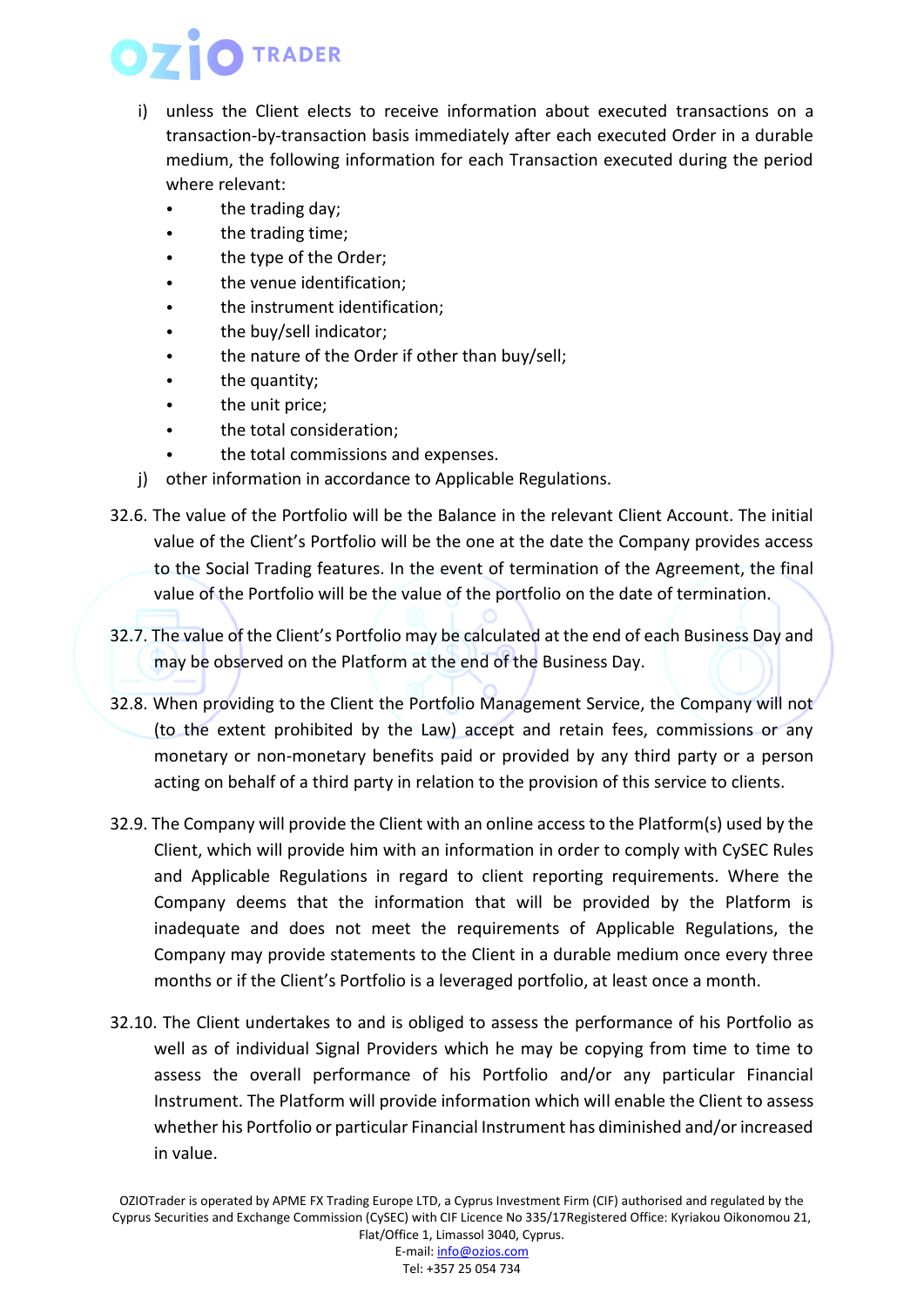



OZIOTrader is operated by APME FX Trading Europe LTD, a Cyprus Investment Firm (CIF) authorised and regulated by the Cyprus Securities and Exchange Commission (CySEC) with CIF Licence No 335/17Registered Office: Kyriakou Oikonomou 21, Flat/Office 1, Limassol 3040, Cyprus.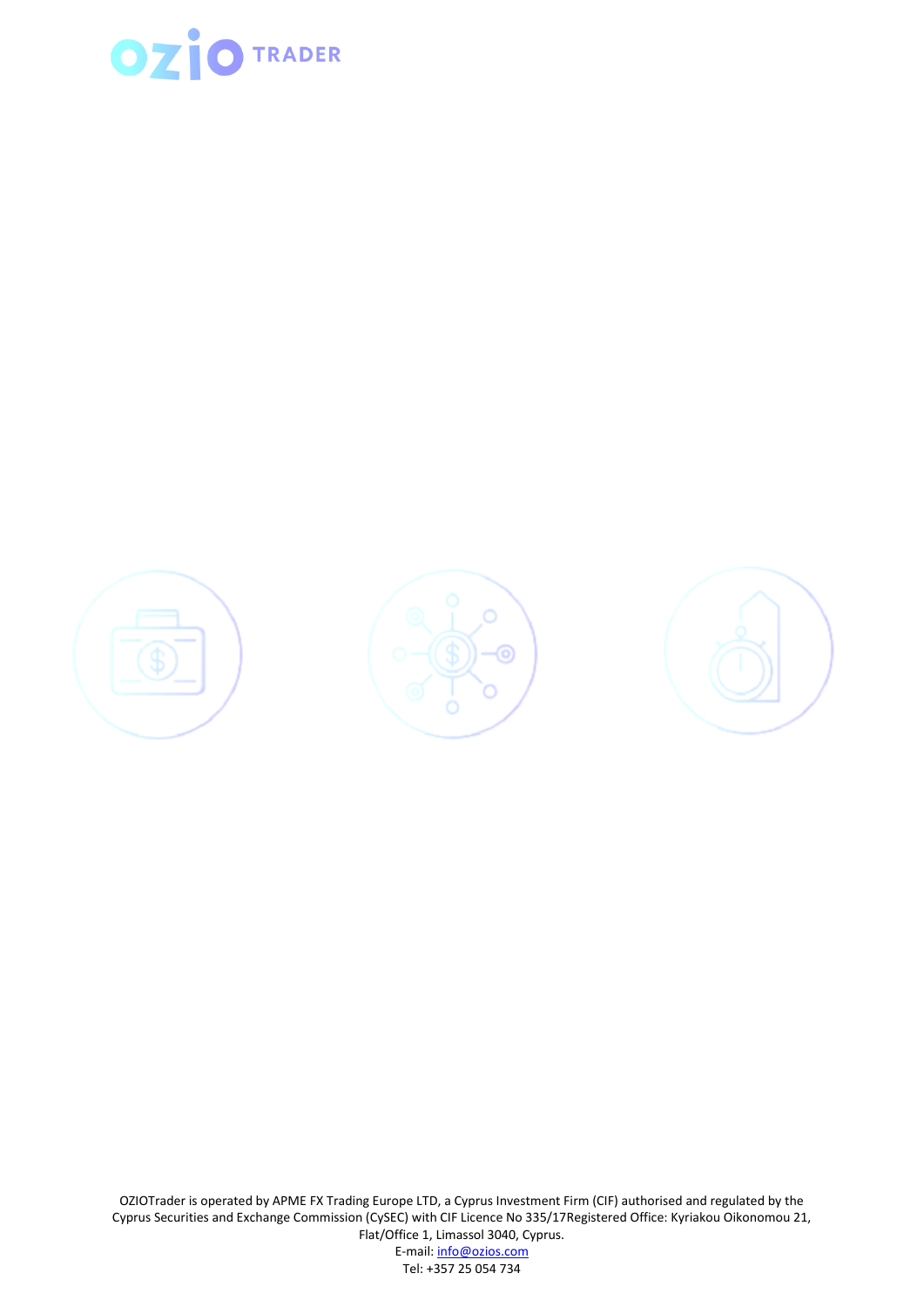

### **Appendix 1 – CFD TRADING TERMS**

### **1. Scope**

1.1. This Appendix is applicable only to those Clients trading in the Financial Instruments of CFDs.

### **2. Types of CFD Orders**

2.1. The following CFD Orders may be given by the Client:

- (a) Buy
- (b) Sell
- (c) Sell Limit, Sell Stop
- (d) Buy Limit, Buy Stop
- (e) Take Profit, Stop Loss
- (f) Set Expiry date
- (g) Any other Orders available on the Platform.

### **3. Placing, Cancelling or Removing Orders and Execution of Client Orders**

- 3.1. It is understood that additional terms, conditions, requirements, functionalities and limitations may apply for CFD trading which are available on each Platform the Client agrees that he is bound by them, and the Company has the right to change these without any prior notice to the Client; therefore, the Client agrees to check for such changes before placing a new CFD Order. In addition, CFD Orders are placed and executed in accordance to the Contract Specifications, the financing charges, the Rollover Policy and the trading hours, available on the Website, and the Company has the right to change these without any prior notice to the Client; therefore, the Client agrees to check for such changes on the Company's Website before placing a new CFD Order. The Client also agrees to pay applicable Management Fee for trading in Physical Shares.
- 3.2. Orders can be placed, executed and (if allowed) changed or removed within the trading hours for each CFD appearing on the Company's Website, as amended from the Company from time to time. Pending Orders, not executed, shall remain effective through the next trading session (as applicable). Market Orders not executed because there is not enough volume to fill them, will not remain effective and will be cancelled. All open spot positions will be rolled over to the next Business Day at the close of business in the relevant Underlying Market, subject to the Company's rights to close the open spot position. Any open forward positions will be rolled over at the expiry of the relevant period into the next relevant period subject to the Company's rights to close the open forward position.
- 3.3. Orders shall be valid in accordance with the type and time of the given Order, as specified by the Client. If the time of validity of the Order is not specified, it shall be valid for an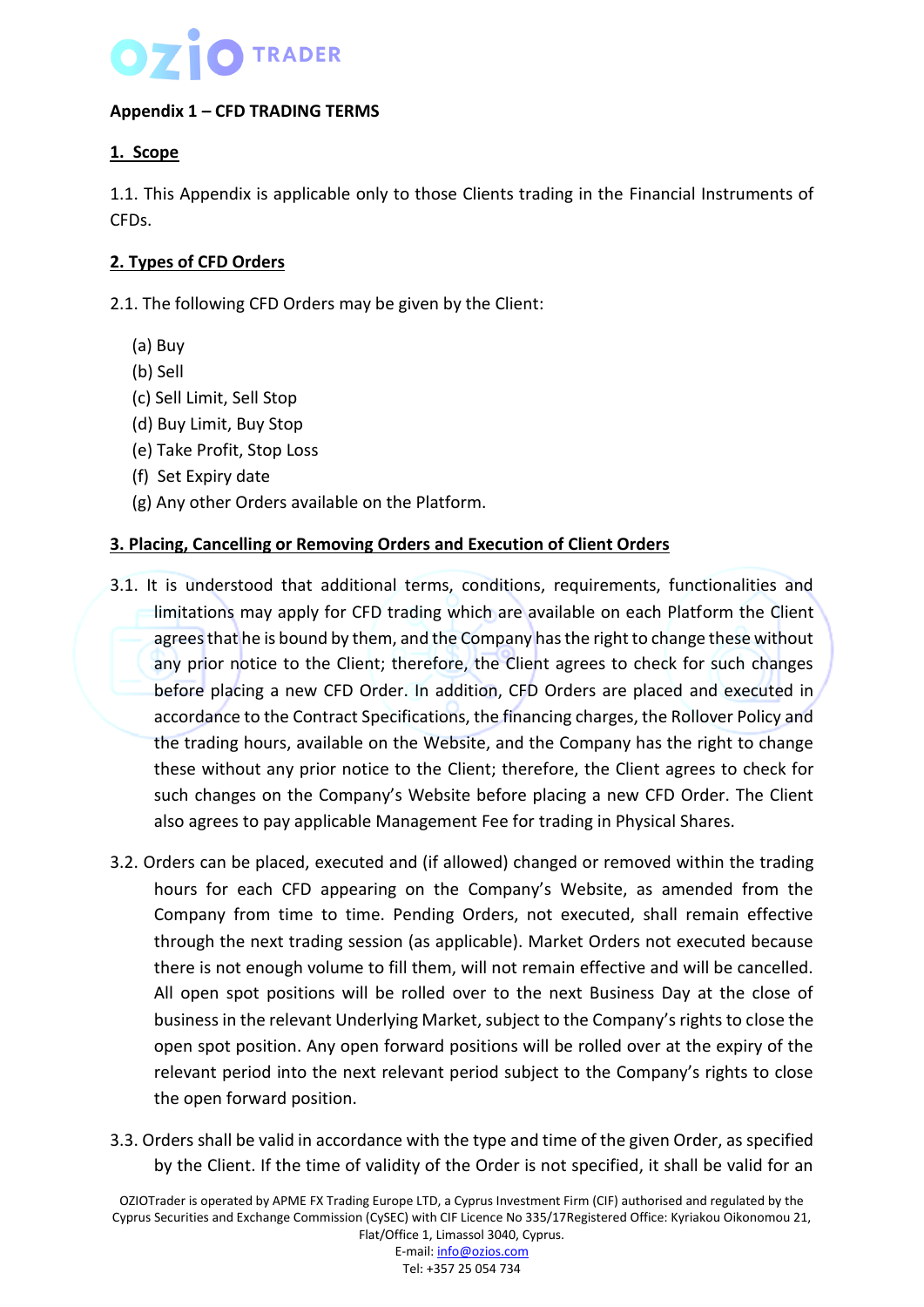indefinite period. However, the Company may delete one or all pending Orders if the Client Account Equity reaches zero.

- 3.4. Orders cannot be changed or removed after placed in the market. Stop Loss and Take Profit Orders may be changed even if the trade was placed in the market as long as they are higher in distance than a specific level (depending on the trading symbol).
- 3.5. The Client may change the expiration date of pending Orders or delete or modify a pending Order before it is executed.
- 3.6. The Company shall receive and transmit for execution all Orders given by the Client strictly in accordance with their terms. The Company will have no responsibility for checking the accuracy of any Order.
- 3.7. Orders are executed as follows:
	- (a) Take Profit (T/P) Orders are executed at stated prices.
	- (b) Stop Loss (S/L) Orders are executed at stated prices, depending on the market opening prices.
	- (c) Stop Loss (S/L) Orders set for lock positions are executed at first market prices-at first price the Company obtains.

(d) Buy Stop and Sell Stop Orders for position opening are executed at first market pricesopening at the price the Company obtains.

- 3.8. During the course of this Agreement in relation to all individual CFD trading the Company will receive the Client Orders and transmit them for execution to a third party which will be the execution venue and counterparty in the CFD. A list of the Company's execution venues is available on the Website. The Company will not be the counterparty in a CFD.
- 3.9. The Company is under no obligation, unless otherwise agreed in the Agreement, to monitor or advise the Client on the status of any Transaction or to close out any Client's Open Positions. When the Company decides to do so, this will be done on a discretionary basis and will not be considered an undertaking of an obligation to continue.
- 3.10. It is the Client's responsibility to be aware of his positions at all times.

### **4. Quotes**

- 4.1. In the event that the Company is unable to proceed with an Order with regard to price or size or other reason, the Company will send a re-quote to the Client with the price it is willing to deal.
- 4.2. The Quotes appearing on the Client's terminal are live. However, if there's high volatility in the Underlying Market the execution of the Order may change due to execution time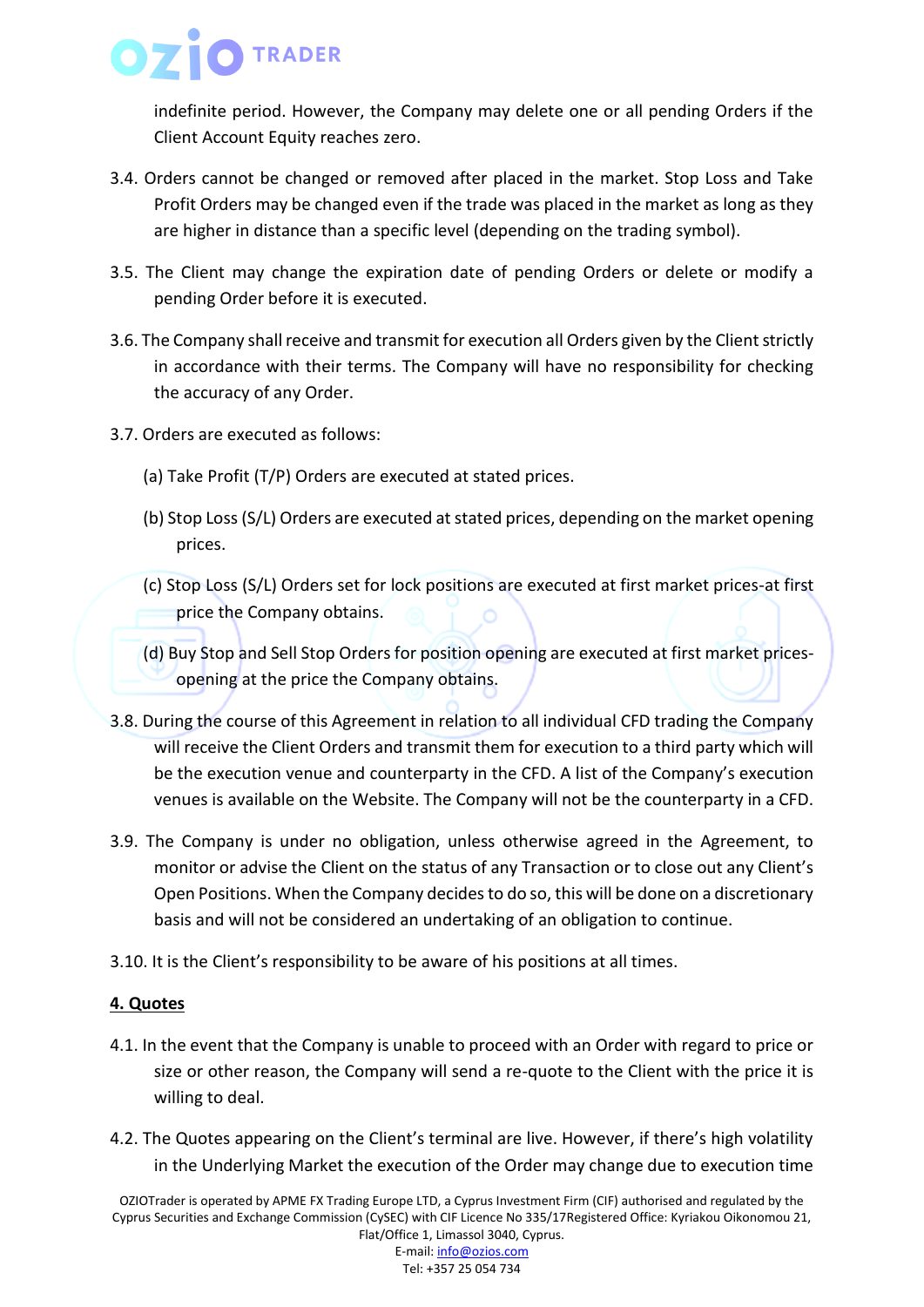## TRADER

and also the Client may ask for price but he will get the first price that will be in the market.

4.3. The Company provides Quotes by taking into account the Underlying Asset price, but this does not mean that these Quotes are within any specific percentage of the Underlying Asset price. When the relevant Underlying Market is closed, the Quotes provided by the Company will reflect what the Company thinks to be the current Bid and Ask price of the relevant Underlying Asset at that time. The Client acknowledges that such Quotes will be set by the Company at its absolute discretion.

### **5. Financing Charges, Contract Specifications, Rollover Policy and Trading Hours**

- 5.1. All CFDs available with the Company will have a daily financing charge. Financing charges for different types of CFDs appear in the Contract Specifications, which are found in the Website and/or Platform.
- 5.2. All Physical Shares available with the Company will have a daily Management Fee for holding open position which will be charged at the end of each business day and each Wednesday the fee will be tripled.

### **6. Swaps**

6.1. The Company will display on its Website the terms, when swap points are calculated. On Wednesdays these are tripled on MT5 platform.

**7. Lots**

7.1. The 1 (one) standard lot size is the measurement unit specified for each CFD. The Company may offer standard lots, micro-lots and mini-lots, in its discretion, as defined from time to time in the Contract Specifications.

### **8. Trailing Stop, Expert Advisor and Stop Loss Orders**

- 8.1. The Client agrees that trading operations using additional functions on the Platform, such as but not limited to Trailing Stop and/or Expert Advisor or similar automated trading software are executed completely under the Client's responsibility, as they depend directly on his trading terminal and the Company bears no responsibility whatsoever.
- 8.2. The Client agrees that placing a Stop Loss Order will not necessarily limit losses to the intended amounts, because market conditions may make it impossible to execute such an Order at the stipulated price and the Company bears no responsibility whatsoever.

### **9. Margin Requirements**

9.1. The Client shall provide and maintain the Initial Margin and/or Hedged Margin in such limits as the Company, at its sole discretion, may determine at any time under the Contract Specifications for each type of CFD.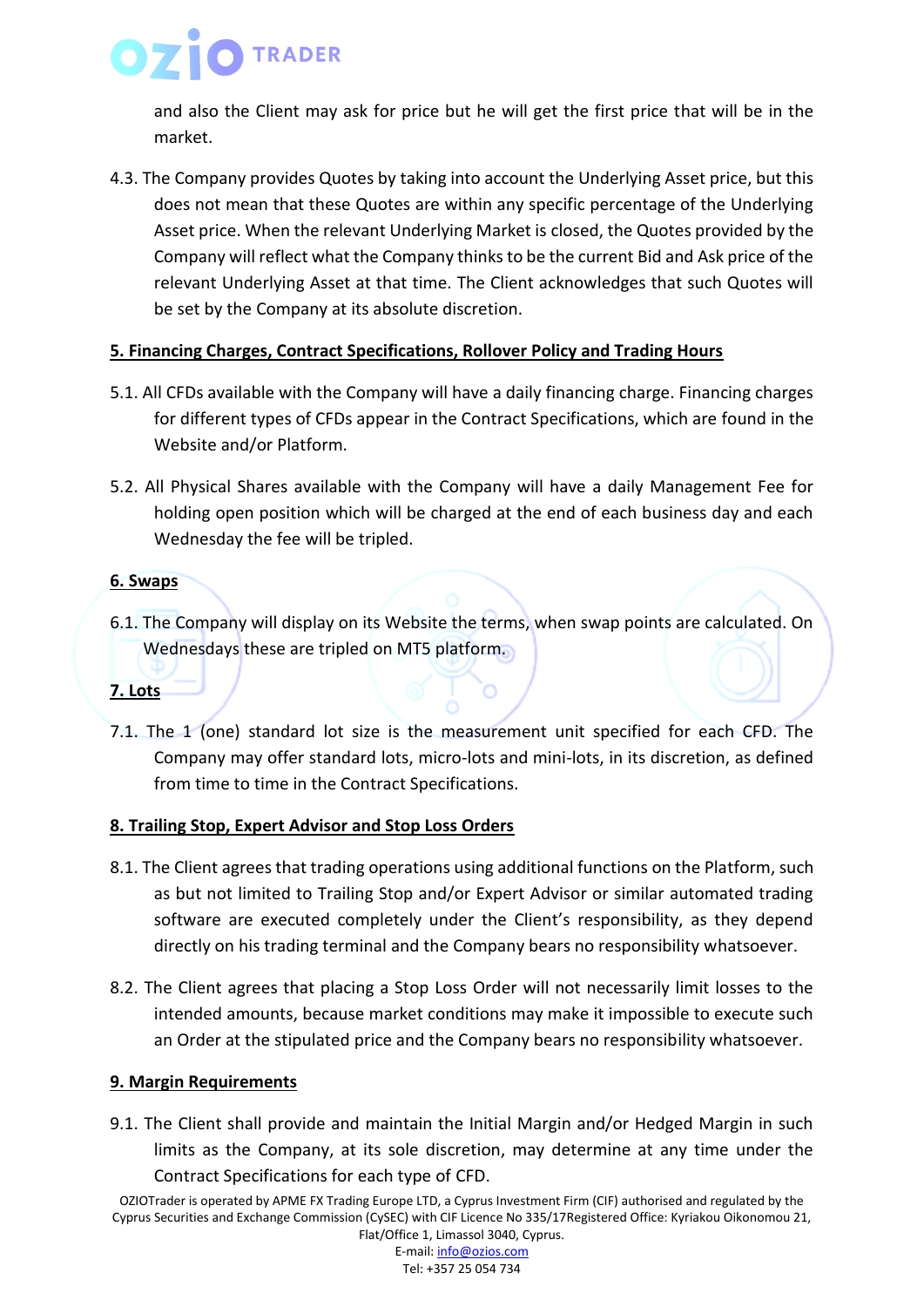- 9.2. It is the Client's responsibility to ensure that he understands how a Margin is calculated.
- 9.3. Unless a Force Majeure Event has occurred, the Company has the right to change the Margin requirements, giving to the Client ten (10) Business Days Written Notice prior to these amendments. In this situation the Company has the right to apply new Margin requirements to the new positions and to the positions which are already open.
- 9.4. The Company has the right to change Margin requirements without prior notice to the Client in the case of Force Majeure Event. In this situation the Company has the right to apply new Margin requirements to the new positions and to the positions which are already open.
- 9.5. The Company has the right to close and or limit the size of the Client Open Positions (New or Gross) and to refuse new Orders in any of the following cases:
	- (a) The Company considers that there are abnormal trading conditions.
	- (b) The value of the Client collateral falls below the minimum Margin requirement.
	- (c) At any time equity (current balance including Open Positions) is equal to or less than a specified percentage of the Margin (collateral) needed to keep the open position.

) —ര

- (d) The Company makes a Margin Call and the Client fails to meet it.
- (e) In an Event of Default of the Client.
- 9.6. The Client has the responsibility to notify the Company as soon as he believes that he will be unable to meet a Margin Call payment when due
- 9.7. When a Margin Call is made, the Client will be offered with all or any of the three options to deal with the situation:
	- (a) limit his exposure (i.e. close trades);
	- (b) hedge his positions (i.e. open counter positions to the ones he has) while reevaluating the situation; or
	- (c) deposit more money in the Client Account.
- 9.8. If a Client fails to meet a Margin Call and the market works against him his positions will be closed at Stop Out level of 50% and the Company has the right to refuse a new Order. Depending on particular market conditions a Client may lose more than 50% of his margin.
- 9.9. Margin must be paid in monetary funds in the Currency of the Client Account.
- 9.10. The Client undertakes neither to create nor to have outstanding any security interest whatsoever over, nor to agree to assign or transfer, any of the Margin transferred to the Company.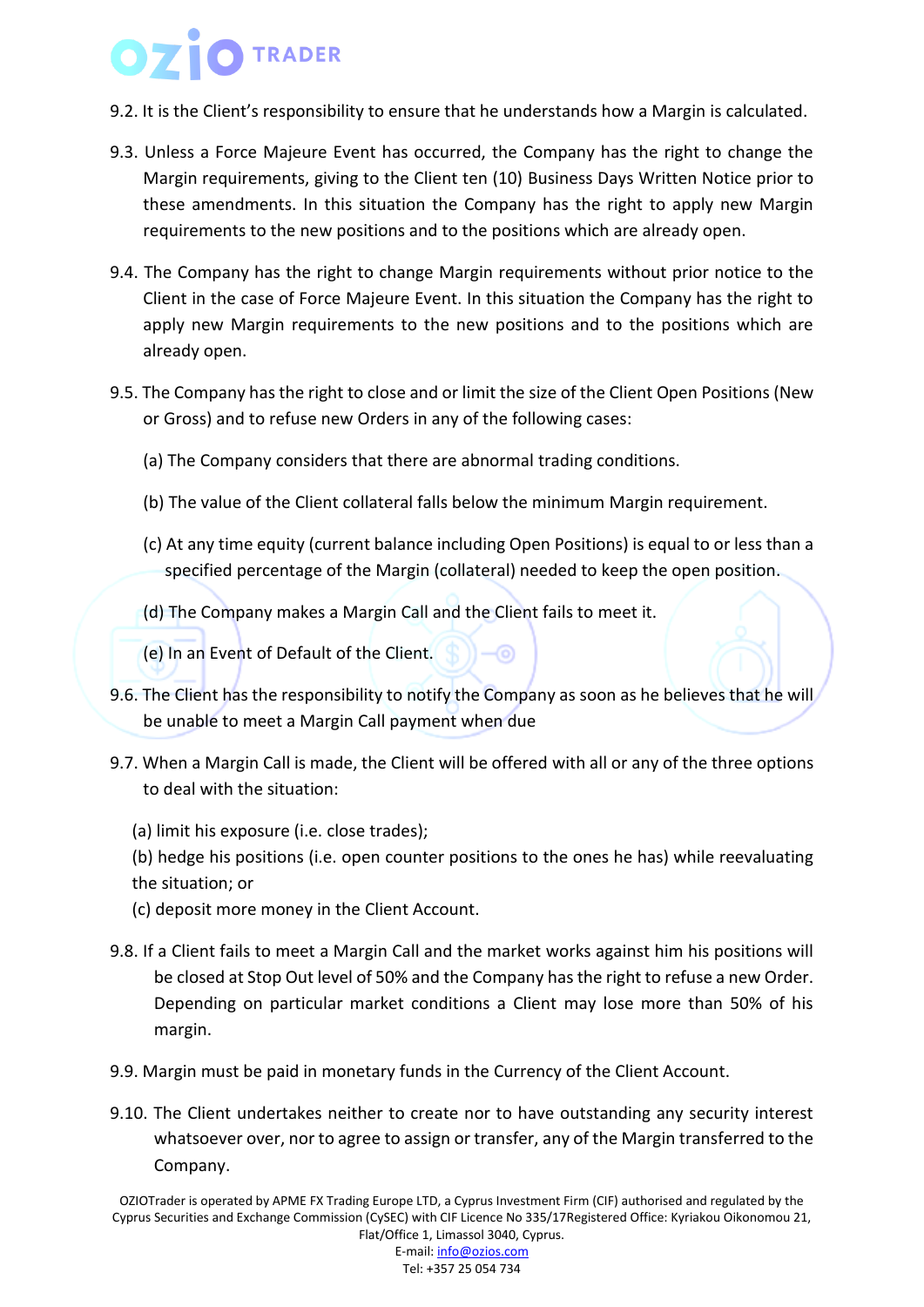#### **10. Benefits**

10.1. At the discretion of the Company and subject to Applicable Regulations, the Company shall have the right from time to time to provide its Clients with various benefits compliant with Applicable Regulations (hereinafter all together the "Benefits"). Additional terms and conditions may apply for the Benefits each time.

#### **11. Robot Trading**

11.1. Should the Client wish to use Robot, he must first obtain the prior written approval of the Company. Breach of this obligation is considered an Event of Default.

#### **12. Charges**

12.1. The Company obtains its price for Swaps, Commissions, Spreads in relation to any given type of CFD or Physical Share from a third party. It is noted that the Company receives commissions/inducements from third party financial institutions or is receiving its commission out of the mark-ups it adds on the prices it obtains from third party financial institutions in which Clients` Orders are transmitted for execution. The Company will disclose information in relation to these commissions to the Client on its Website and/or by other means as provided by Applicable Regulations (e.g. durable medium). At least once a year, the Company will inform its clients about the actual amount of payments received.

### **13. Difference and Settlement**

13.1. Upon completing a Transaction:

- (a) The Client shall be liable for the Difference if the Transaction is:
	- i. a Sell, and the closing price of the Transaction is higher than the opening price of the Transaction; or
	- ii. a Buy, and the closing price of the Transaction is lower than the opening price of the Transaction.
- (b) The Client shall receive the Difference if the Transaction is:
	- i. a Sell, and the closing price of the Transaction is lower than the opening price of the Transaction; or
	- ii. a Buy, and the closing price of the Transaction is higher than the opening price of the Transaction.
- 13.2. Unless the Company agrees otherwise, all sums for which either Party is liable under paragraph 13.1 above are immediately payable upon closing of the Transaction. The Client hereby authorises the Company to debit or credit the Client Account with the relevant sums at the closing of each Transaction. It is understood that once the Client places an Order, until such Order is executed and the Transaction is closed, the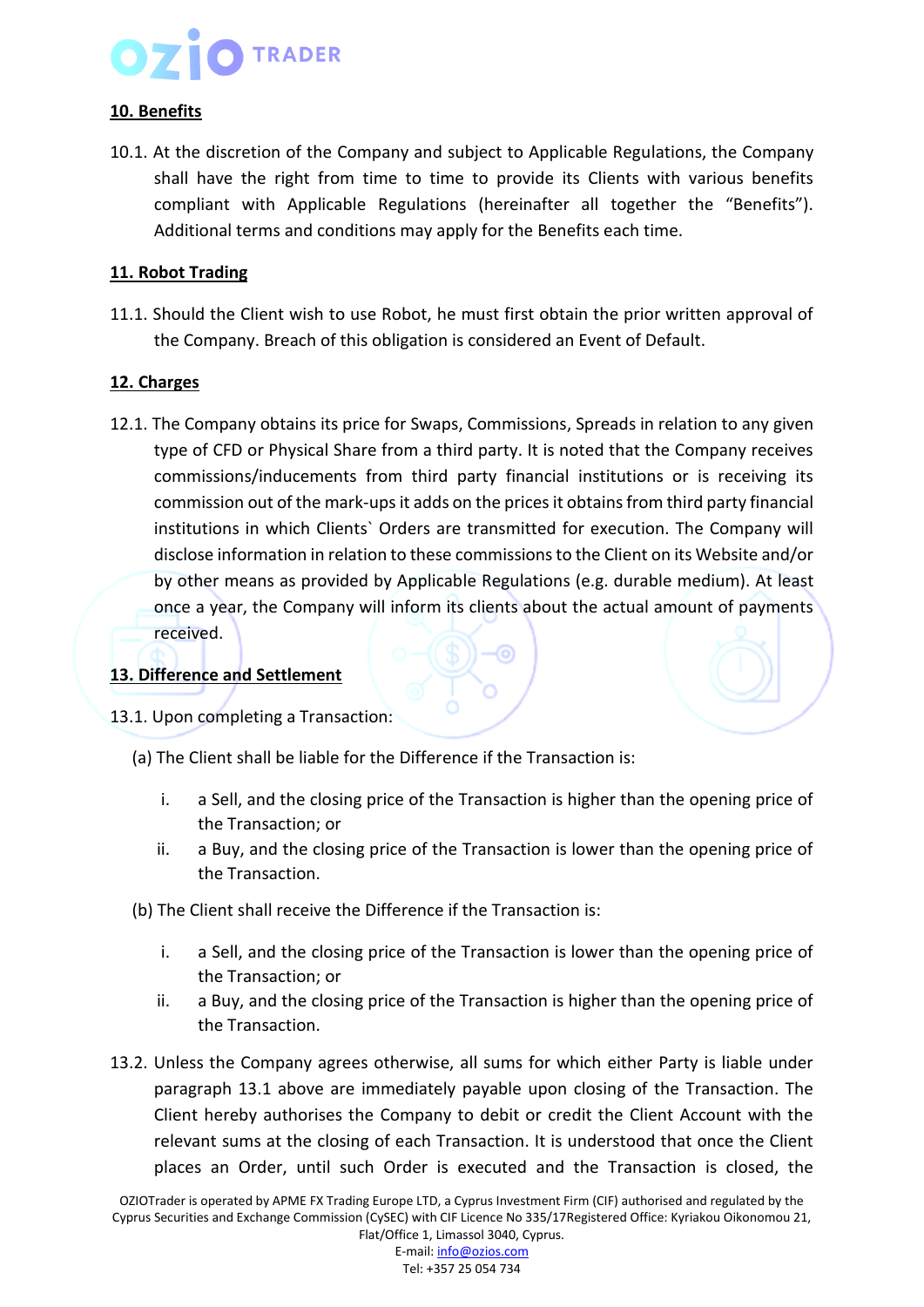

Maintenance Margin shall not be used as collateral and hence shall be unavailable for withdrawal.



OZIOTrader is operated by APME FX Trading Europe LTD, a Cyprus Investment Firm (CIF) authorised and regulated by the Cyprus Securities and Exchange Commission (CySEC) with CIF Licence No 335/17Registered Office: Kyriakou Oikonomou 21, Flat/Office 1, Limassol 3040, Cyprus.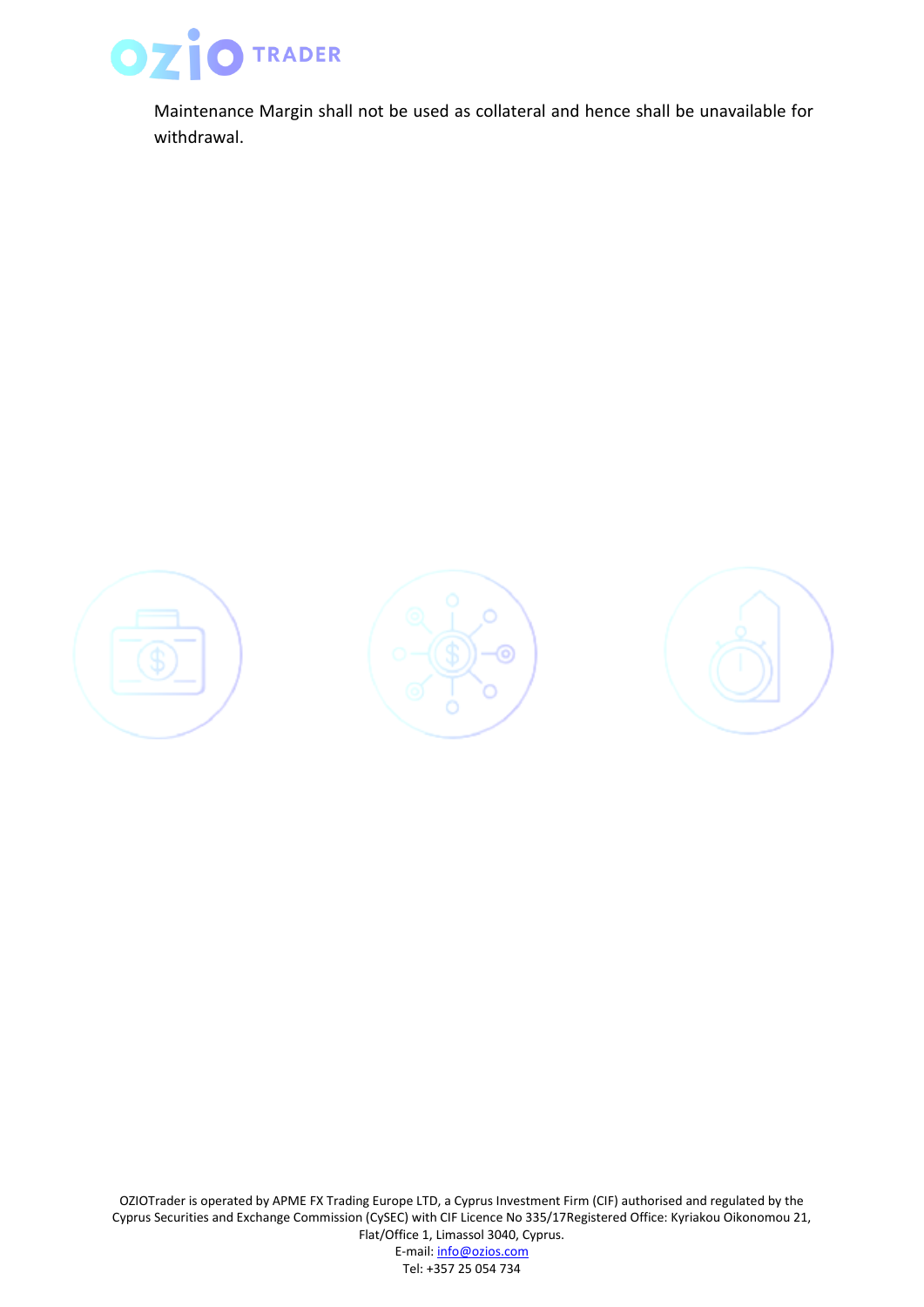### **Appendix 2 – SOCIAL TRADING TERMS**

### **1. Scope**

1.1. This Appendix 2 is applicable only to those Clients engaging in Social Trading. Social Trading involves the provision of the Investment Service of Portfolio Management.

1.2. Social Trading is only available for CFD Transactions.

### **2. Automatic Orders**

- 2.1. The Platform provides the Client with the ability to use the Automatic Orders. The Client agrees and understands that when activating the Automatic Orders, Orders will be placed automatically for the Client every time a data from the particular Signal Provider is generated. So, as soon as the Signal Provider places an Order for himself the Platform will automatically send a signal to the Client Account of the Client to copy/imitate the Order of the Signal Provider.
- 2.2. It is agreed and understood that the Automatic Orders do not require the Client's approval or confirmation or consent or his interference in the characteristics of an Order each time an Order is placed. For these purposes, the Client hereby grants to the Company authority to automatically execute all such Orders on a discretionary basis without preliminary consultations with or approvals or consent from the Client each time, by automatically copying the same Order of the particular Signal Provider chosen by the Client.

### **3. Signal Providers**

- 3.1. The Company will present on the Platform and/or its Website a list of active Signal Providers, their nicknames and their trading history. Signal Providers are also clients and not employers of the Company.
- 3.2. The Client acknowledges that the use or reliance of the trading history of the chosen Signal Provider does not guarantee the future performance or that the Client will not suffer losses. In providing the information of each Signal Provider on the Platform or its Website, the Company is not considered as providing advice or commendations or suggestion or proposal to choose a Signal Provider for Automatic Orders or assurance or guarantee that his future trades will be consistent with his previous successful trading activity.
- 3.3. It is agreed and understood that the Company does not generate, advice on or decide the trading strategy or decisions or activity of the Signal Providers.
- 3.4. The Client hereby acknowledges that the Company may at any time terminate its relationship with a Signal Provider, for any reason, without prior notice to the Client and hence the Client will not be able to use the Automatic Orders in relation to that Signal

OZIOTrader is operated by APME FX Trading Europe LTD, a Cyprus Investment Firm (CIF) authorised and regulated by the Cyprus Securities and Exchange Commission (CySEC) with CIF Licence No 335/17Registered Office: Kyriakou Oikonomou 21, Flat/Office 1, Limassol 3040, Cyprus.